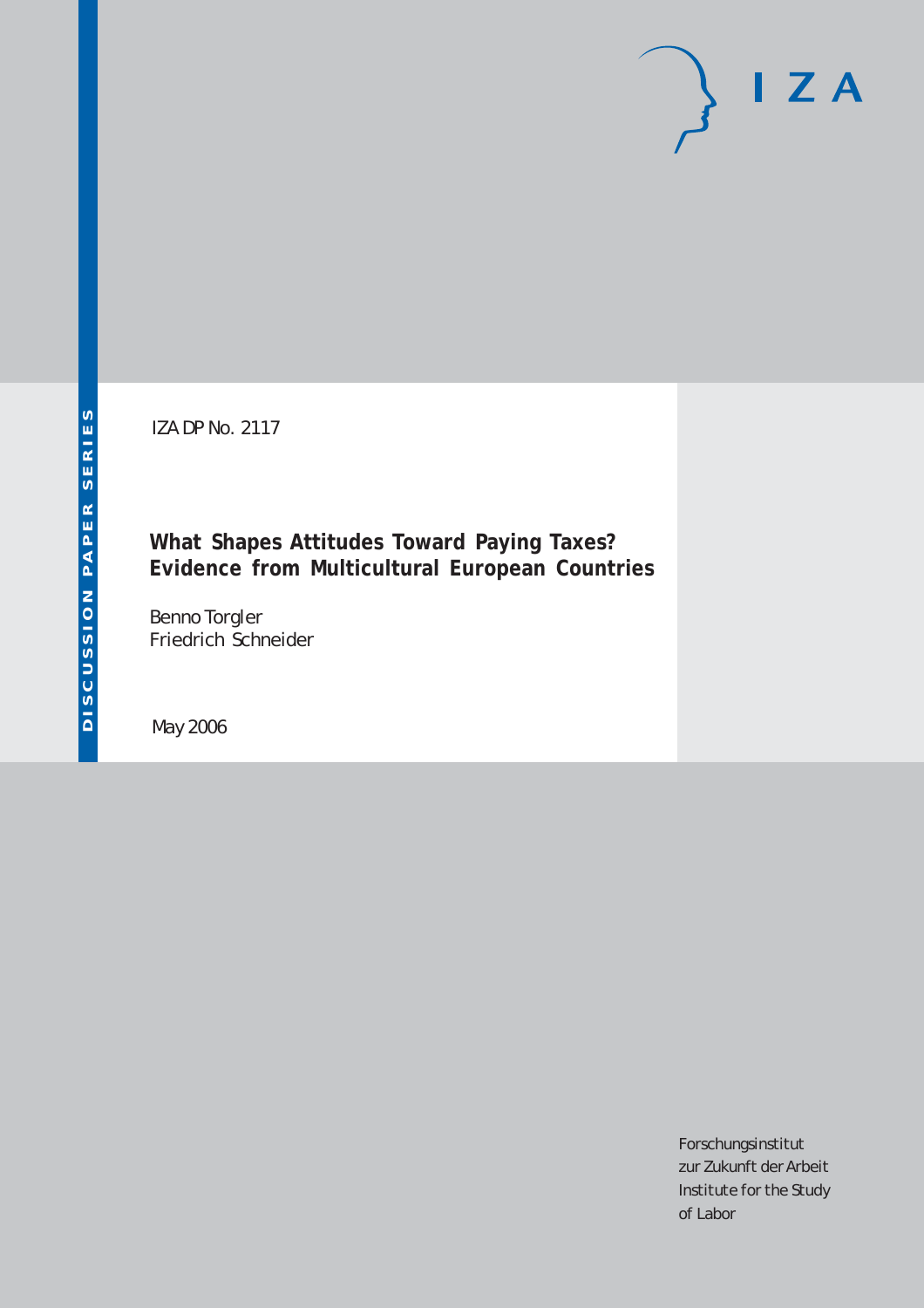# **What Shapes Attitudes Toward Paying Taxes? Evidence from Multicultural European Countries**

# **Benno Torgler**

*Yale University and CREMA* 

# **Friedrich Schneider**

*University of Linz, CREMA and IZA Bonn* 

# Discussion Paper No. 2117 May 2006

IZA

P.O. Box 7240 53072 Bonn Germany

Phone: +49-228-3894-0 Fax: +49-228-3894-180 Email: [iza@iza.org](mailto:iza@iza.org)

Any opinions expressed here are those of the author(s) and not those of the institute. Research disseminated by IZA may include views on policy, but the institute itself takes no institutional policy positions.

The Institute for the Study of Labor (IZA) in Bonn is a local and virtual international research center and a place of communication between science, politics and business. IZA is an independent nonprofit company supported by Deutsche Post World Net. The center is associated with the University of Bonn and offers a stimulating research environment through its research networks, research support, and visitors and doctoral programs. IZA engages in (i) original and internationally competitive research in all fields of labor economics, (ii) development of policy concepts, and (iii) dissemination of research results and concepts to the interested public.

IZA Discussion Papers often represent preliminary work and are circulated to encourage discussion. Citation of such a paper should account for its provisional character. A revised version may be available directly from the author.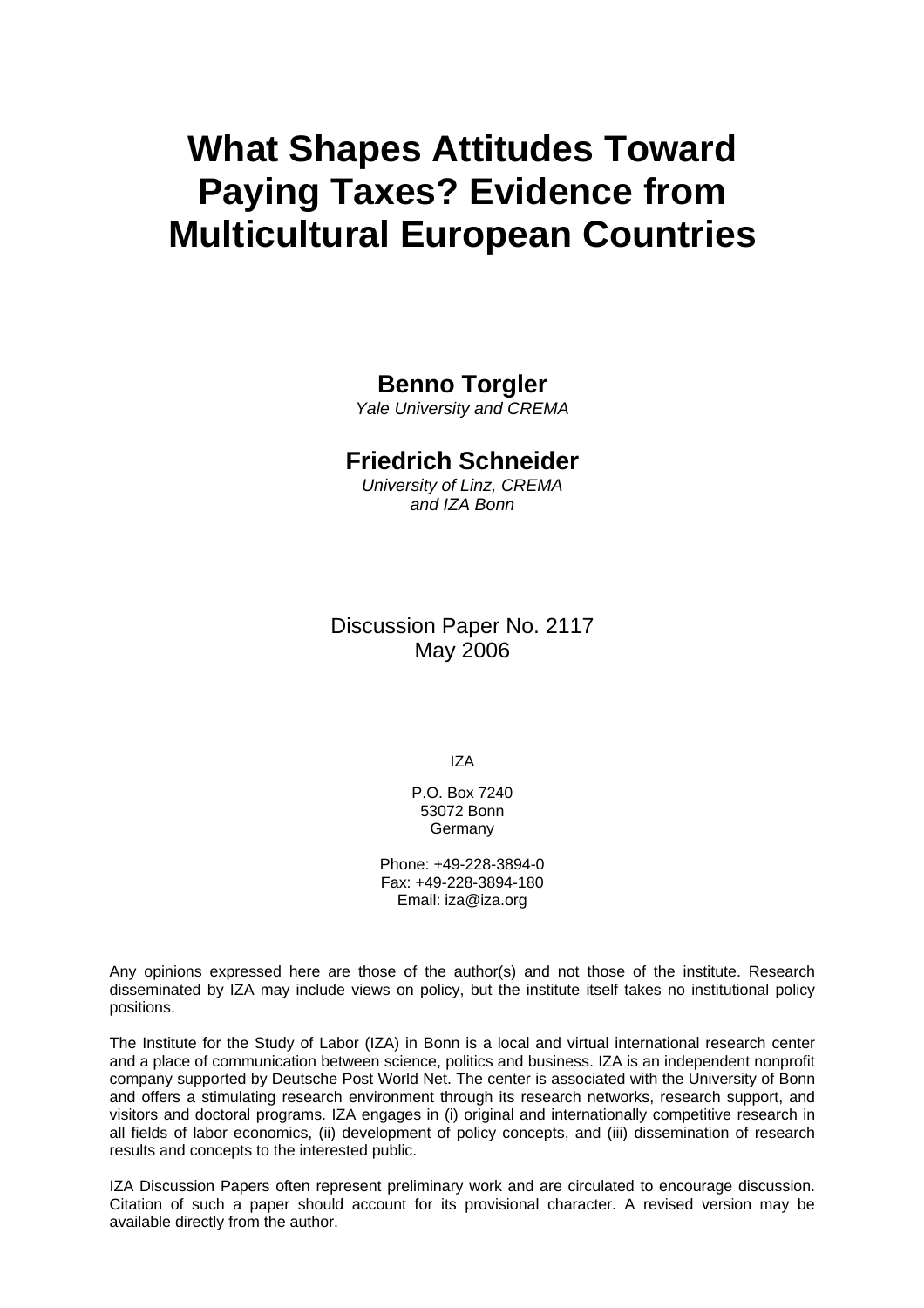IZA Discussion Paper No. 2117 May 2006

# **ABSTRACT**

# **What Shapes Attitudes Toward Paying Taxes? Evidence from Multicultural European Countries[\\*](#page-2-0)**

Considerable evidence suggests that enforcement efforts cannot fully explain the high degree of tax compliance. To resolve this puzzle of tax compliance several researchers have argued that citizens' attitudes toward paying taxes defined as tax morale helps to explain the high degree of tax compliance. However, most studies have treated tax morale as a black box without discussing which factors shape it. Additionally, the tax compliance literature provides little empirical research that investigates attitudes toward paying taxes in Europe. Thus, this paper is unique in its examination of citizen tax morale within three multicultural European countries, Switzerland, Belgium and Spain, a choice that allows far more detailed examination of the impact of culture and institutions using datasets from the World Values Survey and the European Values Survey.

JEL Classification: H26, H73

Keywords: tax morale, tax compliance, tax evasion, culture

Corresponding author:

 $\overline{a}$ 

Benno Torgler Yale Center for International and Area Studies Leitner Program in International & Comparative Political Economy 34 Hillhouse Avenue P.O. Box 208206 New Haven, CT 06520 USA Email: [benno.torgler@yale.edu](mailto:benno.torgler@yale.edu) 

<span id="page-2-0"></span><sup>\*</sup> For advice and suggestions thanks are due to Doris Aebi, Julia Angelica, Alejandro Esteller-Moré, René L. Frey, Christian Valenduc and three anonymous referees. A previous version of this paper was presented at a seminar at the University of Basel cosponsored by the University of Zurich. Thanks to the participants for helpful comments and suggestions. We would also like to thank Lars P. Feld and Bruno S. Frey for providing us with data on the audit probability and fine rate in Switzerland, and Alejandro Esteller-Moré and Christian Valenduc for providing data on the marginal tax rates in Spain and Belgium. We also gratefully acknowledge financial support from the Swiss National Science Foundation, the Max Geldner-Stiftung, the Janggen-Pöhn-Stifung, the FAG (Freiwillige Akademische Gesellschaft, and the University of Basel (Fonds zur Förderung des Akademischen Nachwuchs).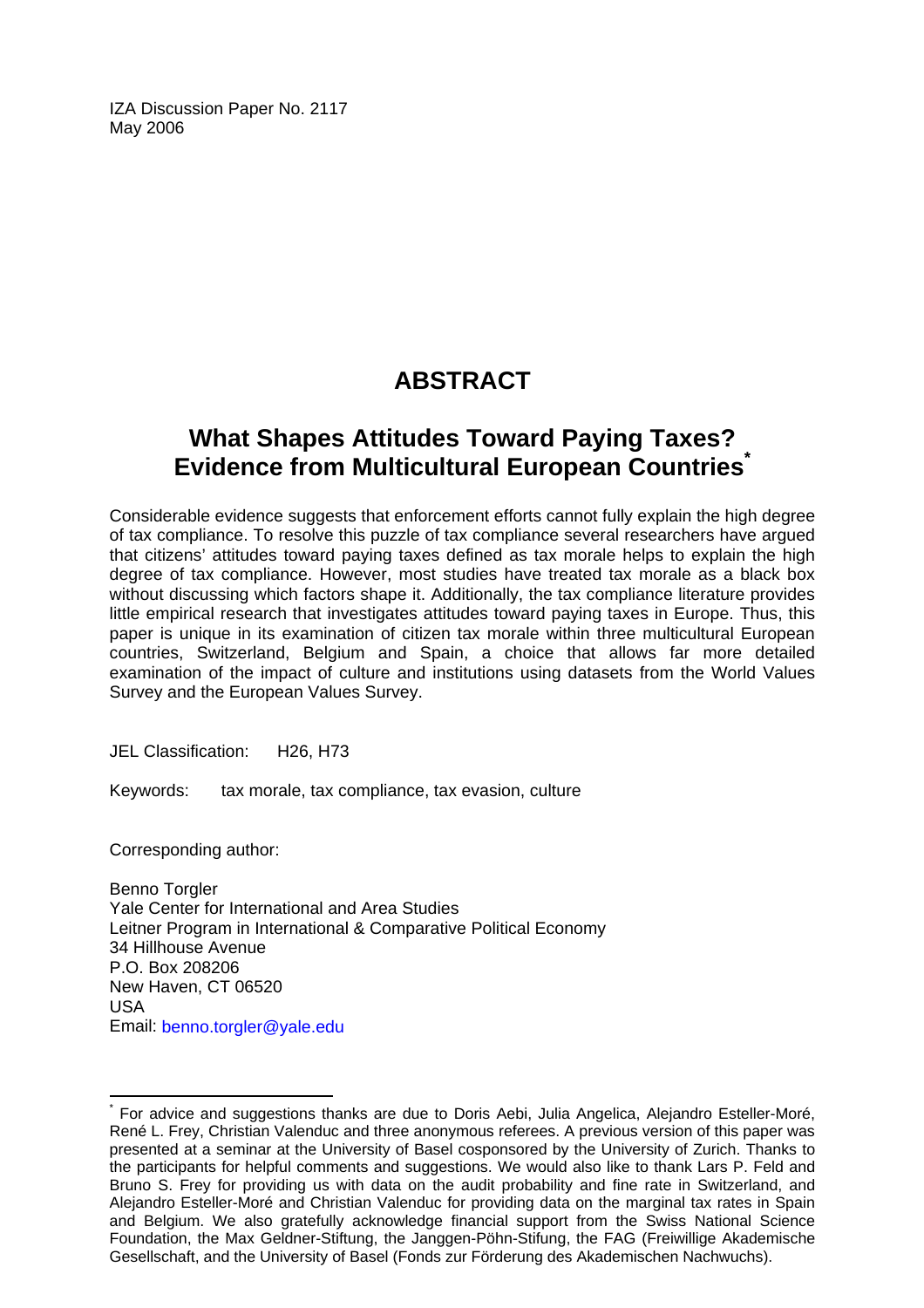Over the last few years, the question of why citizens pay taxes has attracted increased attention in the tax compliance literature. To answer this question, Allingham and Sandmo (1972) developed a formal model that assumes the extent of tax evasion to be negatively correlated with the probability of detection and degree of punishment. However, this groundbreaking model has been widely criticized ( e.g., Graetz and Wilde, 1985; Alm, McClelland, and Schulze, 1992; Frey and Feld, 2002). A main point, which is connected to the empirical and experimental findings, is that these deterrence models predict far too little compliance and far too much tax evasion (for an overview, see Alm, 1999; Torgler, 2002). That is, in many countries, the level of deterrence is too low to explain the high degree of tax compliance. Moreover, a large gap exists between the effectively reported degree of risk aversion and the amount required to guarantee compliance. For the United States, the estimated Arrow-Pratt measure of risk aversion is between 1 and 2, but only a value of 30 would explain the observed compliance rate (Graetz and Wilde, 1985; Alm, McClelland, and Schulze, 1992). Similarly, in Switzerland, the relative risk aversion also varies between 1 and 2, but a value of 30.75 would be necessary to reach the observed level of 76.52 percent tax compliance (Frey and Feld, 2002). Elffers (2000) points out that there is a long way before a person becomes a tax evader. Some researchers have argued that many individuals do not even think of tax evasion. Frey (1999) uses the word "ipsative possibility set" (p. 196) and shows that there are taxpayers who do not even search for ways to cheat at taxes. Long and Swinger (1991: 130) argue that some taxpayers are "simply predisposed not to evade." Moreover, several experiments indicate that there are individuals who always comply (Alm, 1999).

To resolve this puzzle of tax compliance, many researchers have argued that tax morale can help explain the high degree of tax compliance (for an overview see Torgler, 2001). Tax morale, unlike tax evasion, measures not individual *behavior* but individual *attitude*. Tax morale—which is not a new notion but has received surprisingly little attention in the tax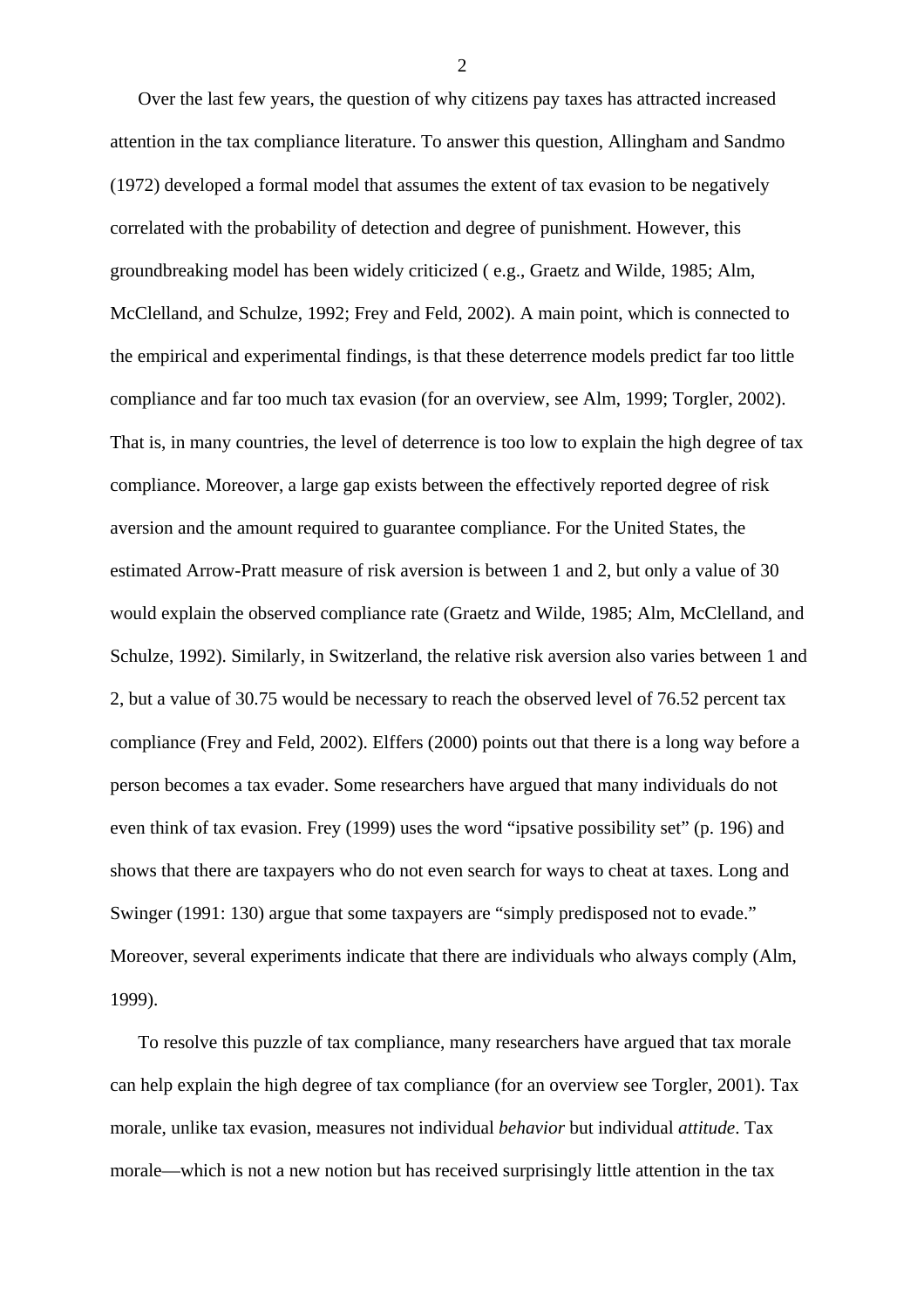compliance literature—can be defined as a moral obligation to pay taxes, a belief in contributing to society by paying taxes. Preliminary tax morale research in the 1960s (Schmölders, 1970; Strümpel, 1969) tried to bridge economics and social psychology by emphasizing that economic phenomena should be analyzed from a perspective larger than the traditional neoclassical point of view (e.g., Lewis, 1979, 1982). Tax morale is also closely linked to what have been termed *taxpayer ethics*, "the norms of behaviour governing citizens as taxpayers in their relationship with the government" (Song and Yarbrough, 1978: 443). A later empirical analysis found that, compared to other variables, tax morale had the strongest significant impact on the size of the shadow economy (Weck, 1983). Torgler (2003a) also found that tax morale significantly reduced tax evasion. However, these two studies also treated tax morale as an exogenous residual. Thus, much extant research treats tax morale as a black box or residuum rather than analyzing the factors that shape or maintain it (Feld and Frey, 2002a). To empirically address this issue, this study focuses on tax morale as reflected by data from the World Values Survey (WVS 1995–1997) and the European Values Survey (1999–2000).

Previous studies have pointed out that differences in compliance behavior *across* cultures are driven by differences in tax administration and citizen attitudes toward governments (e.g., Alm, Sanchez, and de Juan, 1995; Cummings et al., 2005; Alm and Torgler, 2006). However, by examining tax morale in three multicultural European countries, our analysis focuses rather on cultural and institutional differences *within* countries. Specifically, our dataset encompasses Switzerland, a land with strong direct democratic rights and German-, French-, and Italian- speaking individuals; Belgium, a country with two main linguistic regions (Flanders and Walloonia); and Spain, a nation of regions with strong ethnic identities (the Basque country, Catalonia, Galicia, and Navarre).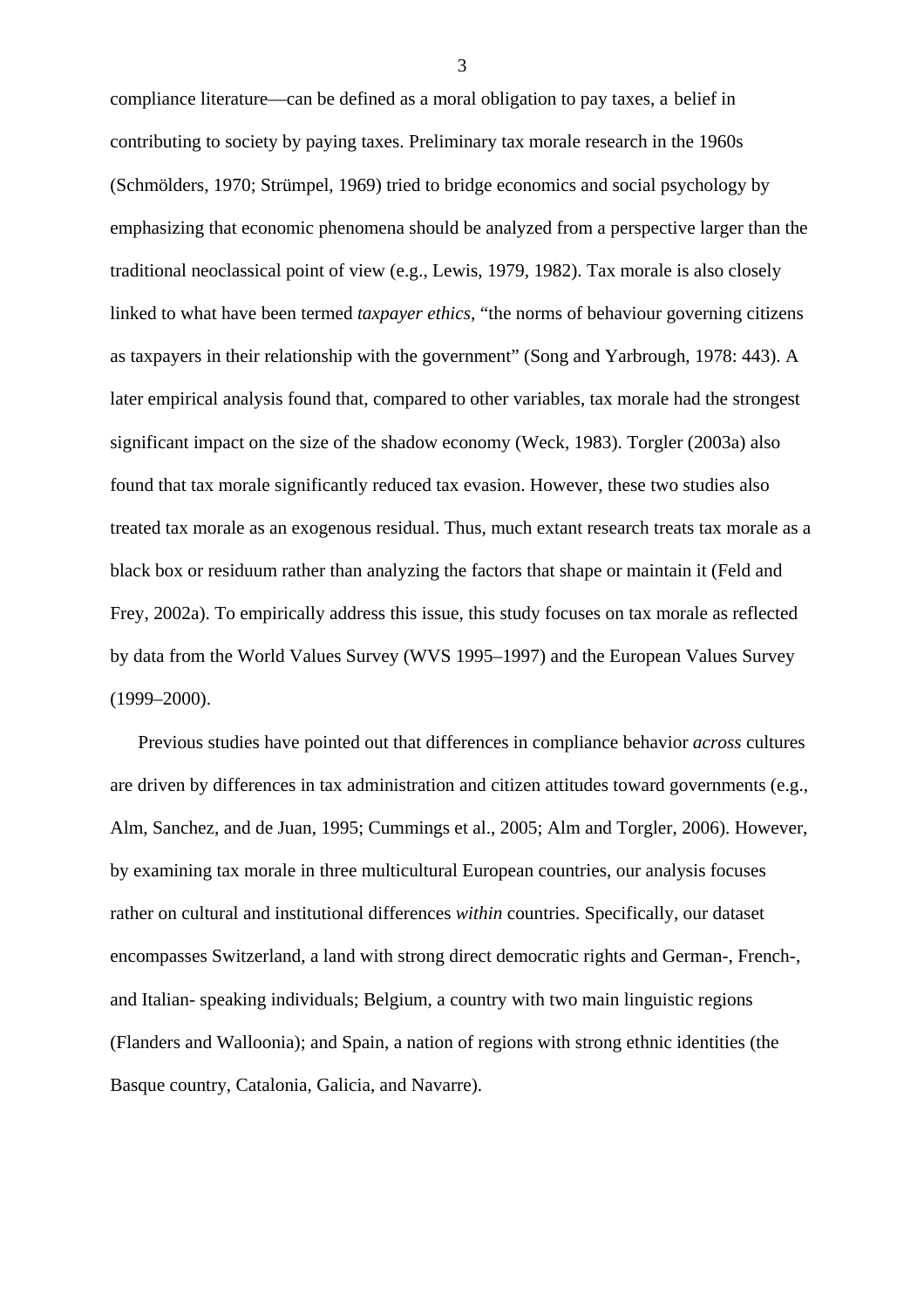### **Culture and Institutions**

Because the potential influence of culture on cooperation, solidarity, or tax morale is central to the issue of tax compliance, our study aims to isolate it in a cross-sectional analysis of individuals living in specific geographic regions. Nonetheless, defining culture can be problematic. One view of it as "the ideas, values, beliefs, behavioral strategies, perceptual models and organizational structures that reside in individual brains, and can be learned by other individuals through imitation, observation (plus inference), interaction, discussion and/or teaching" presents it as a type of language, based on rule systems like ideas, values, and external and internal institutions (e.g., customs and conventions) (Henrich et al., 1999:2). Alternatively, culture can be viewed "as a 'tool kit' of symbols, stories, rituals, and worldviews, which people may use in varying configurations to solve different kinds of problems," a symbolic vehicle of meaning that includes not only "beliefs, ritual practices, art forms, and ceremonies" but also "informal cultural practices such as language, gossip, stories, and rituals of daily life" (Swidler, 1986:273). Overall, "culture comprises the symbols and meanings that give coherence to a society ... those forms of expression that link individuals together by serving as a means of understanding how each group or individual relates to another. In this sense, culture or tradition is reproduced through a number of means (such as language) and acts like ballast, providing a sense of collectivity that holds individuals together" (Yengoyan,  $1986:372$  $1986:372$ ).<sup>1</sup>

<span id="page-5-0"></span>How, then, do norms of compliance originate? Sociology stresses that norms are learned through social interaction with others (Williams, 1968; Blau, 1964). Specifically, normconforming behavior results from institutionalization and internalization of norms, but it also emerges in social life to reduce insecurity and enhance stability (Opp, 1979). Consequently, a common culture produces predictability and an orderly evolution of corresponding institutions because shared values act as a filter and the "cohesive cement for the evolving internal rules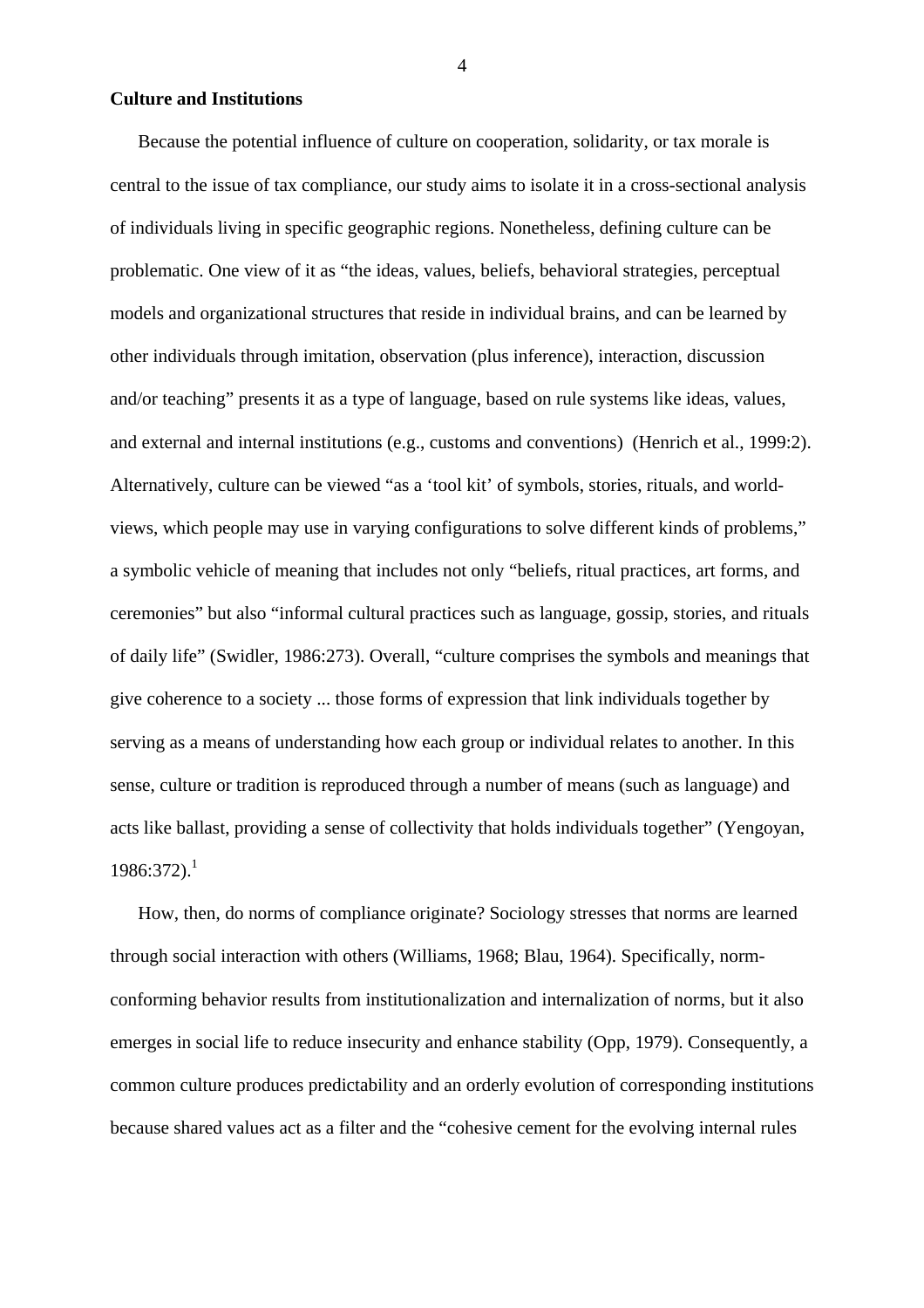of society" (Kasper and Streit, 1999:393). Thus, culture transmission may solve the cooperation problem by building a mechanism similar to conformism to maintain common behavior and thus cooperation (Henrich et al., 1999). At the same time, it speeds up learning by reducing individual information costs (e.g., experimentation), meaning that familiarity with the culture and its institutions saves costs (Kasper and Streit, 1999). On the other hand, it also limits choice sets. This restrictive influence of culture on individual probability sets implies it might also influence tax morale.

Even though culture studies are relatively new to the tax compliance literature, the topic has been extensively investigated in anthropology and sociology (e.g., Tyler, 1871/1924; Herskovits and Willey, 1923; Willey, 1929; Ogburn, 1937; Swidler, 1986; Yengoyan, 1986; Wuthnow and Witten, 1988), as well as in political science, which has strongly intensified its investigation (e.g., Banfield, 1958; Almond and Verba, 1963; Putnam et al., 1983; Wildavsky, 1985, 1987; Inglehart, 1988; Berezin, 1997; Wedeen, 2002). Inglehart (1988) criticizes that cultural factors have been de-emphasized in the rational choice models. Moreover, the conceptual framework and empirical methodology of the historical and comparative institutional analysis has provided interesting insights into the role of culture in the emergence and perpetuation of institutional and organizational trajectories (Greif, 1998). Thus, cultural studies "have been animating academic debates, encouraging interdisciplinary exchanges, and inspiring battles over the methods, evidence, and goals of scholarly research" (Wedeen, 2002:713) and have been emphasizing the importance of how cultural elements constrain or facilitate patterns of actions and interact with social structure (Swidler, 1986). In addition, the social capital literature has shown that socially held beliefs can shape not only collective actions but government and economic performance (North 1981; Knack and Keefer, 1997; Landes, 1998; La Porta et al., 1999; Putnam, 1993). Indeed, La Porta et al. (1999:223) argued

 $\frac{1}{1}$ <sup>1</sup> Triandis (2000: 13) argued that shared culture can be found among those people who speak "a language dialect, in a certain historic period, and in a defined geographic region."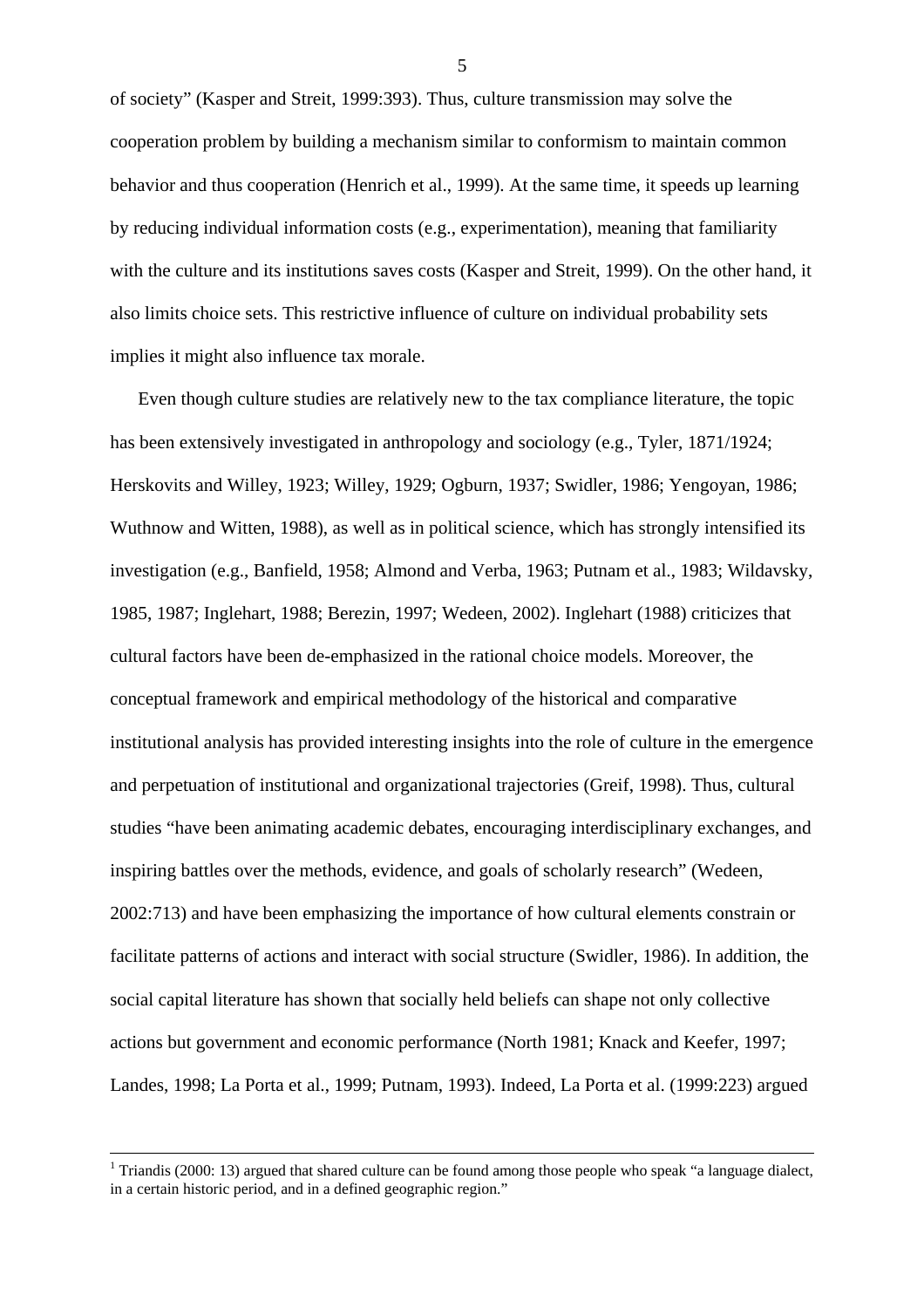that some "societies are so intolerant or distrustful that their governments simply cannot function effectively."

The extant compliance literature has focused primarily on cross-country studies using experimental methodology that has the advantage of holding tax-reporting factors constant to better isolate possible cultural differences. Such experiments comparing tax reporting in South Africa and Botswana showed that compliance rates vary between states (Cummings et al., [2](#page-7-0)005). $^2$  An experimental comparison of Spain and the United States found differences in the level of and the change in compliance, using same experimental settings (Alm, Sanchez, and De Juan, 1995).<sup>[3](#page-7-1)</sup> A similar comparison of Switzerland and Costa Rica identified significant differences between the countries (Torgler and Schaltegger, 2005). Other compliance studies have been based on survey data. For example, Weck (1983) and Weck, Pommerehne, and Frey (1984) used cross-country survey results for the years 1960, 1965, 1970, 1975, and 1978 to develop an aggregate, country-level "tax immorality" index for several, mostly European, countries. Their results indicate that Romanic countries such as France, Italy, and Spain have a higher tax immorality than most other countries studied.<sup>[4](#page-7-2)</sup> Kirchgässner (1999) argued that these results can be explained by state and religious authority being held mostly by one person in the northern states of Europe—making offenses against the state religious offenses also and therefore a sin, in contrast to dispersed authority in the majority of Catholic countries to the south. These differences between the northern and southern part of Europe are also consistent with previous findings focused on social capital (see, e.g., Inglehart, 1988). In a comparison of the tax morale of East and West German inhabitants following reunification (based on World Values Survey data for 1990 and 1997), Torgler (2003b) found significant differences that seemed to be eroded over time.

 $\overline{a}$ 

<span id="page-7-0"></span> $2$  These results were supported using additionally survey data.

<span id="page-7-1"></span><sup>&</sup>lt;sup>3</sup> Alm and Torgler (2006) found similar results using survey evidence.

<span id="page-7-2"></span><sup>&</sup>lt;sup>4</sup> These results were confirmed by Alm and Torgler (2006), who extended the previous studies using a broader dataset for a multivariate analysis of differences between Romanic and Northern European countries.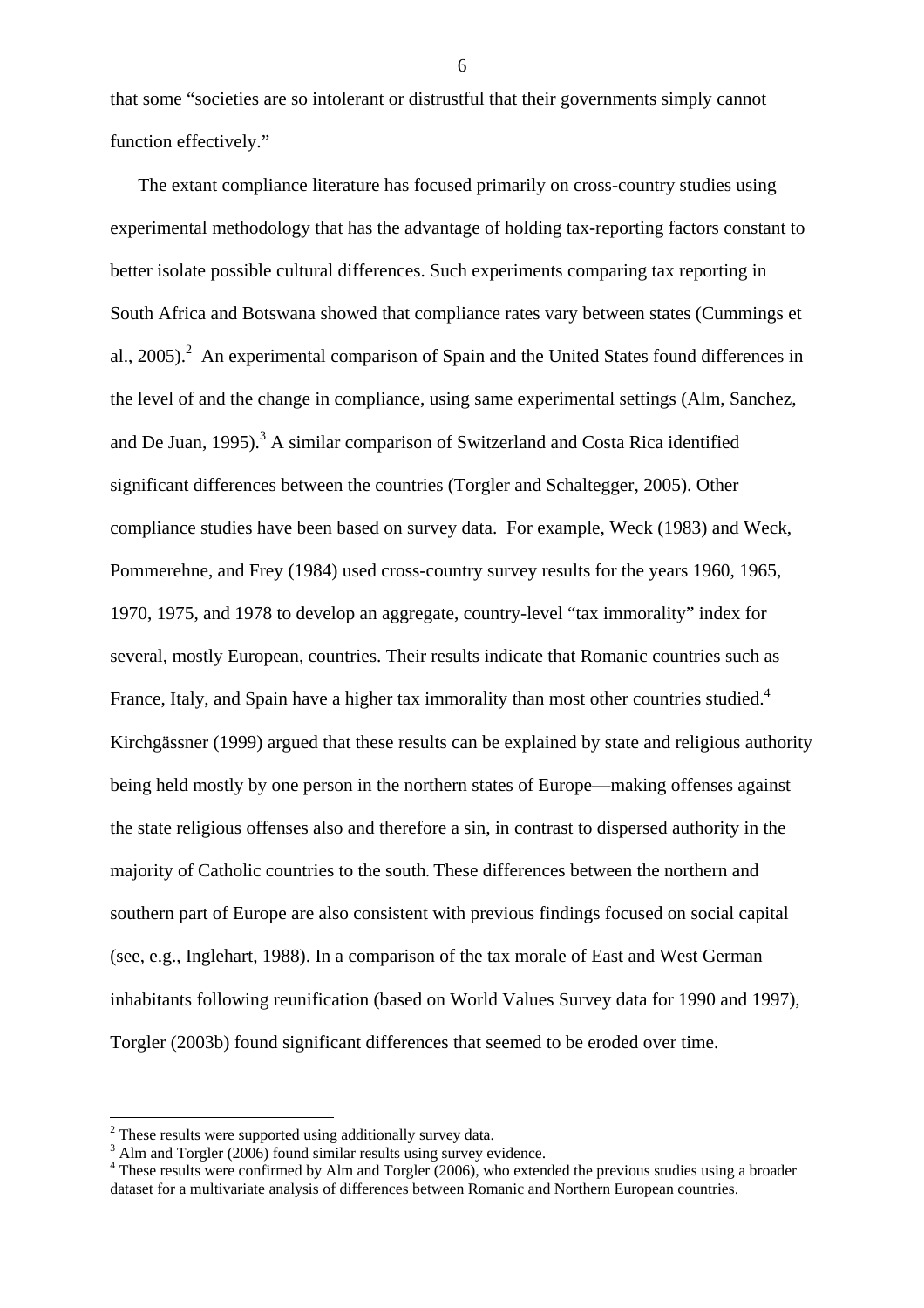Experiments in behavioral economics have produced similarly but mixed results, $5$  which indicate the difficulty of isolating cultural relevance and the need to work both empirically and experimentally to provide a broader picture. Focusing on cultural and institutional differences *within*—rather than *between*—countries should better isolate the impact of such determinants on tax morale because many aspects can be held constant. Thus, for example, if language acts as a restriction on individual probability sets, it may also influence individual attitudes toward paying taxes.

Culture is embedded in the existing institutional complex, which, as Greif (1998:82) pointed out, "is not a static optimal response to economic needs, [but rather] a reflection of an historical process in which past economic, political, social, and cultural features interrelate and have a lasting impact on the nature and economic implications of a society's institutions."[6](#page-8-1) For example, in Switzerland, the more directly democratic institutions are in the German-speaking region and the lesser in the Latin areas (French- and Italian-speaking regions, see Appendix, Figure A1). Therefore, for the Swiss data, we control for both direct democracy and cultural regions. It can be argued that institutional rights of political participation, which vary strongly between the 26 Swiss cantons, have a strong impact on tax morale. Thus, we predict that direct democracy will have a strong impact on tax morale. In directly democratic cantons, voters can influence tax law either directly or indirectly. That is, exchanging arguments face to face in pre-election discussion raises participants' information levels (Bohnet and Frey, 1994) and allows them to identify others' preferences. Moreover, such active involvement helps taxpayers better monitor and control politicians and thus

 $\overline{a}$ 

<span id="page-8-0"></span><sup>&</sup>lt;sup>5</sup> For example, Ockenfels and Weimann (1999), Henrich et al. (2001), and Ashraf, Bohnet, and Piankov (2004) all found variation across different cultural groups. In addition, Botelho et al. (2001) found differences among cultures, but these differences interacted strongly with participants' demographic characteristics. In contrast, Brandts, Saijo and Schram (2003) found no cultural differences. To explain such variation, Osterbeek, Sloof, and van de Kuilen (2004) argued that, in most cases, cross-cultural experiments contain data from only one city in each country, so that differences in outcomes may simply reflect differences across different locations rather than differences across countries.

<span id="page-8-1"></span><sup>&</sup>lt;sup>6</sup> The causality between culture and institutional or social structures is difficult to identify. For example, Inglehart (1988:1204) asked whether "southern Europe [has] low levels of trust because it has not yet developed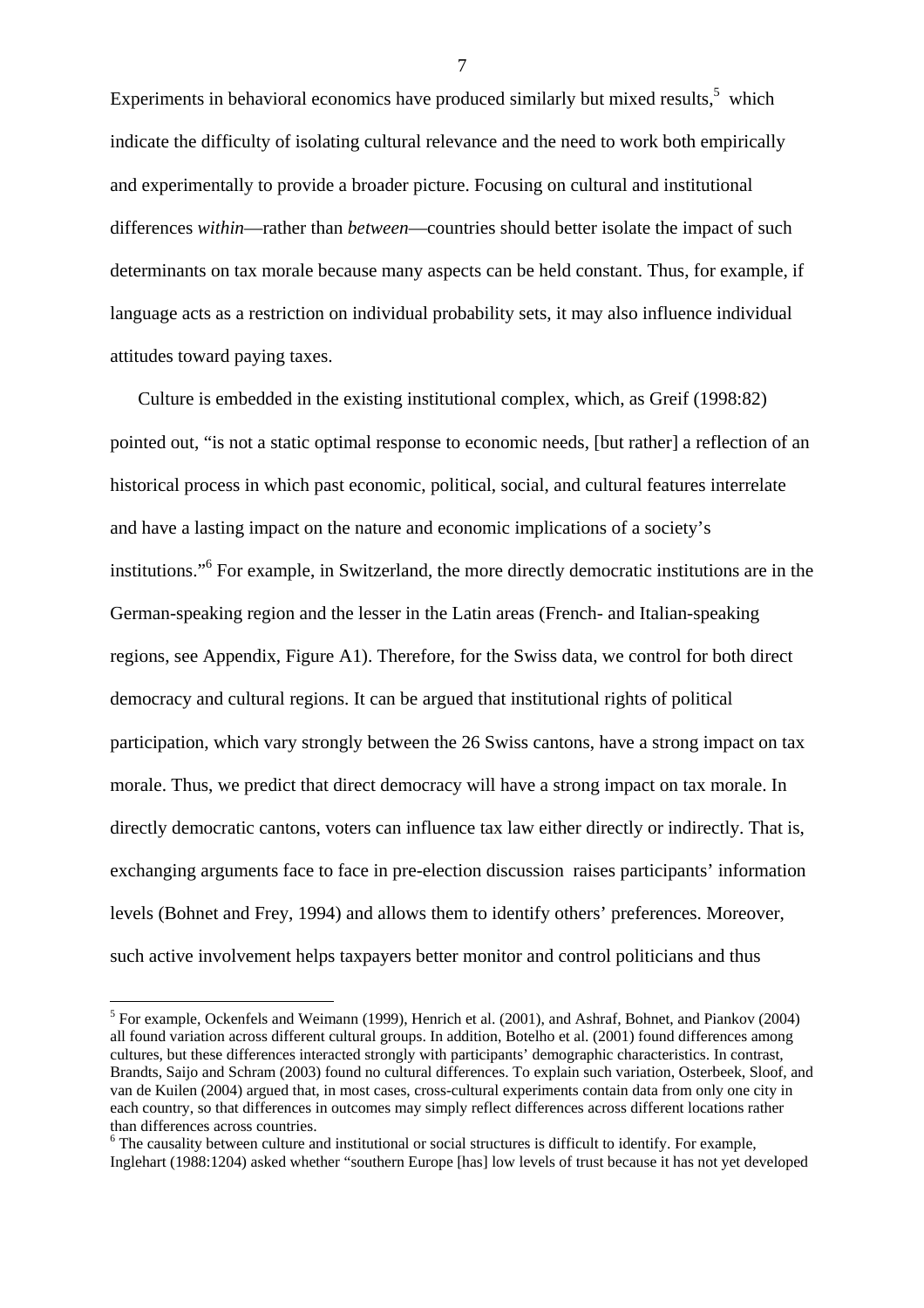reduces the asymmetric information between them and their agents (government), which also reduces discretionary power. For example, Frey (2001) emphasized the importance of the *classe politique*'s inability to block referenda, which constitutes a strong restriction against politicians or the legislature acting in their own interests (Feld and Kirchgässner, 2000). Specifically, because Swiss taxpayers, who are on average outside the group of politicians, can participate in the political process, $\alpha$ <sup>[7](#page-9-0)</sup> referenda give them decisional power (Frey and Stutzer, 2002). Thus, it can be hypothesized that under these conditions, tax revenues will be spent more in accordance with taxpayer preference, which in turn increases tax morale. In contrast, initiatives make taxpayers the "agenda setters" (Feld and Kirchgässner, 2000) by helping them express their preferences on tax fund disposition. On the other hand, a lack of taxpayer participation may lead to a lower level of satisfaction with the system and a feeling of powerlessness, which may lower tax compliance (Alm, Jackson, and McKee, 1993). Overall, as amply demonstrated by Tyler's (1990a,b, 1997) work on the importance of legitimacy and allegiance to authority for compliance decisions, rules developed through active citizen involvement enhance obedience and willingness to cooperate with such legislation. In other words, the more involved citizens are in establishing the rules, the stronger their sense of obligation (Lempert, 1972; Cialdini, 1989; Kidder and McEwen, 1989).

#### **Political Attitudes and Religiosity**

Because political attitudes and religiosity can also affect tax morale, our study includes as variables trust in state institutions,  $\delta$  national pride,  $\delta$  [a](#page-9-2)nd pro-democratic attitudes.<sup>10</sup> Trust in the

modern organizational structures" or whether its later industrialization and development of "modern organizational structures" resulted "because its traditional culture was relatively low on interpersonal trust." 7

<span id="page-9-2"></span><span id="page-9-0"></span> $\sigma$  The WVS dataset included only Swiss citizens. In Switzerland, foreigners and companies, even though they must pay taxes, cannot vote.

<span id="page-9-3"></span><span id="page-9-1"></span><sup>8</sup> Corresponding question: Could you tell me how much confidence you have in the *government in your capital/parliament/legal system*: is it a great deal of confidence, quite a lot of confidence, not very much confidence, or none at all?  $(4 = a \text{ great deal to } 1 = \text{none at all}).$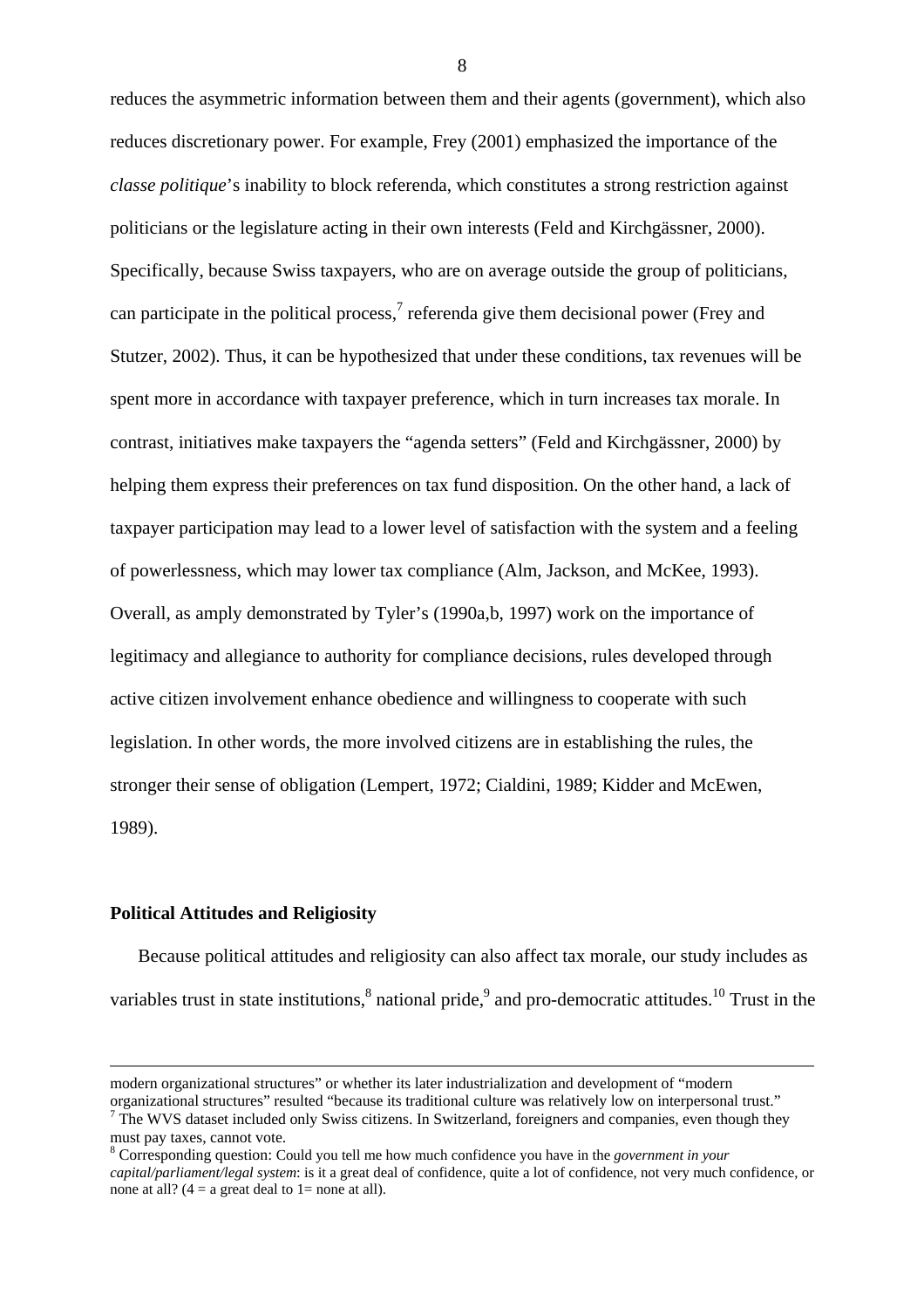state is examined by relating trust in government, parliament, and the legal system to tax morale. Positive actions by the state are intended to increase positive taxpayer attitudes and commitment to the tax system and tax payment, and thus compliant behavior (see, e.g., Smith and Stalans, 1991; Smith, 1992). Thus, if government acts trustworthily, taxpayers may be more willing to comply with tax laws. On the other hand, perceived unfairness increases the incentive to act against tax laws because psychological costs are reduced. Therefore, the relationship between taxpayers and government can be seen as a relational or psychological contract, which involves strong emotional ties and loyalties. From this perspective, taxes are a price paid for government actions and maintenance of a fair legal system. In sum, if taxpayers trust state's institutions, they are more willing to be honest.

A further aspect is the widespread phenomenon of national pride, whose effect on tax cheating and other aspects of compliance appears to have been little documented in the literature to date: 'The dynamics [that] govern the creation, destruction, and distribution of various forms of pride and shame in society are very little understood, yet nothing perhaps is more crucial to the understanding of the overall dynamics of a particular society than the marked differences which exist among societies in this regard" (Boulding, 1992:93). The sense of group identification produced by national pride encourages cooperative behavior and thereby influences citizen behavior in groups, organizations, and societies (Tyler, 2000). Thus, the greater the national pride, the higher the tax morale might be.

Because religion can be seen as a proxy for such characteristics as work ethic, tolerance, and trust (La Porta et al., 1999), it acts as a sanctioning system that legitimizes and reinforces social values and may also inhibit illegal behavior (Hirschi and Stark, 1969). Religious organizations thus provide moral social constitutions and, to a certain extent, act as

Corresponding question: How proud are you to be .......? (participant nationality), (1= not at all proud, 2 = not very proud,  $3 =$  quite proud,  $4 =$  very proud).

 $10$  Corresponding question: Would you say having a democratic political system is a very good, fairly good, fairly bad, or very bad way of governing this country?  $(4 = \text{very good to } 1 = \text{very bad})$ .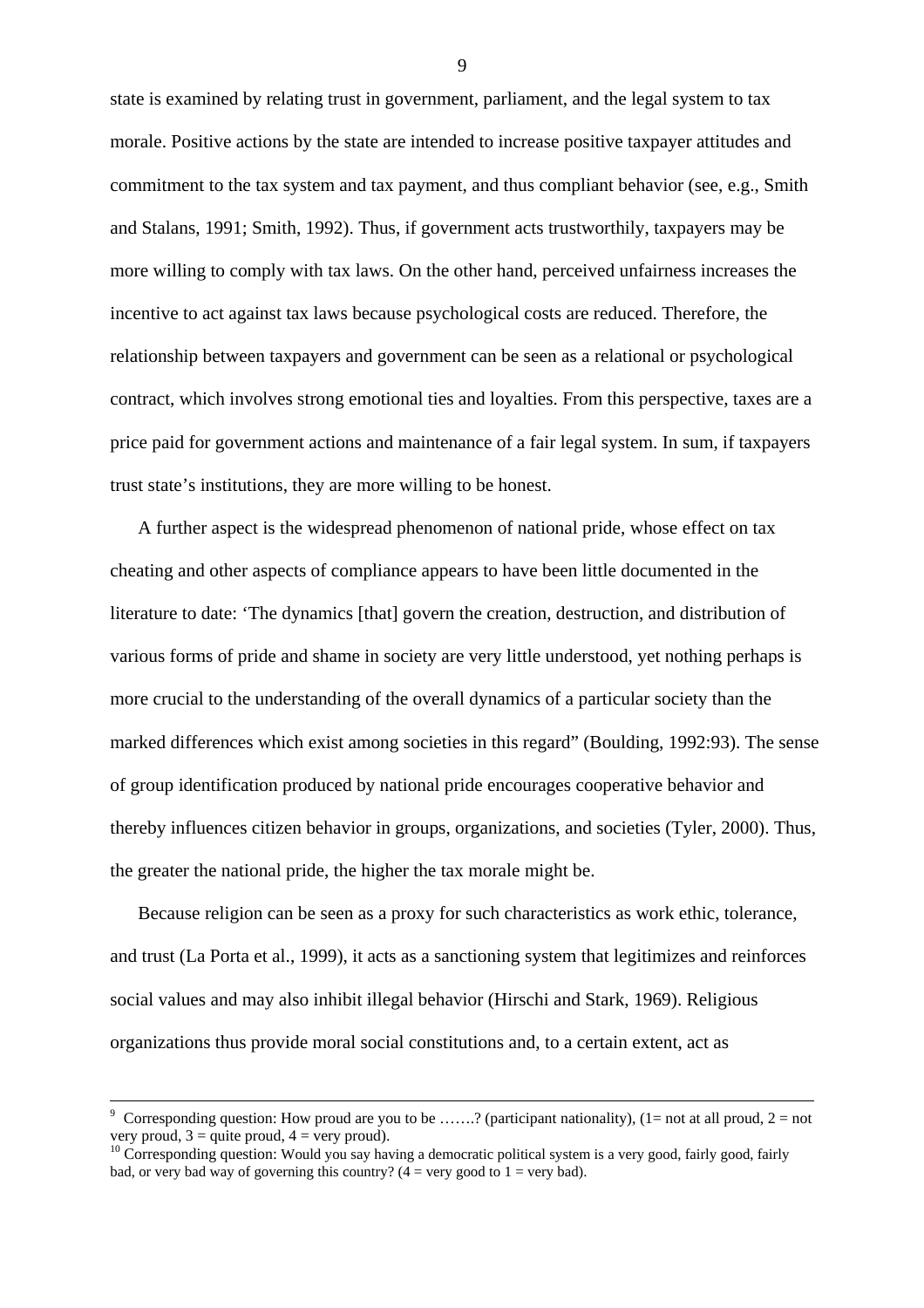"supernatural police" that enforce accepted rules (Anderson and Tollison, 1992). Moreover, the relative costs for religious inputs to produce social goods are quite low, although the demand side is influenced by cultural complexity (Hull and Bold, 1994). For example, individuals in complex communities are less able to recognize the social costs of misbehavior, so the individual gain from proper behavior is lower than in smaller societal groups. Thus, religion has a comparative advantage in producing or encouraging social goods in large cultures of intermediate complexity whose central government is too weak to enforce property rights (Hull and Bold, 1994). Indeed, some criminology studies have found a negative correlation between religious membership and crime (see, e.g., Hull and Bold, 1989; Lipford, McCormick, and Tollison, 1993; Hull, 2000). Thus, because religiosity seemingly affects the degree of rule breaking, we assume it can be a restriction on tax evasion. However, rather than asking the degree of religiosity directly, we include religiosity proxied by frequency of church attendance, $^{11}$  which approximates how much time individuals devote to religion, an aspect that traditional research has so far neglected (Iannaccone, 2002).

# **Empirical Model**

 $\overline{a}$ 

The many factors encompassed by the World Values Survey (WVS, 1990–1993 and 1995–1999) and the European Values Survey (EVS, 1999–2000) facilitate isolation of the influence of formal and informal institutions. Thus, besides integrating personality and demographic factors into a multiple regression analysis, we measure individual attitudes toward tax paying by asking *whether cheating if the chance arises is always justified, never justified, or something in between*. The responses are used to produce a 10-scale index of tax morale with the extreme points "never justified" (10) and "always justified" (1). To take into account the ranking of this scaled dependent variable, we use an ordered probit model.

<span id="page-11-0"></span> $11$  Corresponding question: Apart from weddings, funerals, and christenings, about how often do you attend religious services these days? More than once a week, once a week, once a month, only on special holy days, once a year, less often, never or practically never. ( $7 =$  more than once a week to  $1 =$  never or practically never)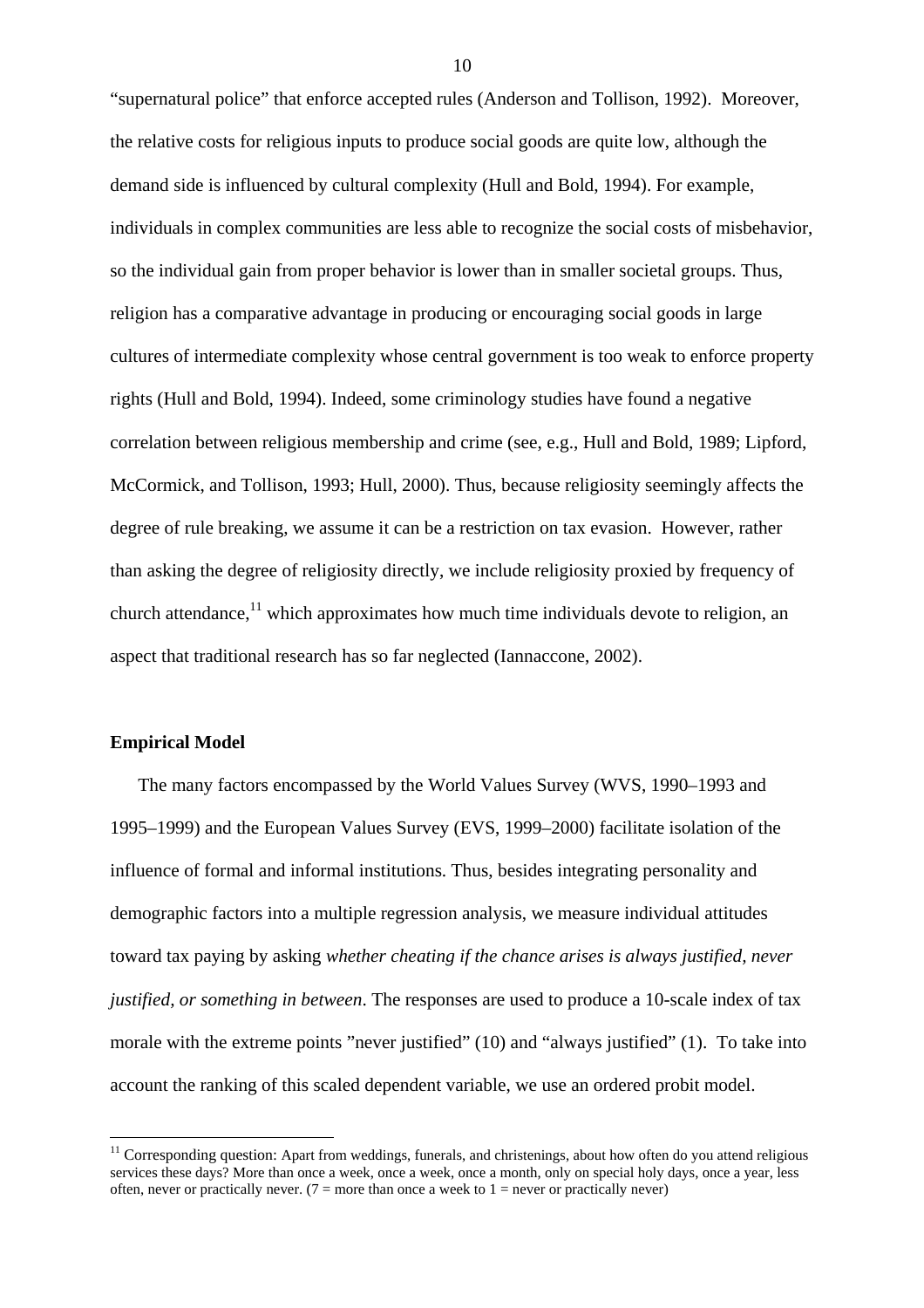Moreover, the high number of responses in all three surveys that cheating on taxes is never justifiable suggests a natural cut-off point at value 10. Thus, we also report the findings of a probit model in which our tax morale variable takes the value 1 for a response that cheating on taxes is "never justified" and zero otherwise.<sup>12</sup>

Of course, the measurement of tax morale is not free of bias. First, because the available data are based on self-reports in which subjects tend to overstate their degree of compliance (Andreoni, Erard, and Feinstein 1998), no objective or observable measure of tax morale is available. Moreover, Elffers, Weigel, and Hessing (1987) found strong differences between actual evasion assessed and evasion reported in survey responses. Nonetheless, because the way we define tax morale is less sensitive than asking whether a person has evaded taxes, we expect the degree of honesty to be higher. Moreover, the dataset is based on wide-ranging surveys, which reduces the probability of respondent suspicion and the framing effects of other tax context questions. It can still be argued, however, that a taxpayer who has evaded in the past will tend to excuse this kind of behavior and report a higher tax morale in the survey.

In general, the use of such a single question has the advantage of reducing problems of index construction complexity, especially as regards measurement procedure or low correlation between items. Nonetheless, it can also be argued that tax morale is a multidimensional concept that requires a multi-item measurement tool and the likelihood of a multi-item index being adversely affected by random errors will produce more reliable measures. However, several previous studies have found consistent results using single-item survey measurements and laboratory experiments (e.g., Cummings et al., 2005; Alm and Torgler, 2006).

 $\overline{a}$ 

<span id="page-12-0"></span><sup>&</sup>lt;sup>12</sup> We also conducted estimations in which the 10-point scale was recoded first into a 4-point scale  $(0,1,2,3)$ , with the value 3 standing for "never justifiable." However, because of a lack of variance, units 4–10 were then integrated into value 0. The main results, however, remained robust.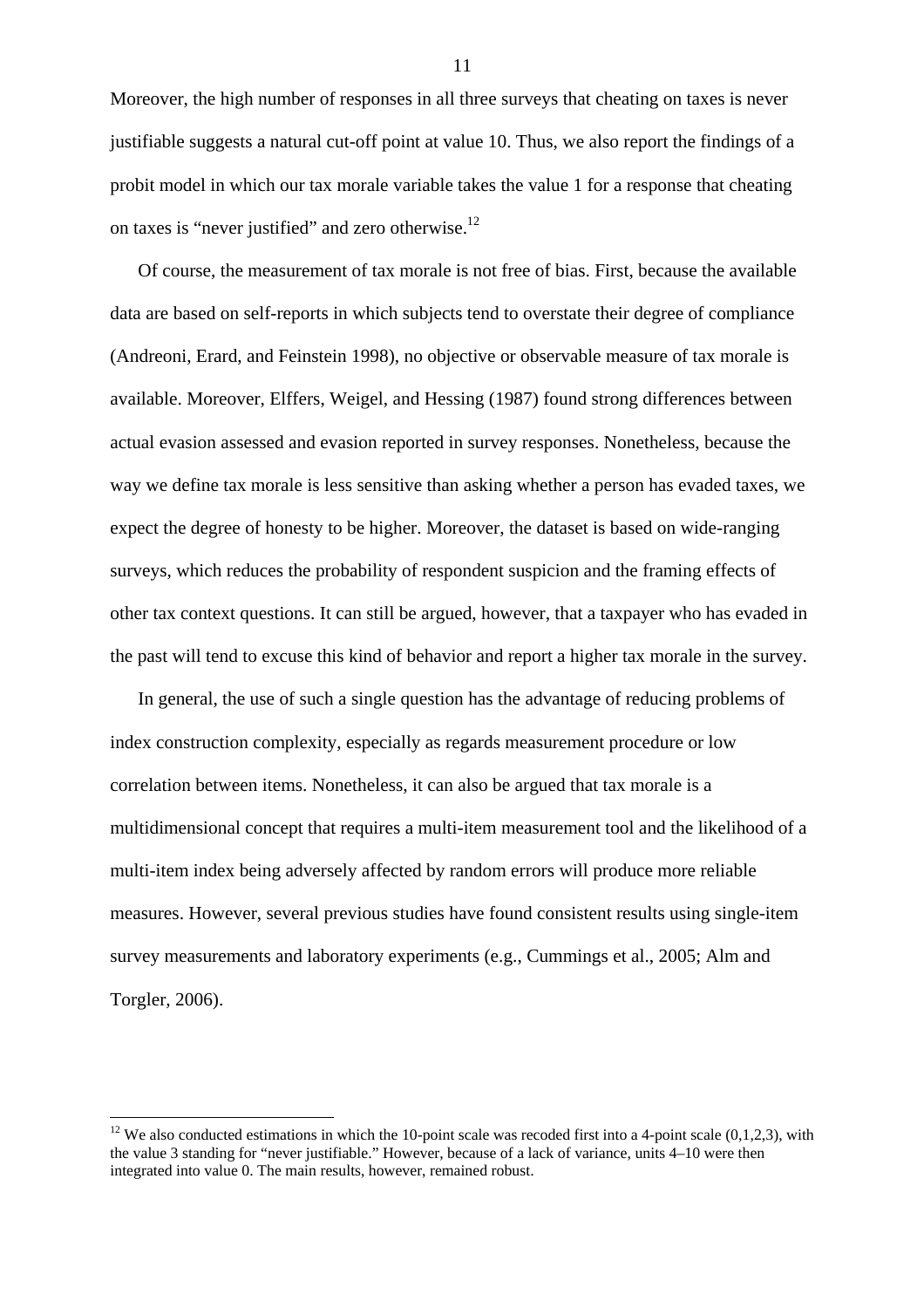Our model takes the following structure:<sup>[13](#page-13-0)</sup>

$$
TM_{i} = \beta_{0} + \beta_{1} \cdot CULT_{i} + \beta_{2} \cdot INST_{i} + \beta_{3} \cdot PATT_{i} + \beta_{4} \cdot REL_{i}
$$
  
+  $\beta_{5} \cdot TS_{i} + \beta_{6} \cdot DEM_{i} + \beta_{7} \cdot ECON_{i} + \varepsilon_{i}$ 

Besides the primary independent variables already discussed—culture (*CULT<sub>i</sub>*), institutions  $(NST_i)$ , political attitudes  $(PATT_i)$ , and religiosity  $(REL_i)$ —we include properties of the tax system *(TSi)* as measured by individual tax rate, audit probability, and fine rate (the latter two variables only for Switzerland<sup>14</sup>), and economic variables  $(ECON<sub>i</sub>)<sup>15</sup>$  $(ECON<sub>i</sub>)<sup>15</sup>$  $(ECON<sub>i</sub>)<sup>15</sup>$  In addition, because predicting the effects of deterrence factors on tax morale is difficult; we integrate deterrence factors based on the assumption that tax morale is a good indicator of tax compliance. For example, many empirical and experimental studies have indicated that higher audit and fine rates lead to greater compliance (for an overview, see Alm, 1999; Torgler, 2002),  $^{16}$  and Allingham and Sandmo (1972) showed that the extent of tax evasion is negatively correlated with the probability of detection and degree of punishment. However, only the Swiss data allowed inclusion of deterrence variables in our observation of cantonal differences. Moreover, theoretically assessing the effects of tax rate and income on tax evasion is problematic because of its dependence on individual risk preference and the progression of the income tax schedule (see Andreoni, Erard, and Feinstein, 1998). Specifically, a higher marginal tax rate makes tax evasion marginally more profitable, but taxpayer risk aversion can produce a contrary effect influenced by the tax schedule type (e.g., proportional, progressive, or regressive) (Frey and Feld, 2002). Moreover, the relationship between tax evasion and tax rate depends also on the penalty structure (Allingham and Sandmo, 1972;

<span id="page-13-0"></span><sup>&</sup>lt;sup>13</sup> The economic situation and education variables are explained in Table A1of the Appendix.

<span id="page-13-1"></span><sup>&</sup>lt;sup>14</sup> Only the Swiss data allowed deterrence variables to be controlled based on sufficient degrees of freedom at the cantonal level. 15 Class status: dummy variables; income: continuous variable (alternative); financial satisfaction: continuous

<span id="page-13-2"></span>variable.<br><sup>16</sup> Deterrence imposed by the tax authority might crowd out taxpayers' intrinsic motivation to pay their taxes and

<span id="page-13-3"></span>thus crowd out tax morale. On the other hand, deterrence factors might prevent taxpayers with low tax morale from exploiting the more honest taxpayers. Tax morale is therefore not expected to be crowded out if the honest taxpayers perceive the stricter policy to be directed against dishonest taxpayers (see Frey, 1997).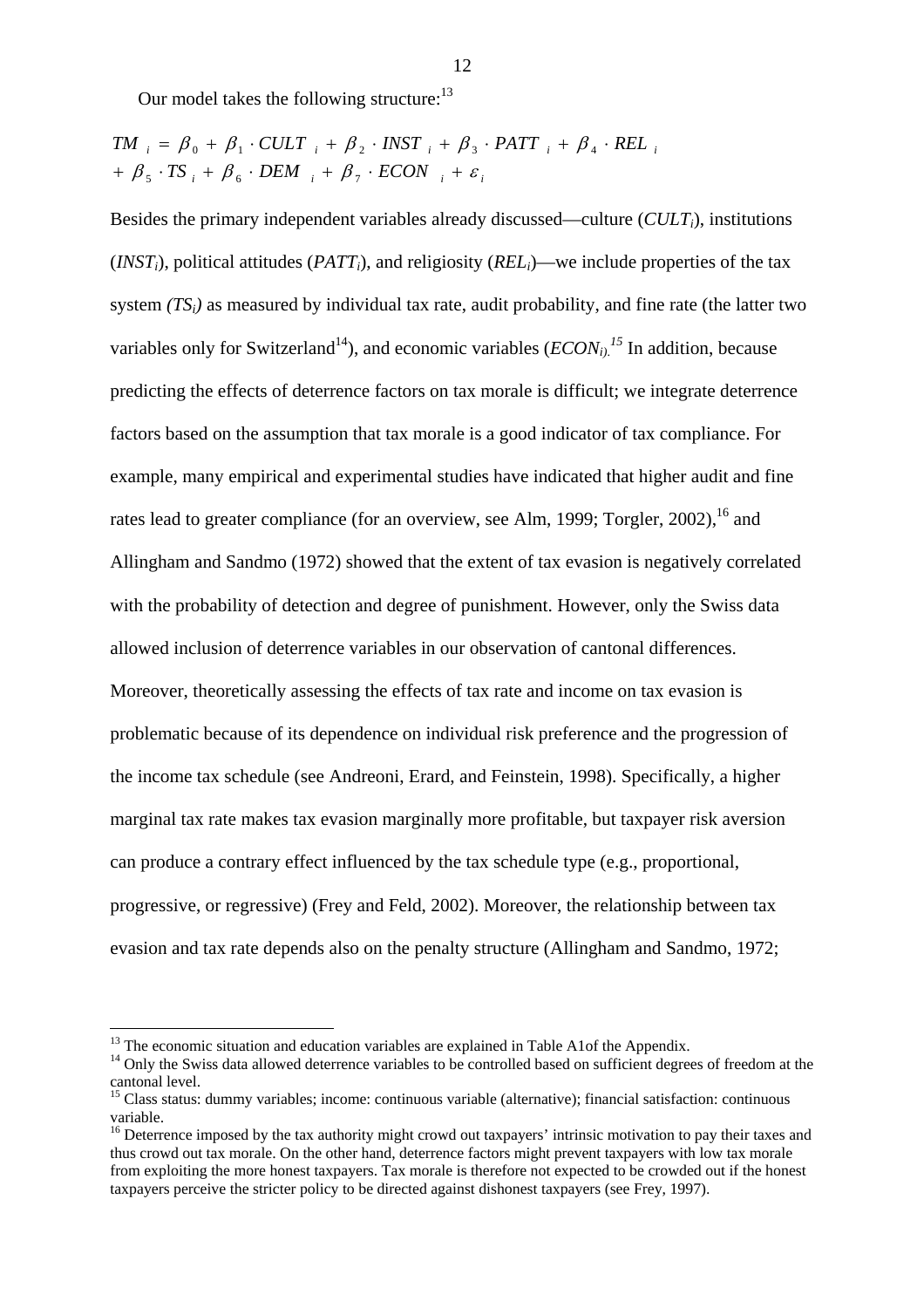Yitzhaki, 1974). Another variable [w](#page-14-0)e consider is financial dissatisfaction,  $17$  which may create a sense of distress, especially when taxes must be paid but a discrepancy exists between the actual and the desired financial situation. In such cases, taxes might be perceived as a strong restriction, thereby increasing the incentives for reduced tax honesty.

In addition, we control for demographic factors such as age, $^{18}$  gender, education (continuous variable), and marital and employment status (dummy variables). As regards age, we assume that older people who have acquired more social capital (Tittle, 1980) may feel a stronger attachment to the community, which might in turn induce additional restrictions that lead to a positive correlation between age and tax morale (Pommerehne and Weck-Hannemann, 1996). The resulting stronger dependency on others' reactions may impose higher potential (social) costs of sanctions. Moreover, not only has social psychological research suggested that women are more compliant and less self-reliant than men (e.g., Tittle, 1980), but research findings in the past decade have shown that gender may influence tax compliance (Vogel, 1974; Spicer and Becker, 1980; Tittle, 1980; Spicer and Hero, 1985; Baldry, 1987). In addition, more educated individuals, who tend to have greater knowledge of tax law and fiscal connections, are more aware of state-provided benefits and services than uneducated taxpayers. However, besides being potentially more critical of state actions, especially tax revenue expenditures, they may also have a better understanding of the opportunities for evasion and avoidance, which negatively influences tax morale. Moreover, because marital status may influence legal or illegal behavior depending on the extent to which individuals are constrained by their social networks (Tittle, 1980) and it can be seen as a proxy for individual risk perception. Finally, as regards the effect of employment status on tax morale, the tax compliance literature presents a strong argument that self-employed persons have higher compliance costs than employees (e.g., Lewis, 1982). Thus, taxes are

 $\overline{a}$ 

<span id="page-14-0"></span><sup>&</sup>lt;sup>17</sup> Corresponding question: How satisfied are you with the financial situation of your household? (1 = dissatisfied to  $10 =$  satisfied).

<span id="page-14-1"></span><sup>&</sup>lt;sup>18</sup> We build four groups:16–29 (reference group),  $30-49$ ,  $50-64$ ,  $65+$ .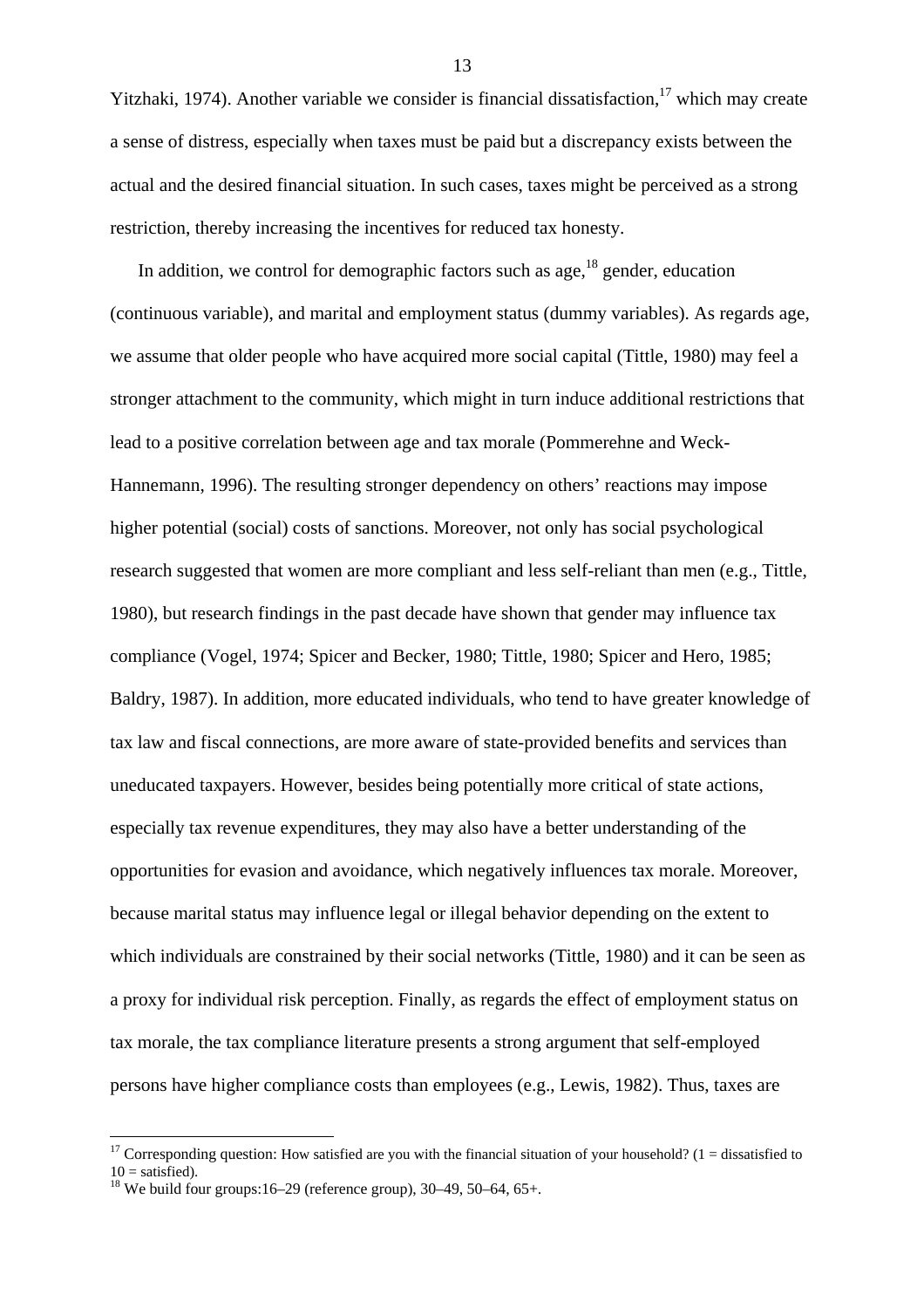more visible for the self-employed, who have a higher opportunity to evade or avoid them. However, some professions—including doctors, lawyers, and accountants—are heavily regulated and have strong underlying moral codes. Moreover, pensions of retired individuals are incomes provided or at least heavily regulated by the state, so transparency is higher and the control, better.

To correct the samples and achieve a true reflection of the national distribution, we use *weighted* ordered probit and *weighted* probit estimations. Because the equation is nonlinear, only the sign, not the size, of the coefficient can be directly interpreted, meaning that the most appropriate method for finding the quantitative effect of a variable on tax morale is to calculate its marginal effects. Thus, all tables show only the marginal effect for the highest tax morale value ("tax evasion is never justified"). It should also be noted that neutral answers (e.g., "don't know") and missing values have been eliminated in all estimations.

#### **Empirical Results**

#### *Switzerland*

 $\overline{a}$ 

Analyses of Swiss data are interesting because Switzerland's institutions and culture are not homogeneous; rather, even though major decisions are generally made through direct democratic participation (for a survey, see Kobach, 1994), the degree of institutionalized political participation rights varies strongly between the 26 Swiss cantons. Thus, this study uses a 6-point scale index developed by Frey and Stutzer (2000) that reflects the extent of direct democratic participation (1 = lowest and 6 = highest degree of participation).<sup>19</sup> In addition, Switzerland is a mosaic of different cultures speaking four languages—German, French, Italian, and Romansh. Therefore, we build dummy variables based on the language

<span id="page-15-0"></span> $19$  The index includes four legal instruments: the popular initiative to change the canton's constitution, the popular initiative to change the canton's law, the compulsory and optional referendum to prevent a new law or change a law, and the compulsory or optional referendum to prevent new state expenditure. The index is based on degree of restriction in the form of signatures needed to use an instrument, the time span for collecting the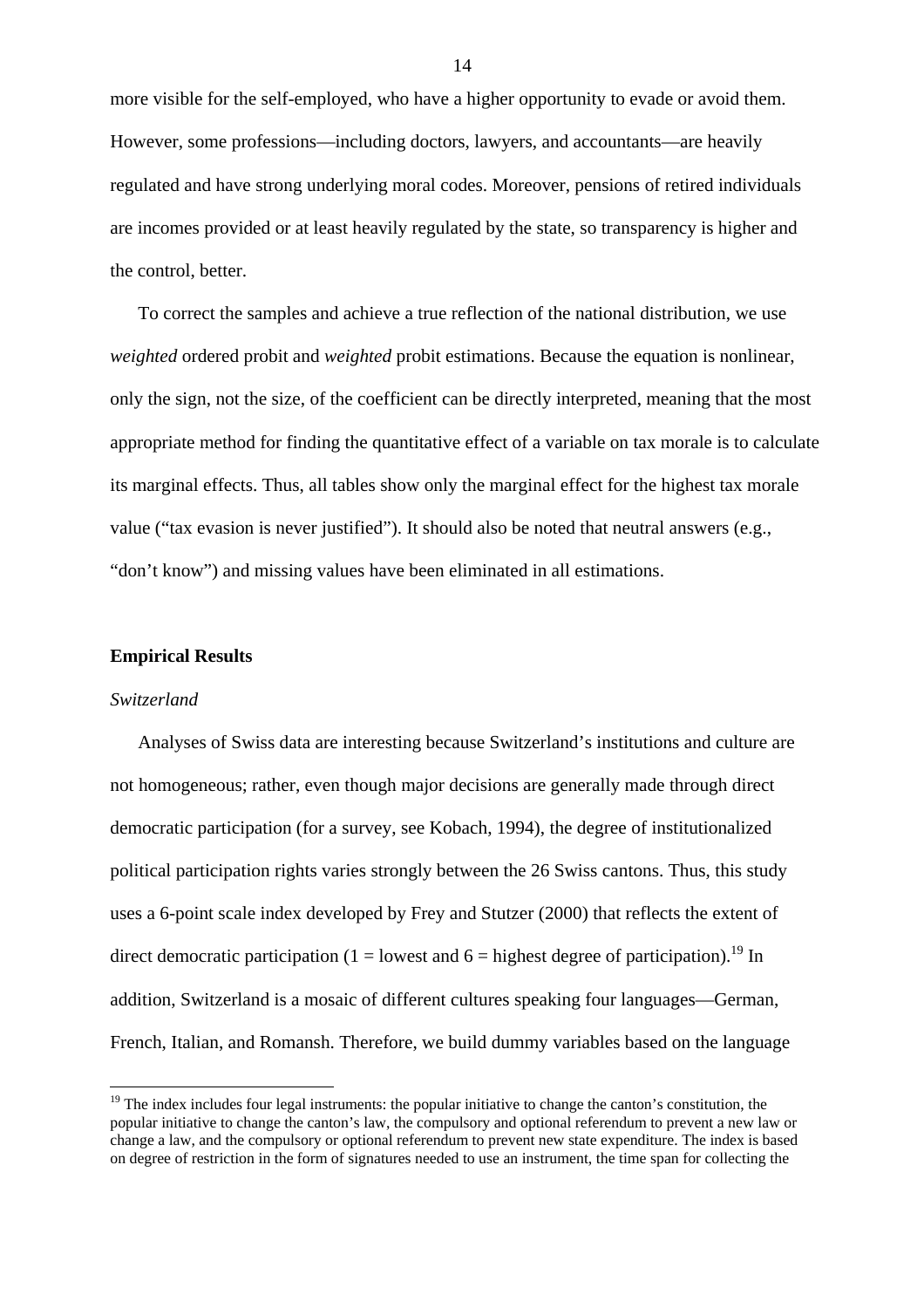spoken during the interview, which, because only Swiss citizens participated, correspond mostly to the three main languages (excluding Romansh). However, Swiss cantons differ not only with respect to language and rights of direct democracy but also in terms of tax system and taxpayer treatment. Such cantonal differences can be controlled for in our empirical analysis of the 1996 World Values Survey data.<sup>20</sup> To take such differences into consideration, we add into the estimations individual tax rates, fine rates, and audit probability; tax system properties that must be controlled for if we are to isolate the influence of our main independent variables on tax morale. That is, because Swiss citizens can vote on tax issues, excluding these variables might confound the effect claimed to reflect direct democratic rights with cantonal tax structure.<sup>21</sup> For each canton *c*, we approximate the probability of detection by the number of tax auditors per taxpayer (in ‰) and the penalty tax rate by the standard legal fine as a multiple of the evaded tax amount (in percentages).<sup>22</sup> In addition, because it can be argued that including our three aggregated cantonal variables—direct democracy, audit probability, and fine rate—will produce downwardly biased standard errors (e.g., Frey and Stutzer, 2000), we address the problem of heteroscedasticity by presenting standard errors adjusted for clustering on cantons.<sup>23</sup>

As Table 1 shows, a one-point increase in the direct democracy index raises the share of persons with the highest tax morale between 2.9 and 6.5 percentage points, meaning that a higher degree of direct democracy leads to higher tax morale. Because a positive correlation

signatures, and the level of new expenditure that allows use of the financial referendum (for a detailed discussion, see Stutzer, 1999).

<span id="page-16-0"></span> $20$  However, it should be noted that the Swiss World Values Survey was not random-random but quota-random, based first on a random sample of communes and then on quotas for demographic variables like sex and age in the selected communes. Thus, the smallest cantons (specifically, Appenzell a. Rh., Glarus, Jura, Nidwalden, Uri, and Zug) were not necessarily represented.

<span id="page-16-1"></span><sup>&</sup>lt;sup>21</sup> Calculations are based on the average weighted value (in percentages) using the WVS income groups and regional information. The differentiation between singles and married people has been included.

<span id="page-16-2"></span><sup>&</sup>lt;sup>22</sup> Data on the probability of detection and the fine for tax evasion were collected using a questionnaire by Lars P. Feld and Bruno S. Frey, who based the following contributions on this dataset: Feld and Frey (2002a,b) and Frey and Feld (2002).

<span id="page-16-3"></span> $23$  The advantage of this class of estimators is that they do not require a precise modelling of the heteroscedasticity source. Therefore, they are robust to heteroscedasticity of arbitrary form. In general, cluster estimators tend to increase the reported standard errors by a relatively large amount, which reduces the levels of statistical significance for the estimated coefficients.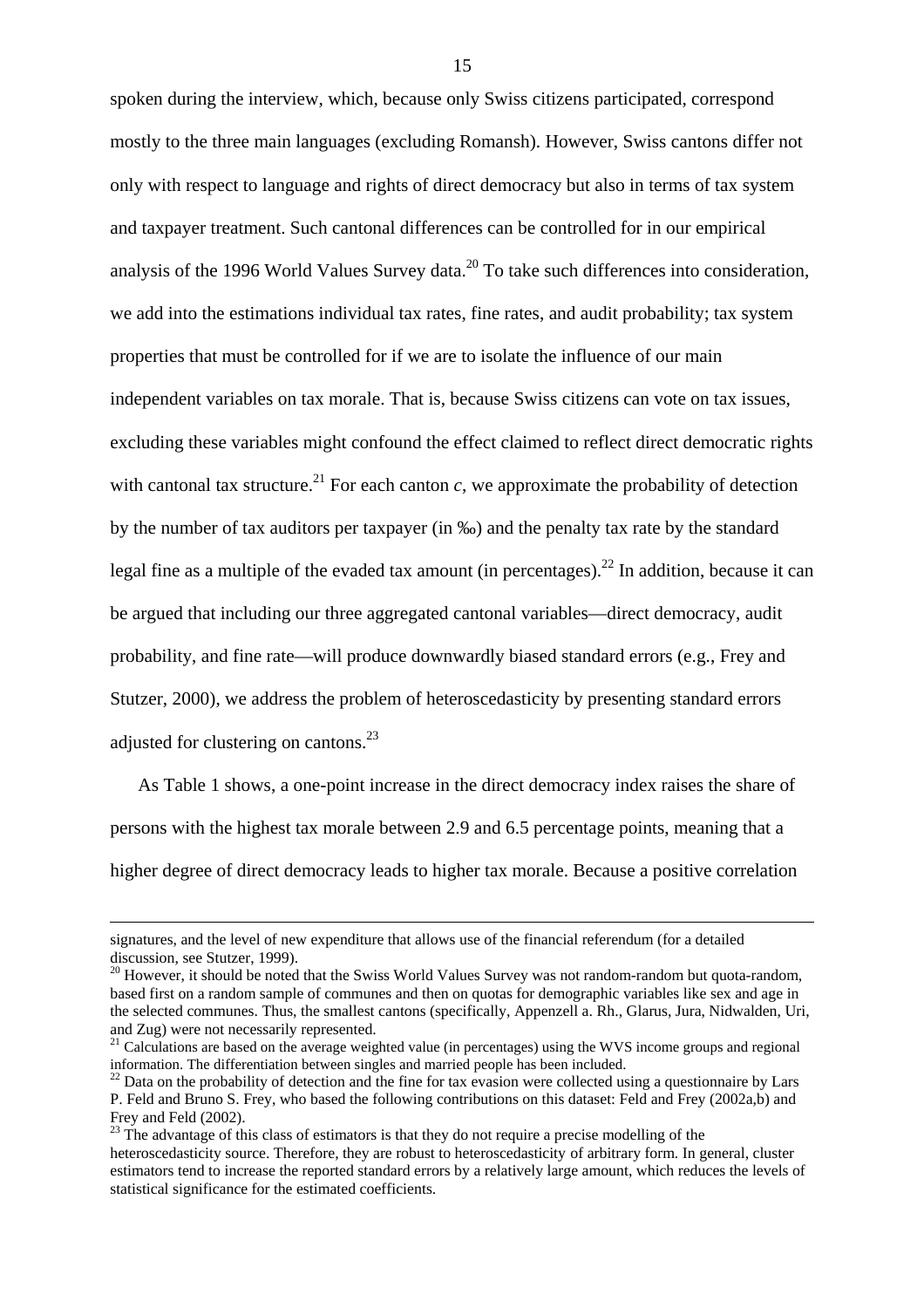between direct democracy and tax morale might be driven by higher trust and national pride, we have included these two variables in specifications (2) and (3) to (6). Including these variables sequentially in the estimations also reduces possible criticism of similarities between them and tax morale as it can be argued that not only national identity and trust tap the feelings of legitimacy for the political system but also tax morale.<sup>24</sup>

Whereas, as is apparent, the correlation remains robust, the different culture variables do not exhibit a similar profile. Rather, French speakers have a lower, but Italian speakers a higher, tax morale than German speakers. Moreover, overall, the results are not fully robust because in the probit estimations, the coefficients lose their statistical significance.<sup>25</sup> The role of cultural variables can also be investigated using a Wald test for coefficient restriction. The chi-squared statistics indicate rejection of the null hypothesis in all specification, meaning that culture plays a significant role in the determination of individual tax morale.

# [Table 1 about here]

Trust in government also appears to have a significantly positive effect on tax morale with high marginal effects. A one-unit increase in the trust in government scale increases the share of subjects indicating the highest tax morale by more than 7 percentage points. Moreover, as the findings in Table 1 indicate, a higher national pride value tends to lead to higher tax morale. However, the effect decreases after the trust variable is included in the estimations. Nonetheless, based on a Wald test for joint significance of trust in government and national pride, we can conclude that these two variables play a significant role in the determination of tax morale. As a group, the variables are jointly significant in all estimations at the 1 percent level. Moreover, our findings indicate that religiosity has a significantly positive effect on tax

<span id="page-17-0"></span><sup>&</sup>lt;sup>24</sup> These variables were also included sequentially in the estimations for Belgium and Spain.

<span id="page-17-1"></span> $25$  It should be noted that the positive effect strongly decreases when estimations are conducted without controlling for direct democracy.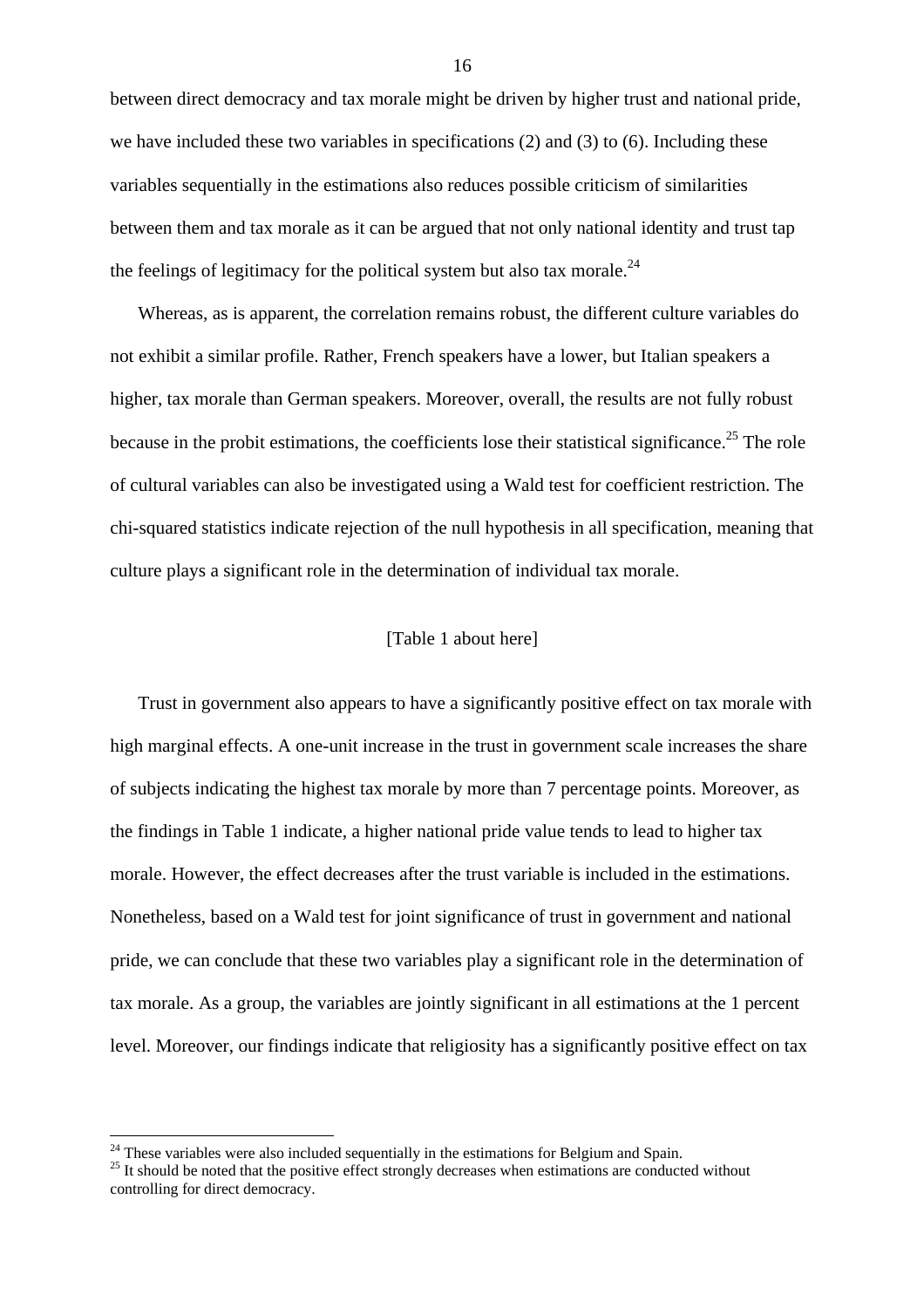morale with marginal effects between 2.7 and 4.2 percentage points. This result also confirms the relevance of social norms.

In contrast, the deterrence factors, whose marginal effects are very low, have no strong impact on individual attitudes towards paying taxes. Indeed, the coefficient of the fine rate is negatively significant in most cases, which indicates that higher punishment crowds out tax morale.<sup>26</sup> Individual tax rate and income, which were included sequentially, are missing more values than the other control variables. Thus, in the first three estimations, economic class was used as a proxy for economic situation, while income and tax rate were used in estimations 4 and 6. As Table 1 indicates, neither variable has a statistically significant impact on tax morale. All estimations also include financial satisfaction, which is shown to have a positive effect on tax morale.

In terms of the other control variables, we observe a tendency for women to report a significantly higher level of tax morale than men. Moreover, individuals between 50 and 64 exhibit higher tax morale than the reference (lowest age) group. In addition, married people have higher, albeit not significantly different, tax morale than singles,  $27$  while part-time employees, retired individuals, and people who stay home tend also to report a high level of tax morale.

#### *Belgium*

 $\overline{a}$ 

Our investigation also examines possible differences among the different (Dutch and French) cultural communities in Belgium, which, following independence in 1830, was ruled by the Francophone elite. At the end of the nineteenth century, when the Flemish movements for cultural autonomy gained importance (van Houten, 1999), the concepts of *community* and

<span id="page-18-1"></span><span id="page-18-0"></span><sup>&</sup>lt;sup>26</sup> However, it can be also argued that *perceived* deterrence factors (especially the perceived probability of detection) may determine tax morale much more strongly than the *objective* measurable factors used in this paper. Scholz and Pinney (1995) found support for the idea that the subjective risk of getting caught is more closely related to sense of duty than to objective risk factors. However, it was not possible to collect this information in our study.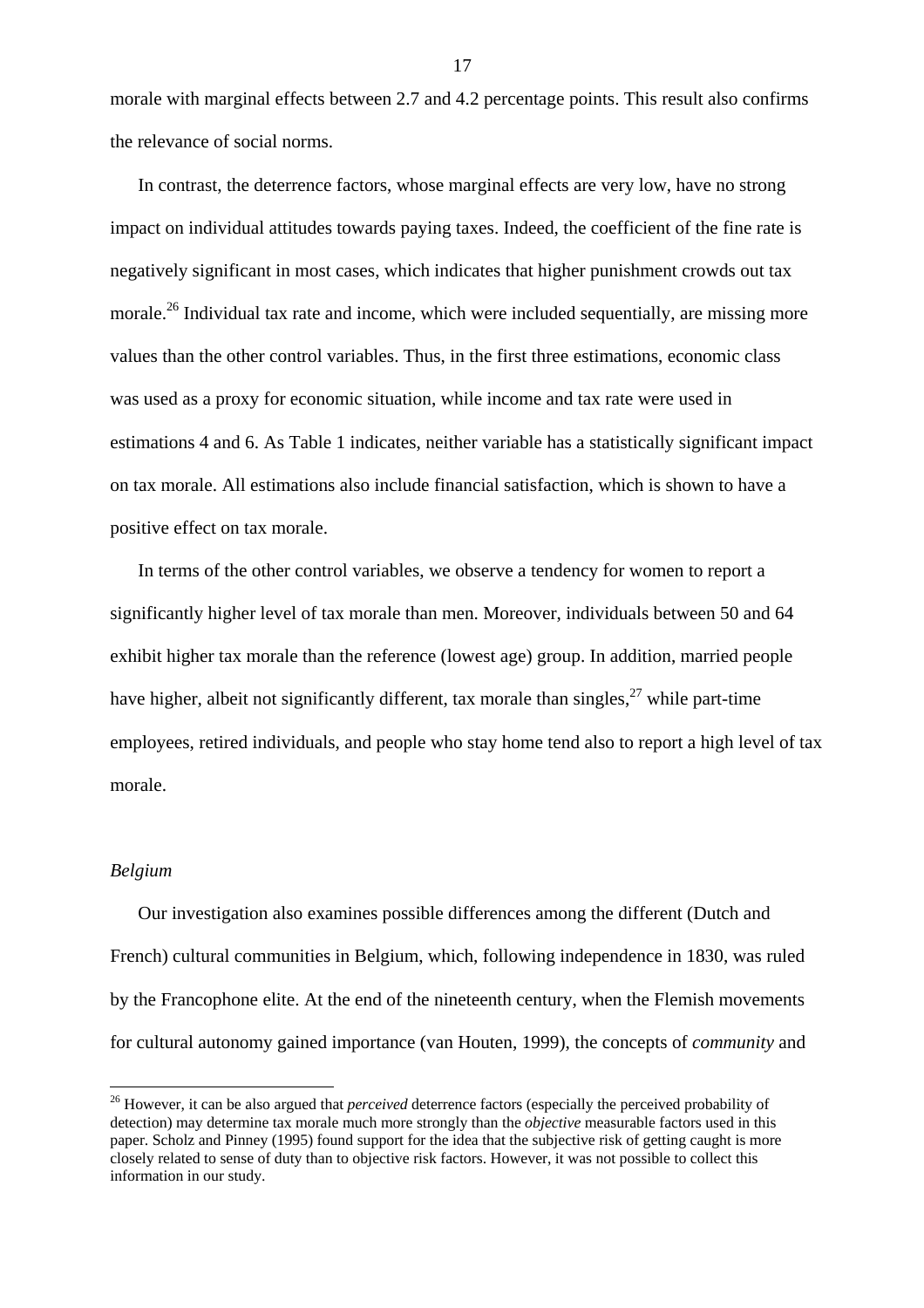*region* were introduced into the national constitution (Gérard, 2001). One step in building Belgian federalism was the introduction in the 1960s of a language boundary, with French in the south, Flemish in the north, and Brussels being bilingual. Two decades later, over a 10 year transition process (until 1999), regions received shares of personal and corporate income taxes. However, the tax rates are still set by the federal government and autonomous taxes constitute less than 10 percent of the subnational institutional budgets. Moreover, even though the new income tax system allows regions to place surcharges or discounts on the federal level rates for personal income tax (van Houten, 1999), the regions have not actually made use of this advantage. In fact, despite a further broadening of regional power to establish additional taxes or rebates (the 2001 Lambermont and Saint-Polycarpe agreements), regions have neither modified the tax base or federal tax calculations nor reduced the progressive graduation of tax.

Therefore, this study integrates the individual marginal tax rates into the regressions, for which, in contrast to Switzerland, there are no regional differences.<sup>28</sup> In addition, because relatively few values are missing, we include the income variable directly into the specifications. As outlined in Table 2, we first present two estimations using culture as the main independent variable (see specifications 1 and 4), after which estimations 2 and 3 take into account the variables pride, trust in parliament, and pro-democratic attitudes. The results indicate no statistically significant difference between cultural groups, but some differences do exist between the ordered probit and probit estimations. In the probit estimation, the Flemish population exhibits lower tax morale than the French-speaking inhabitants (which in one instance is statistically significant);  $2^9$  however, overall, the difference is not statistically significant, which may be due to a lower degree of institutional difference and autonomy

<span id="page-19-0"></span>

 $^{27}$  The coefficient becomes statistically significant when the tax morale variable is coded using a four-point scale.<br><sup>28</sup> Calculations were based on the EVS income groups. The differentiation was between singles and c average of 1 or 2 earners).

<span id="page-19-1"></span> $^{29}$  An ordered probit estimation using a four-point scale indicated a consistently negative, but not statistically significant, coefficient for the variable FLEMISH.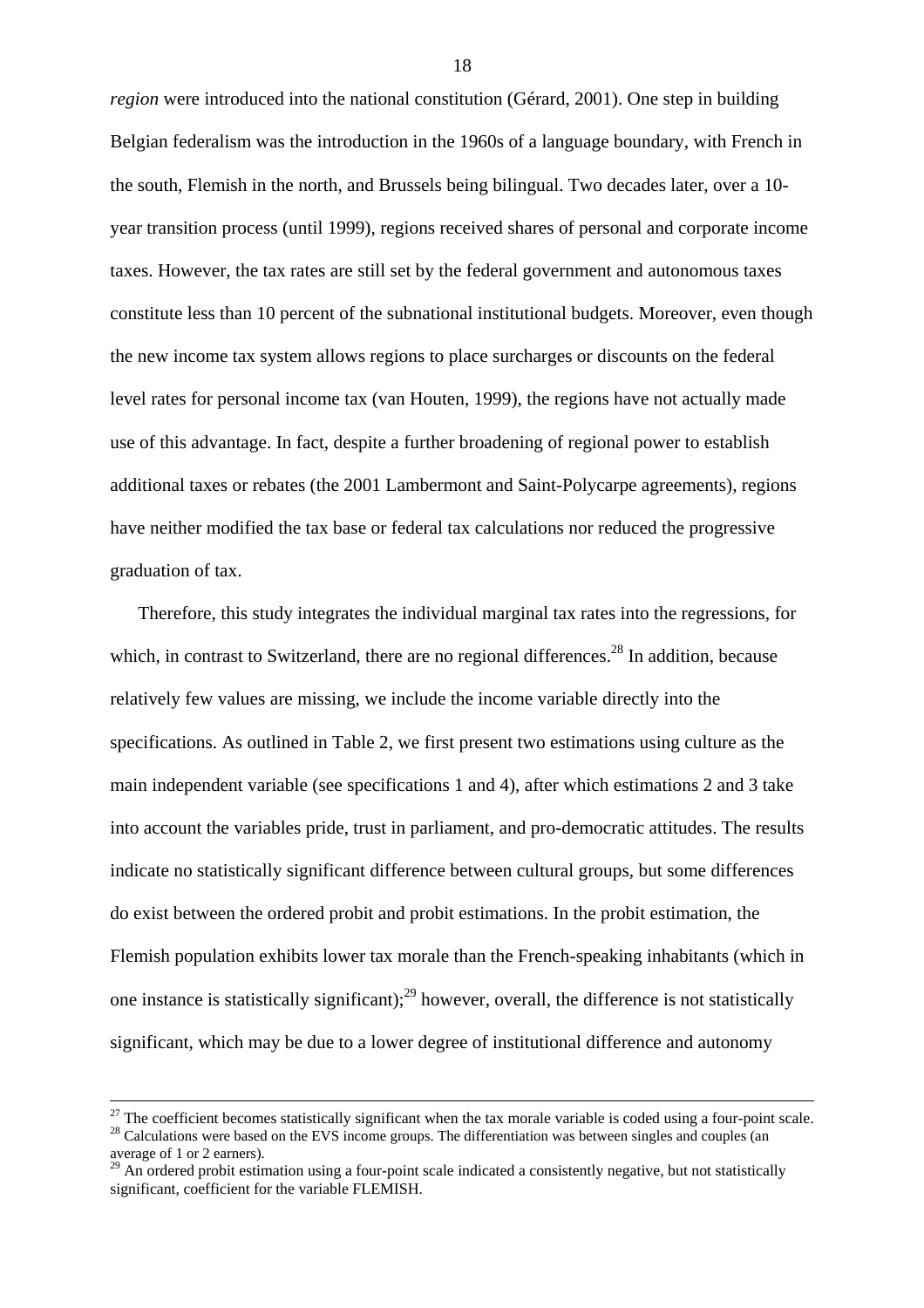compared to Switzerland. That is, even though the direction of causality is unclear, institutional variations may help cultivate certain cultural differences and a variance in the norms of compliance.

Moreover, instead of trust in government, in this instance, we examine trust in parliament, which allows us to analyze the robustness of the impact of trust on tax morale. As in the results for Switzerland, national pride and trust have a positive impact on tax morale. A oneunit increase in the pride scale raises the share of subjects indicating the highest tax morale by more than 3 percentage points. Trust in parliament is also positively correlated with tax morale, showing high marginal effects between 5.8 and 8.6 percentage points. The EVS also allows investigation of a further variable—attitude toward democracy.<sup>30</sup> As Table 2 shows. pro-democratic attitudes have a highly significant positive effect on tax morale. A one-unit increase in the pro-democracy scale raises the proportion of persons indicating the highest tax morale by 3.2 percentage points in the ordered probit and 5.8 in the probit estimation. Moreover, church attendance is related to significantly higher tax morale in the ordered probit, which is in line with the results for Switzerland. Also consistent with the findings for Switzerland, the tax rate has no significant impact on tax morale. Rather, the economic variables indicate that higher income tends to lead to lower tax morale, an impact that is statistically significant in the probit estimation. As regards the demographic variables, the particularly high tax morale exhibited by the 50-64 age group suggests a positive impact of age. Moreover, women clearly report higher tax morale than men, while, based on the statistically significant coefficients in the ordered probit estimations, married people tend to have higher tax morale than singles.

# [Table 2 about here]

 $\overline{a}$ 

<span id="page-20-0"></span> $30$  Corresponding question: Would you say that having a democratic political system is a very good, fairly good, fairly bad, or very bad way of governing this country? ( $1 = \text{very good to } 4 = \text{very bad}$ ).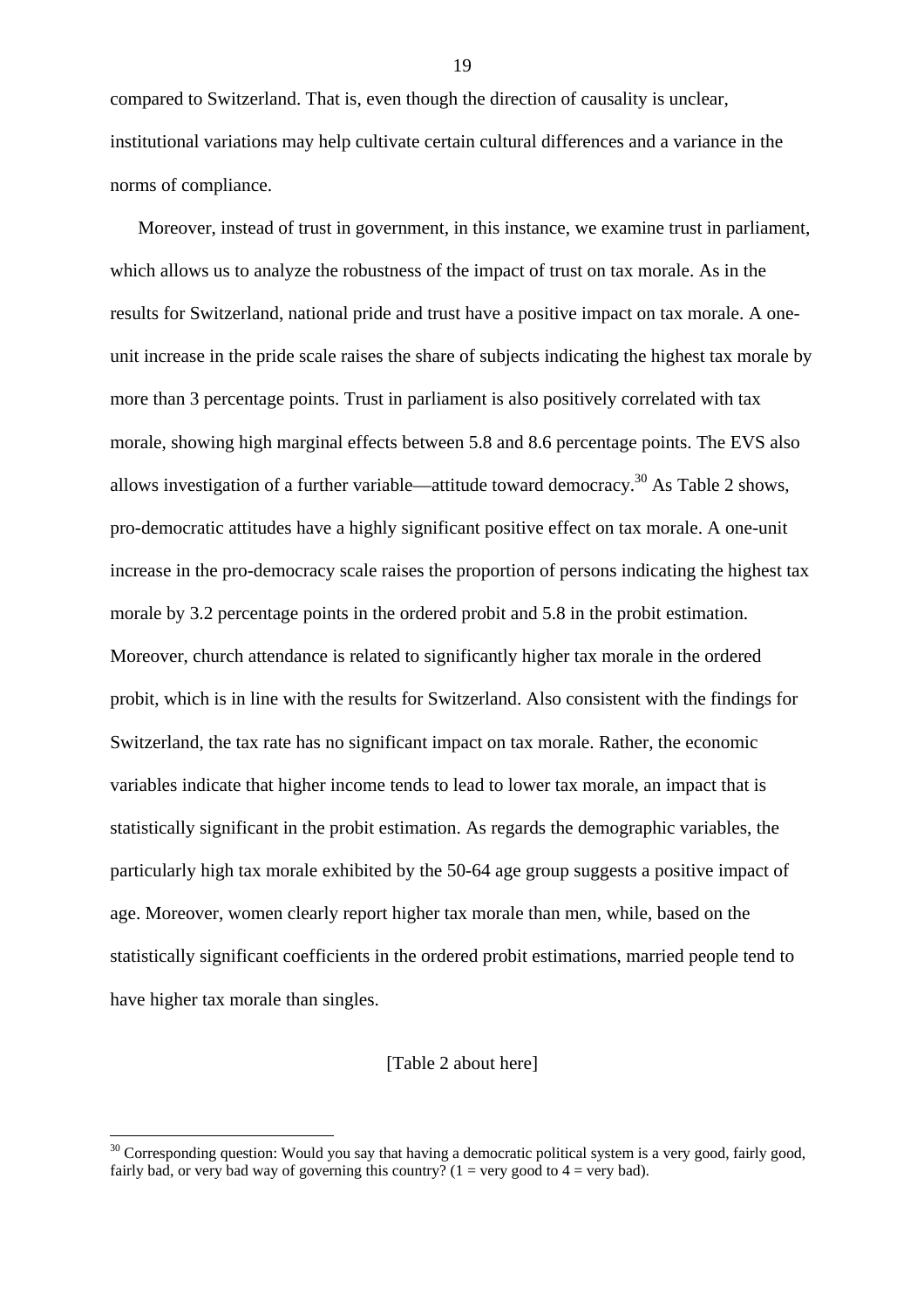*Spain*

The Spanish data provide the opportunity to test Moreno's (2001) claim that Spain lacks a single state identity by looking for differences between historical Spanish nationalities. Based on the 1978 Spanish Constitution, Spain is now divided into 17 autonomous communities (AC), 53 provincial governments, and 8.098 municipalities. Therefore, we use dummy variables for the regions with their own cultural identity—namely, the Basque country, Navarre, Catalonia, and Galicia—and group the other Spanish regions into a reference group. The Basque country and Navarre (both *Charter* regions) are the two self-governing communities whose financial system allows them to regulate and collect their own taxes, even though a certain amount (fixed) of the collected revenue must be transferred to the central government. Moreover, despite this higher level of autonomy, separatist tendencies in these regions may have a negative impact on willingness to cooperate. In contrast, even though Catalonia has a strong sense of identity, separatism is weaker (Moreno, Arriba, and Serrano, 1998). Galicia, also a historical region with its own language (Gallego) and a strong sense of identity, has a similar autonomic status to Catalonia based on Article 151 of the Spanish Constitution, which gives this region a high degree of self-rule (Rodriguez-Pose, 2000). However, the movement towards more autonomy is weaker in Galicia than in Catalonia (Keating, 1999). Indeed, Villadangos (1999) stressed a consensual view of Catalonia, the Basque country, and Galicia as separate nationalities.

This analysis, based on the World Values Survey (1995–1997), uses Spanish data from 1995, at which time no differences existed between the autonomous communities (in contrast to the *Charter* regions) in the setting of statutory tax rates (Esteller-Moré, 2005). However, because we observe differences in the marginal tax rates between the *Charter* regions and other areas, it is important to integrate a tax structure proxy into the estimations. In addition, we differentiate between married and unmarried subjects when calculating the marginal tax rates based on available income information.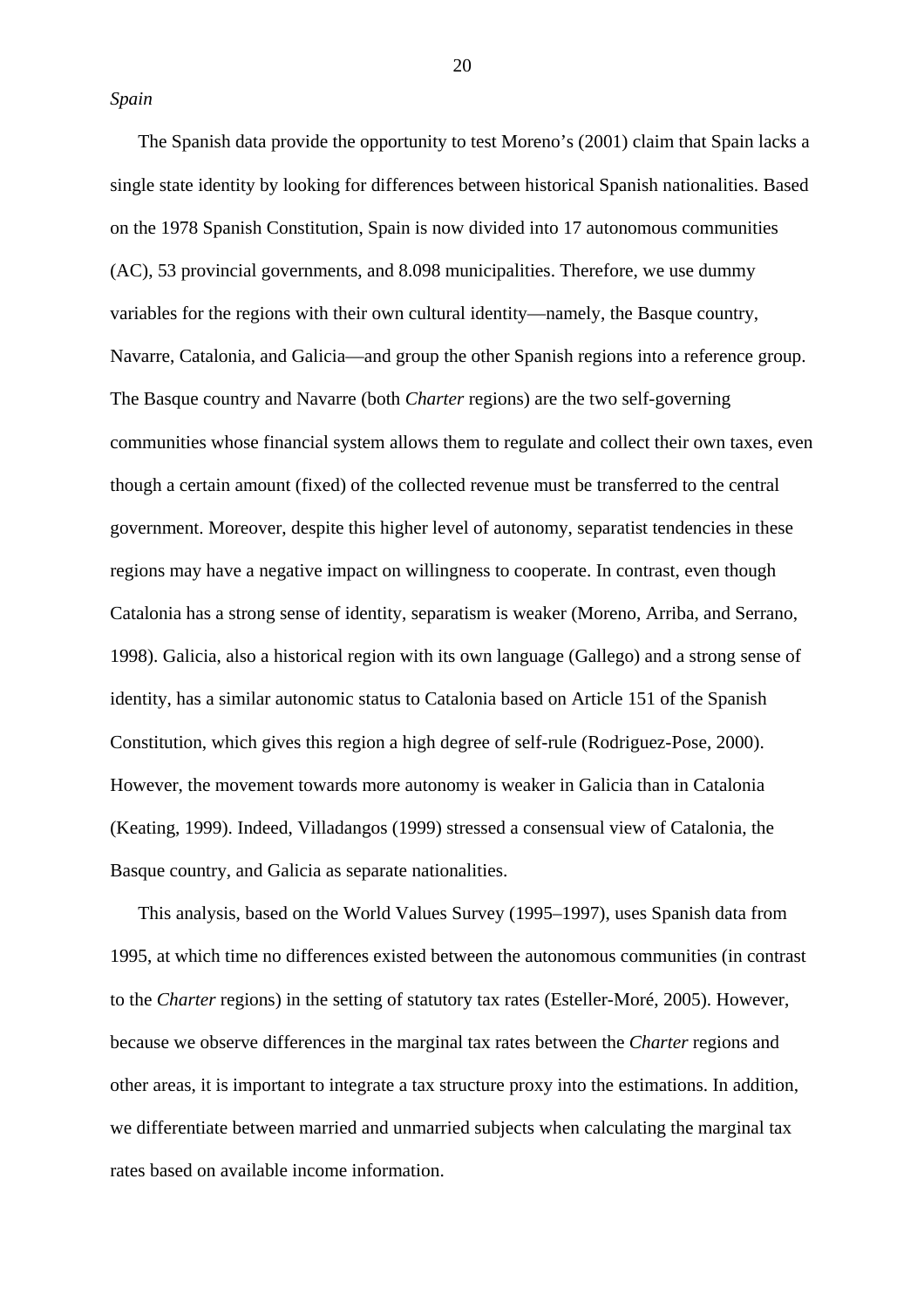In the multivariate analysis for Spain, outlined in Table 3, the Wald test indicates that culture plays a significant role in the determination of individual tax morale. It is also apparent that Navarre and the Basque country have lower tax morale than the reference group. Moreover, the coefficient for Navarre is very robust, showing very high marginal effects, whereas the coefficient for Basque loses its significance in both models after the inclusion of trust, national pride, and pro-democratic attitudes. Thus, controlling for these factors leads to a reduction of cultural differences between the Basque country and the regions in the reference group. Interestingly, Moreno (2001) reported results from a periodic survey by the newspaper *País* that showed Basques to have a stronger feeling of self identity than people from other regions; specifically, 23 percent of Basques declared they felt "only Basque." On the other hand, despite a strong sense of identity in Catalonia, separatism is weaker than in the Basque country. In Catalonia, for example, only 12.5 of the individuals defined themselves as only Catalan. The coefficient is positive showing even a statistical significant impact in the second estimation. As the coefficient for Basque was not as robust as expected, it might be interesting to investigate tax morale using an earlier World Values Survey wave. To visualize what happens between the different tax morale scales, we analyze the World Values Survey for 1990 (see Figure A1 and Table A2 in the Appendix) using the four-point scale described previously. The histogram in Figure A2 presents the distribution of tax morale scores in two different years—1990 and 1995. The results indicate that in the Basque country, tax morale at the lowest level (a score of 0) strongly decreased between 1990 and 1995. We observe particularly higher values for tax morale scores of 2 and 3. In 1995, more than 45 percent of individuals stated that tax evasion is never justifiable, compared to around 30 percent in 1990. In a next step, we test whether our different samples have the same distribution using the Wilcoxon rank-sum test (Mann-Whitney). The results, reported in Table A2, indicate a significant difference between 1990 and 1995 for the Basque country, meaning that tax morale increased significantly over time in that region. We also observe a significantly lower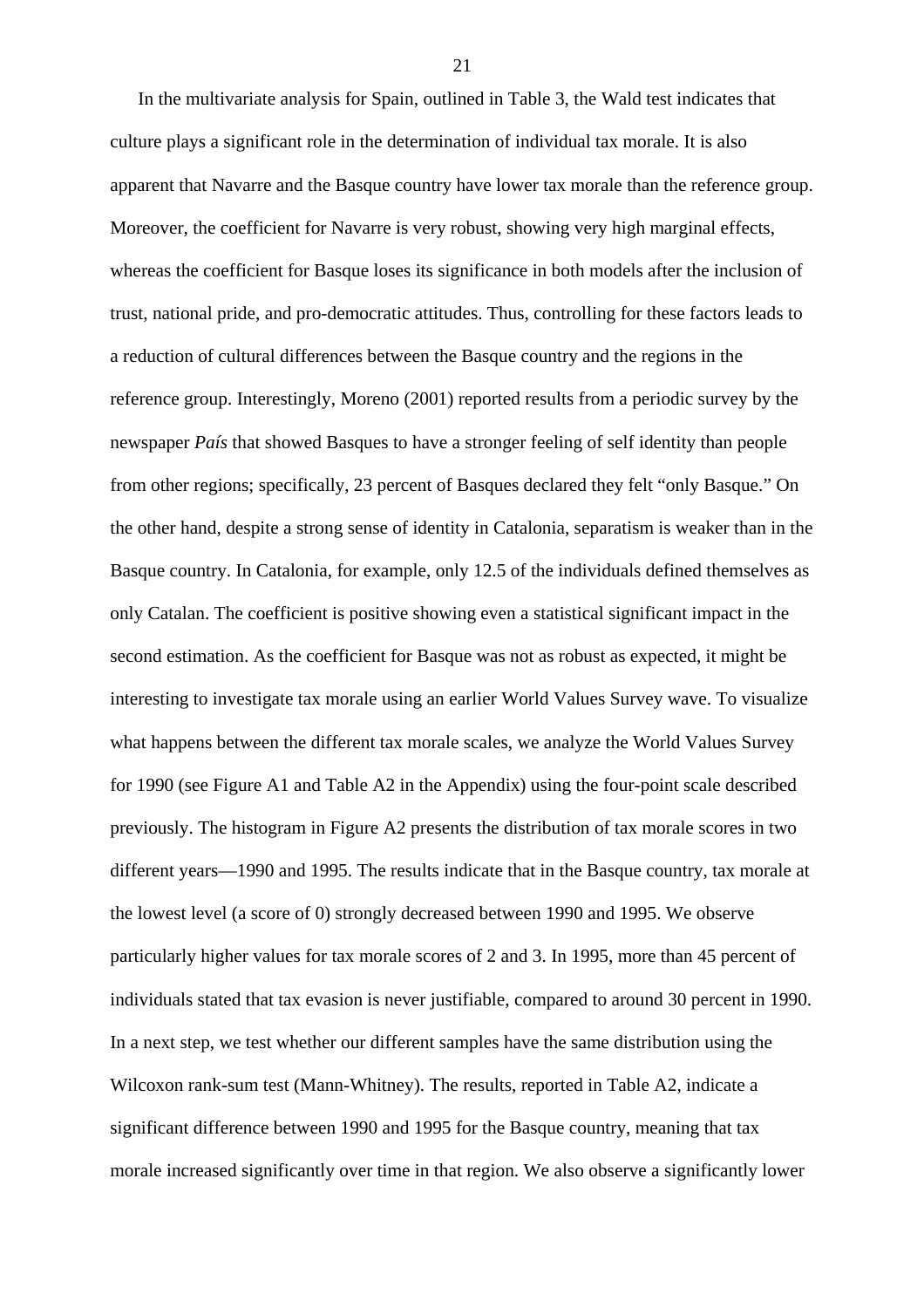level of tax morale compared to other Spanish regions. In general, this intertemporal improvement may be based on observed and planned institutional changes (the decentralization process) such as the various reforms during the 1990s that generally increased the regions' autonomy. For example, Law 14/1996 defined regional governments' share in personal income tax as ceded, creating a decreasing degree of their financial dependence on central government (Toboso, 2005). This trend can be expected to have also affected the Basque country's tax morale despite its *Charter* region status.

### [Table 3 about here]

In general, however, the findings indicate that higher autonomy does not lead to significantly higher tax morale, a result that is not in line with the findings for Switzerland. However, compared to Switzerland, the fiscal decentralization process in Spain is still unfinished. Moreover, Suárez-Pandiello (1999) argued that decentralization in Spain gives little incentive for fiscal co-responsibility.

As illustrated in Table 3, pride, trust (here, trust in the legal system), and pro- democratic attitudes have a significant positive impact on tax morale. However, contrary to the previous findings, church attendance has no such statistically significant impact. Even though findings for the control variables do suggest a tendency for women to be more compliant than men, individual marginal tax rates have no impact on attitudes toward paying taxes. Widowed individuals show the highest tax morale, and part-time employees tend to have lower tax morale than full-time workers, but this finding is statistically significant in only one estimation. The probit results also relate being upper middle class to the lowest tax morale, showing specifically that it reduces the probability of stating that tax evasion is never justifiable by more than 15 percentage points.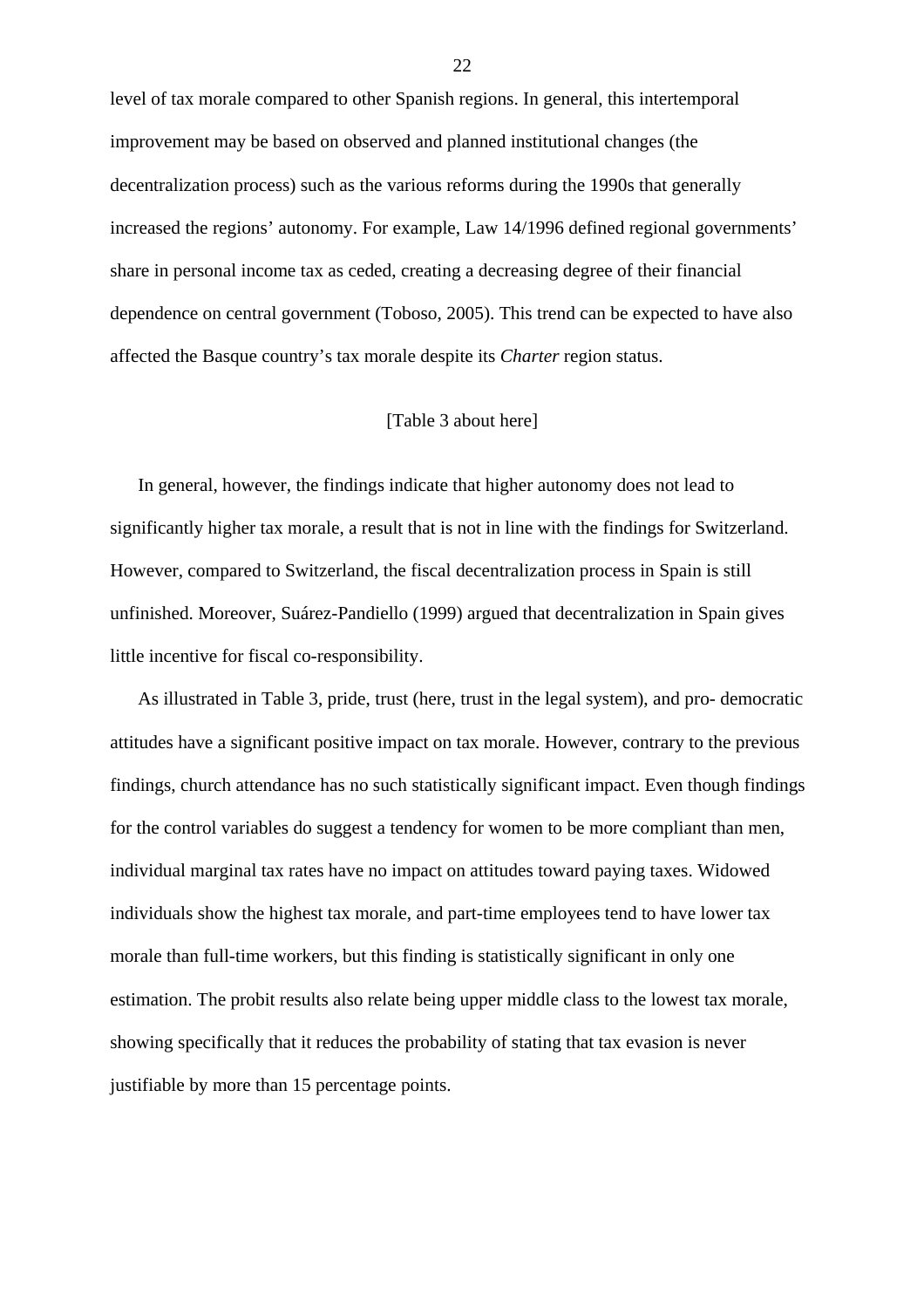**Conclusions** 

 $\overline{a}$ 

In contrast to most of the emerging cross-cultural research on tax compliance (e.g., Alm et al., 1995; Cummings et al., 2005), this study concentrates on the impact of cultural and institutional variation *within* countries. Thus, it complements previous studies cross-country studies that used mainly laboratory experiments expanding the area of cultural and institutional studies by isolating possible cultural and institutional differences *within* each country using survey. For example, as suggested by previous tax compliance research using cross-country data, cultural and regional differences do affect tax morale in both Switzerland and Spain. Moreover, the finding—robust for all three countries—that trust in the legal system, government, and parliament; national pride; and pro-democratic attitudes all have a positive effect on tax morale provides evidence that higher legitimacy for political institutions leads to higher tax morale.

At the same time, differences do exist between the three countries studied. Whereas in Switzerland direct democracy has a strong impact on tax morale, in Spain more autonomy does not necessarily lead to more support for government taxation, possibly because of separatist tendencies and an unfinished fiscal decentralization process. These results support the argument that active citizen involvement enhances rule obedience and willingness to cooperate.<sup>31</sup> In addition, in Switzerland and Belgium, religiosity appeared to have a robust impact on tax morale, but no such statistically significant impact was found for Spain. Overall, this investigation of tax morale in three multicultural European countries provides new insights into the factors that shape the emergence and maintenance of citizens' willingness to cooperate with tax legislation.

<span id="page-24-0"></span> $31$  Certainly, it can be argued that direct democratic rights are endogenous in the long run. Given that people can also vote on the extent of direct democratic rights, it may be that the effect of the direct democracy variable reflects values, including tax morale. In general, as Figure A1 indicates, the degree of direct democracy has been quite stable in the long run, which might indicate that the causality runs from direct democratic rights to tax morale rather than vice versa. However, based on this type of dataset, it is not possible to rule out a causality problem.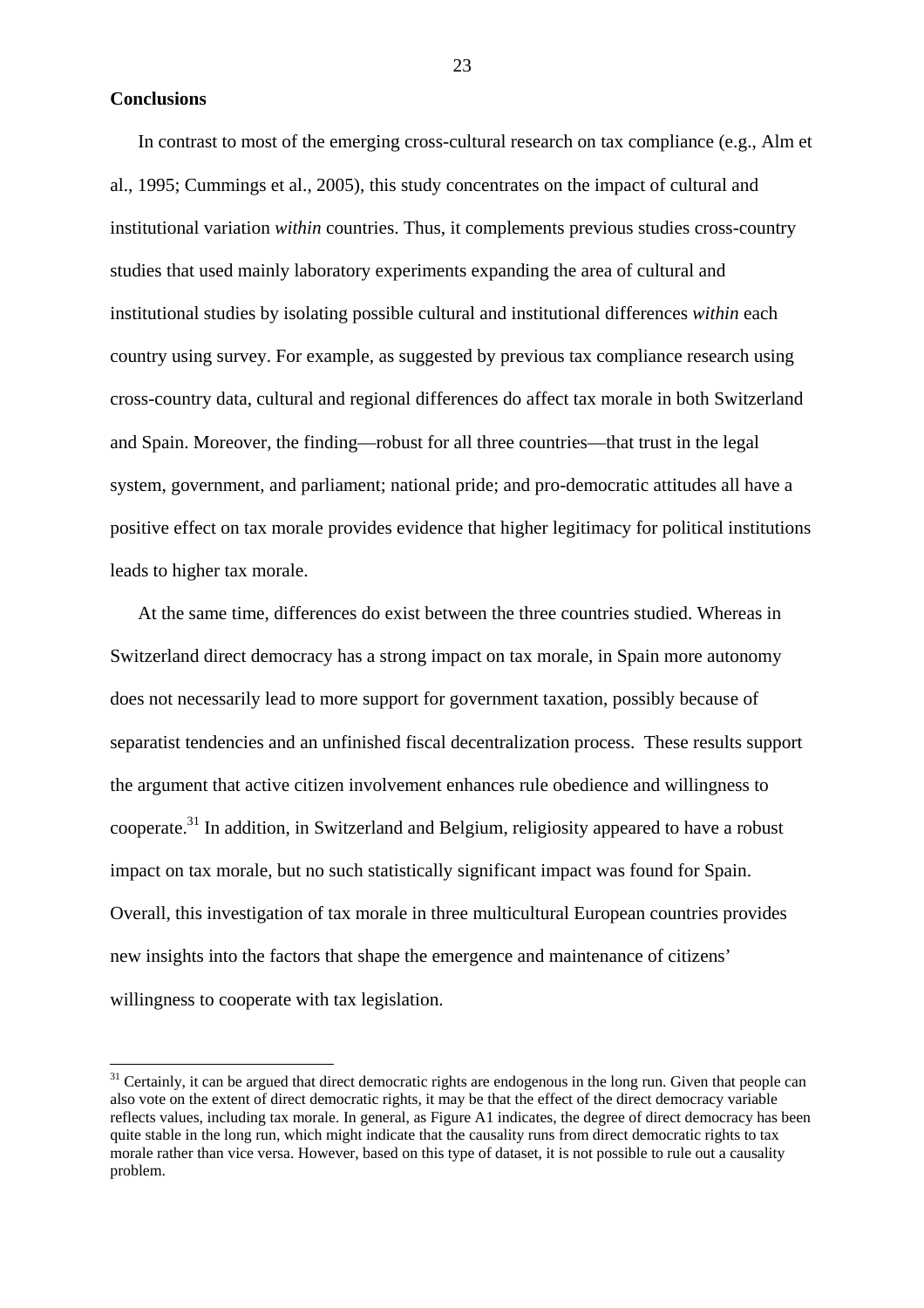#### **REFERENCES**

- Allingham, Michael G., and Agnar Sandmo. 1972. "Income Tax Evasion: A Theoretical Analysis." *Journal of Public Economics* 1:323–338.
- Alm, James. 1999. "Tax Compliance and Administration." Pp. 741–768 in W. Bartley Hildreth and James A. Richardson, eds., *Handbook on Taxation*. New York: Marcel Dekker.
	- ———, and Benno Torgler. 2006. "Culture Differences and Tax Morale in the United States and Europe." Forthcoming in *Journal of Economic Psychology*.
	- ———, Garry H. McClelland, and William Schulze. 1992. "Why Do People Pay Taxes?" *Journal of Public Economics* 48:21–48.
- ———, Betty R. Jackson, and Michael McKee. 1993. "Fiscal Exchange, Collective Decision Institutions, and Tax Compliance." *Journal of Economic Behavior and Organization* 22: 285–303.
- ———, Isabel Sanchez, and Ana De Juan. 1995. "Economic and Noneconomic Factors in Tax Compliance." *Kyklos* 48:3–18.
- Almond, Gabriel, and Sidney Verba. 1963. *The Civic Culture*. Princeton: Princeton University Press.
- Anderson, Gary M., and Robert D. Tollison. 1992. "Morality and Monopoly: The Constitutional Political Economy of Religious Rules." *Cato Journal* 13:373–391.
- Andreoni, James, Brian Erard, and Jonathan Feinstein. 1998. "Tax Compliance." *Journal of Economic Literature* 36:818–860.
- Ashraf, Nava, Iris Bohnet, and Nikita Piankov. 2004. "Is Trust a Bad Investment?" Working Paper No. 2004–07, Center for Research in Economics, Management and the Arts, Basel.
- Baldry, Jonathan C. 1987. "Income Tax Evasion and the Tax Schedule: Some Experimental Results." *Public Finance* 42: 357–383.
- Banfield, Edward C. 1958. *The* Moral *Basis of a Backward Society*. New York: Free Press.
- Berezin, Mabel. 1997. "Politics and Culture: A Less Fissured Terrain." *Annual Review of Sociology* 23:361–383. Blau, Peter M. 1964. *Exchange and Power in Social Life*. New York: J. Wiley.
- Bohnet, Iris, and Bruno S. Frey. 1994. "Direct-Democratic Rules: The Role of Discussion." *Kyklos* 47:341–354.
- Botelho, Anabela, Glenn W. Harrison, Marc A. Hirsch, and Elisabet E. Rutström. 2001. "Bargaining Behaviour, Demographics and Nationality: A Reconsideration of the Experimental Evidence." Working Paper Series No. 16, University of Minho, Portugal.
- Boulding, Kenneth E. 1992. *Towards a New Economics* Cheltenham, UK: Edward Elgar.
- Brandts, Jordi, Tatsuyoshi Saijo, and Arthur Schra. 2004. "How Universal is Behavior? A Four Country Comparison of Spite and Cooperation in Voluntary Contribution Mechanisms." *Public Choice* 119:381– 424.
- Cialdini, Robert B. 1989. "Social Motivations to Comply: Norms, Values and Principles." Pp. 200–227 in Jeffrey A. Roth and John T. Scholz, eds., *Taxpayer Compliance*, Volume 2. Philadelphia: University of Pennsylvania Press.
- Cummings, Ronald G., Jorge Martinez-Vazquez, Michael McKee, and Benno Torgler. 2005. "Effects of Tax Morale on Tax Compliance: Experimental and Survey Evidence." Working Paper No 2005–29, Center for Research in Economics, Management and the Arts, Basel.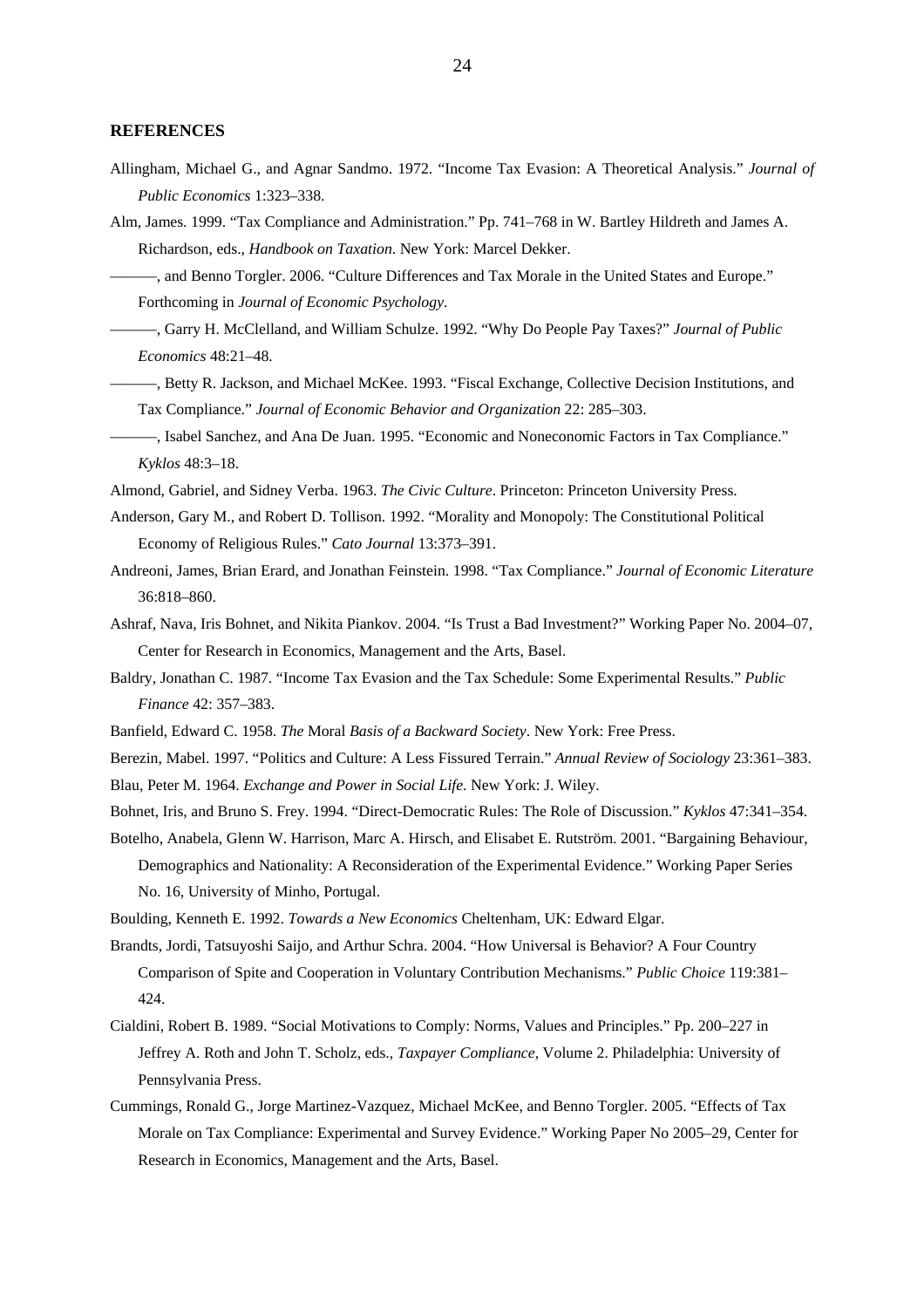Elffers, Henk. 2000. "But Taxpayers Do Cooperate!" Pp. 184–194 in Mark Van Vugt, Mark Snyder, Tom R. Tyler, and Anders Biel, eds., *Cooperation in Modern Society—Promoting the Welfare of Communities, States and Organizations.* London: Routledge.

- ———, Russell H. Weigel, and Dick Hessing. 1987. "The Consequences of Different Strategies for Measuring Tax Evasion Behavior." *Journal of Economic Psychology* 8:311–337.
- Esteller-Moré, Alejandro. 2005. "Is There a Connection between the Tax Administration and the Political Power?" *International Tax and Public Finance* 12:639–663.
- "European Values Study." 1999. Questionnaire, Tilburg University.
- Feld, Lars P., and Bruno S. Frey. 2002a. "Trust Breeds Trust: How Taxpayers are Treated." *Economics of Governance* 3:87–99.
- ———. 2002b. "The Tax Authority and the Taxpayer. An Exploratory Analysis." Paper presented at the 2002 Annual Meeting of the European Public Choice Society, Belgirate.
- ———, and Gebhard Kirchgässner. 2000. "Direct Democracy, Political Culture, and the Outcome of Economic Policy: A Report on the Swiss Experience." *European Journal of Political Economy* 16:287–306.
- Frey, Bruno S. 1997. *Not Just for the Money. An Economic Theory of Personal Motivation*. Cheltenham, UK: Edward Elgar.
- ———. 1999. *Economics as a Science of Human Behaviour*. Boston: Kluwer.
- ———. 2001. *Inspiring Economics. Human Motivation in Political Economy*. Cheltenham, UK: Edward Elgar.
- ———, and Lars P. Feld. 2002. "Deterrence and Morale in Taxation: An Empirical Analysis." Working Paper No. 760, CESifo, Munich.
- ———, and Alois Stutzer. 2000. "Happiness, Economy and Institutions." *Economic Journal* 110:918–938.
- ———. 2002. *Happiness and Economics*. Princeton: Princeton University Press.
- Gérard, Marcel. 2001. "Fiscal Federalism in Belgium." Paper presented at the Conference on Fiscal Imbalance, Québec City, September 13–14.
- Graetz, Michael J., and Louis L. Wilde. 1985. "The Economics of Tax Compliance: Facts and Fantasy." *National Tax Journal* 38:355–363.
- Greif, Avner. 1998. "Historical and Comparative Institutional Analysis." *American Economic Review* 88:80–84.
- Henrich, Joseph, Peyton Young, Robert Boyd, Kevin McCabe, Wulf Albers, Axel Ockenfels, and Gerd Gigerenzer. 1999. "What Is the Role of Culture in Bounded Rationality?" Unpublished manuscript.
	- ———, Robert Boyd, Samuel Bowles, Colin Camerer, Ernst Fehr, Herbert Gintis, and Richard McElreath. 2001.
	- "In Search of Homo Economicus: Behavioral Experiments in 15 Small-Scale Societies." *American Economic Review* 91:73–78.
- Herskovits, Melville J., and Malcolm M. Willey. 1923. "The Culture Approach to Sociology." *American Journal of Sociology* 29:188–199.
- Hirschi, Travis, and Rodney Stark. 1969. "Hellfire and Delinquency." *Social Problems* 17:202–213.
- Hull, Brooks B. 2000. "Religion Still Matters." *Journal of Economic,* 26:35–48.
- ———, and Frederick Bold. 1989. "Towards an Economic Theory of the Church." *International Journal of Social Economics* 16:5–15.
- ———, 1994. "Hell, Religion, and Cultural Change." Journal of Institutional and Theoretical Economics 150: 447-464.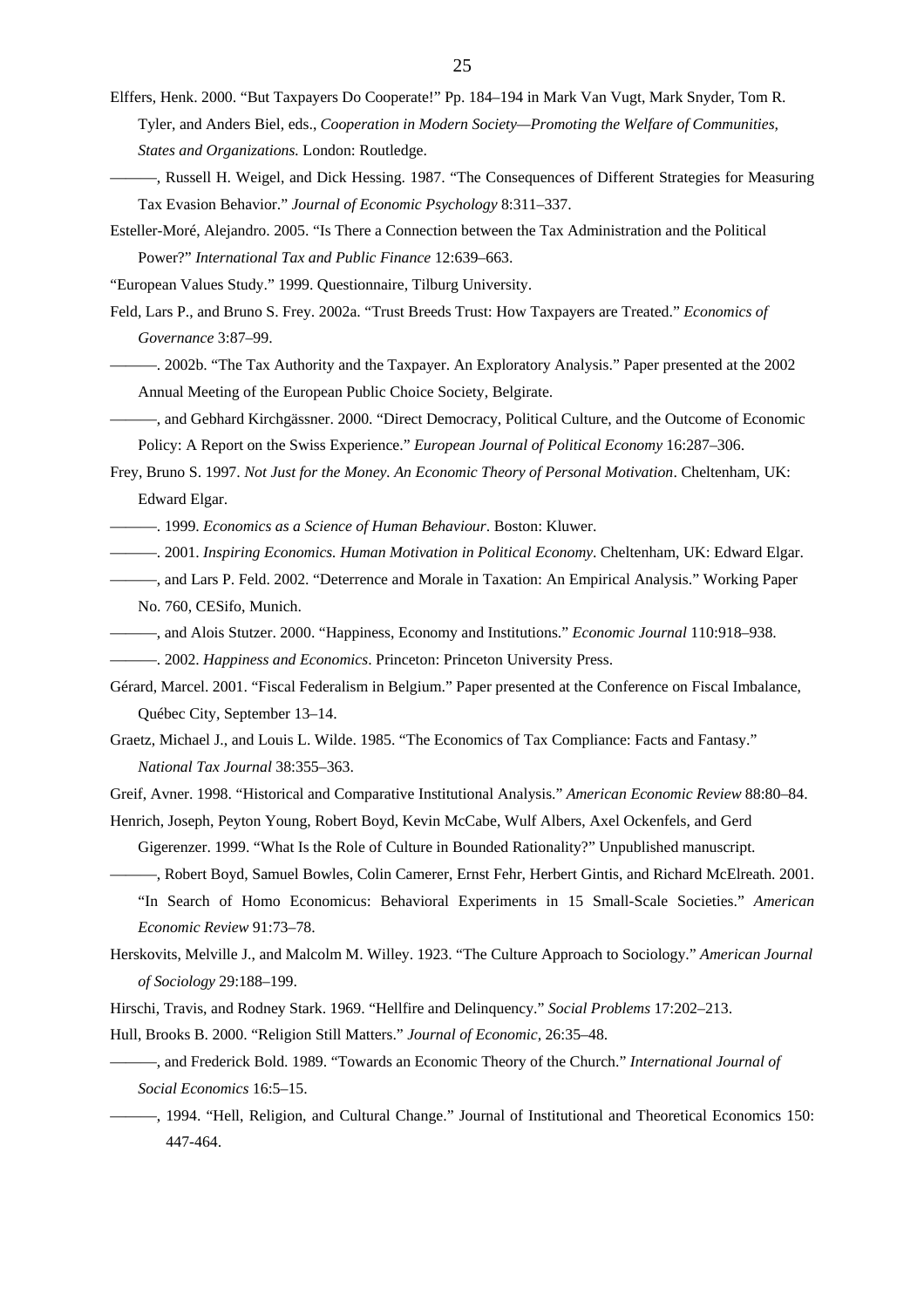- Iannaccone, Laurence R. 2002. "A Marriage Made in Heaven? Economic Theory and Religious Studies." Pp. 163–193 in Shoshana Grossbard-Shechtman and Christopher Clague, eds., *The Expansion of Economics*. New York: M.E. Sharpe.
- Inglehart, Ronald. 1988. "The Renaissance of Political Culture." *American Political Science Review* 82:1203– 1230.
	- ———, et al. 2000. *Codebook for World Values Survey*. Ann Arbor: Institute for Social Research.
- Kasper, Wolfgang, and Manfred E. Streit. 1999, *Institutional Economics. Social Order and Public Policy*. Cheltenham, UK: Edward Elgar.
- Keating, Michael. 1999. "Rethinking the Region. Culture, Institutions and Economic Development in Catalonia and Galicia." Paper presented at the ECPR Workship, Mannheim, Germany.
- Kidder, Robert, and Craig McEwen. 1989. "Taxpaying Behavior in Social Context: A Tentative Typology of Tax Compliance and Noncompliance." Pp. 46–75 in Jeffrey A. Roth and John T. Scholz, eds., *Taxpayer Compliance*, Volume 2. Philadelphia: University of Pennsylvania Press.
- Knack, Stephen, and Philip Keefer. 1997. "Does Social Capital Have an Economic Payoff: A Cross-Country Investigation." *Quarterly Journal of Economics* 112*:*1251–1288.
- Kirchgässner, Gebhard. 1999. "Schattenwirtschaft und Moral: Anmerkungen aus ökonomischer Perspektive." Pp. 425–445 in Siegfried Lamnek and Jens Luedtke, eds., *Der Sozialstaat zwischen "Markt" und "Hedonismus"?* Opladen: Westdeutscher Verlag.
- Kobach, Kris W. 1994. "Switzerland." Pp. 98–153 in David Butler and Austin Ranney, eds., *Referendums around the World*. Washington: AEI Press.
- Landes, David. 1998. *The Wealth and Poverty of Nations*. New York: W. W. Norton.
- La Porta, Rafael, Florencio Lopez-de-Silanes, Andrei Shleifer, and Robert Vishny. 1999. "The Quality of Government." *Journal of Law, Economics & Organization* 15:222–279.
- Lempert, Richard O. 1972. "Norm-Making in Social Exchange: A Contract Law Model." *Law and Society Review* 1:1–32.
- Lewis, Alan. 1979. "An Empirical Assessment of Tax Mentality." *Public Finance* 2:245–257.
	- ———. 1982. *The Psychology of Taxation*. Oxford: Martin Robertson.
- Lipford, Jody, Robert E. McCormick, and Robert D. Tollison. 1993. "Preaching Matters." *Journal of Economic Behavior and Organization* 21:235–250.
- Long, Susan, and Judyth Swingen. 1991. "The Conduct of Tax-Evasion Experiments: Validation, Analytical Methods, and Experimental Realism." Pp. 128–138 in Paul Webley, Henry Robben, Henk Elffers, and Dick Hessing, eds., *Tax Evasion: An Experimental Approach*. Cambridge: Cambridge University Press.
- Moreno, Luis. 2001. "Divided Societies, Electoral Polarisation and the Basque Country." Working Paper No. 01–07, Unidad de Politicas Comparadas (CSIC), Madrid..
- ———, Ana Arriba, and Araceli Serrano. 1998. "Multiple Identities in Decentralised Spain: The Case of Catalonia." *Regional and Federal Studies* 8: 65-88.North, Douglass. 1981. *Growth and Structural Change.* New York: W. W. Norton.
- Ockenfels, Axel, and Joachim Weimann. 1999. "Types and Patterns: An Experimental East-West-German Comparison of Cooperation and Solidarity." *Journal of Public Economics* 71:275–287.
- Ogburn, William F. 1937. "Culture and Sociology." *Social Forces* 16:161–169.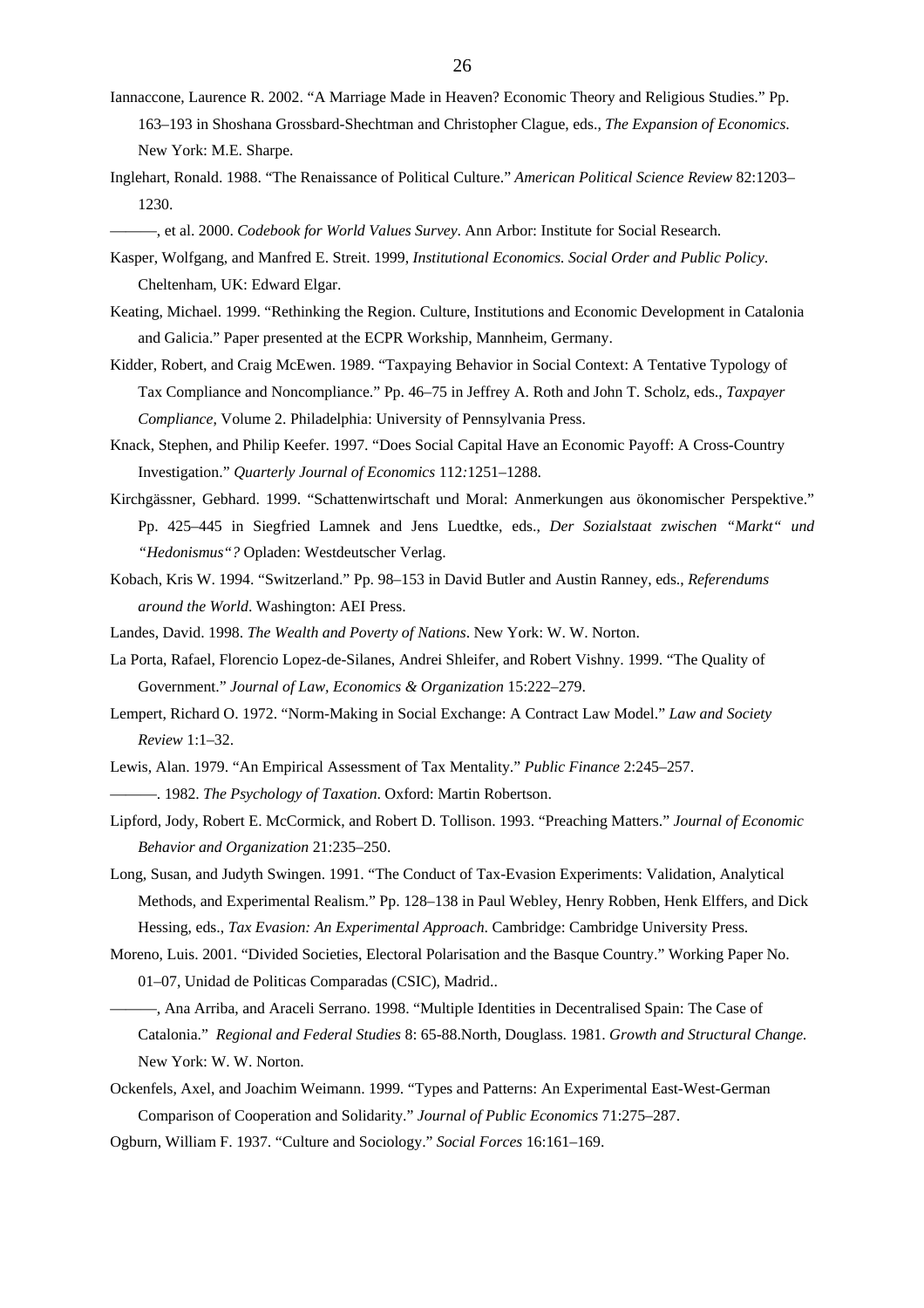- Opp, Karl-Dieter. 1979. "The Emergence and Effects of Social Norms. A Confrontation of Some Hypotheses of Sociology and Economics." *Kyklos* 32:775–801.
- Oosterbeek, Hessel, Randolph Sloof, and Gijs van de Kuilen. 2004. "Culture Differences in Ultimatum Game Experiments: Evidence from a Meta-Analysis." *Experimental Economics* 7:171–188.
- Pommerehne, Werner W., and Hannelore Weck-Hannemann. 1996. "Tax Rates, Tax Administration and Income Tax Evasion in Switzerland." *Public Choice* 88:161–170.
- Putnam, Robert D. 1993. *Making Democracy Work: Civic Traditions in Modern Italy*. Princeton: Princeton University Press.
- ———, Robert Leonardi, Raffaella Y. Nanetti, and Franco Pavoncello. 1983. "Explaining Institutional Success: The Case of Italian Regional Government." *American Political Science Review* 77:55–74.
- Rodriguez-Pose, Andres. 2000. "Economic Convergence and Regional Development Strategies in Spain: The Case of Galicia and Navarre." *EIBPapers* 5:89–115.
- Scholz, J. T., and N. Pinney. 1995. "Duty, Fear, and Tax Compliance: The Heuristic Basis of Citizenship Behavior." *American Journal of Political Science* 39:490–512.
- Schmölders, Guenter. 1970. "Survey Research in Public Finance: A Behavioral Approach to Fiscal Theory." *Public Finance* 25:300–306.
- Smith, Kent W. 1992. "Reciprocity and Fairness: Positive Incentives for Tax Compliance." Pp. 223–258 in J. Slemrod, ed., *Why People Pay Taxes. Tax Compliance and Enforcement*. Ann Arbor: University of Michigan Press.
- ———, and Loretta J. Stalans. 1991. "Encouraging Tax Compliance with Positive Incentives: A Conceptual Framework and Research Directions." *Law and Policy* 13:35–53.
- Song, Young-Dahl, and Tinsley E. Yarbrough. 1978. "Tax Ethics and Taxpayer Attitudes: A Survey" *Public Administration Review* September:442–452.
- Spicer, Michael W., and Lee A. Becker. 1980. "Fiscal Inequity and Tax Evasion: An Experimental Approach." *National Tax Journal* 33:171–175.
- ———, and Rodney E. Hero. 1985. "Tax Evasion and Heuristics. A Research Note." *Journal of Public Economics* 26:263–267.
- Strümpel, Burkhard. 1969. "The Contribution of Survey Research to Public Finance." Pp. 14–32 in Alan T. Peacock, ed., *Quantitative Analysis in Public Finance.* New York: Praeger.
- Stutzer, Alois. 1999. "Demokratieindizes für die Kantone der Schweiz." Working Paper No. 23, Institute for Empirical Research in Economics, University of Zurich.
- Suárez-Pandiello, Javier. 1999. "Fiscal Federalism in Spain. Decentralisation: An Unfinished Task." Pp. 222–254 in Amedeo Fossati and Giorgio Panella, eds., *Fiscal Federalism in the European Union*. London: Routledge.
- Swidler, Ann. 1986. "Culture in Action: Symbols and Strategies." *American Sociological Review* 51:273–286.
- Tittle, Charles. 1980. *Sanctions and Social Deviance: The Question of Deterrence*. New York: Praeger.
- Toboso, Fernando. 2005. "Institutional Change and Economic Growth in Spain since Democratic Transition in 1978. Regulating Regional Self-Governance as a Key Factor." Pp. 393–428 in Margaret Oppenheimer and Nicholas Mercuro, eds., *Law and Economics: Alternative Economic Approaches to Legal and Regulatory Issues*. New York: M.E. Sharpe.
- Torgler, Benno. 2001. "What Do We Know about Tax Morale and Tax Compliance?" *RISEC: International Review of Economics and Business* 48:395–419.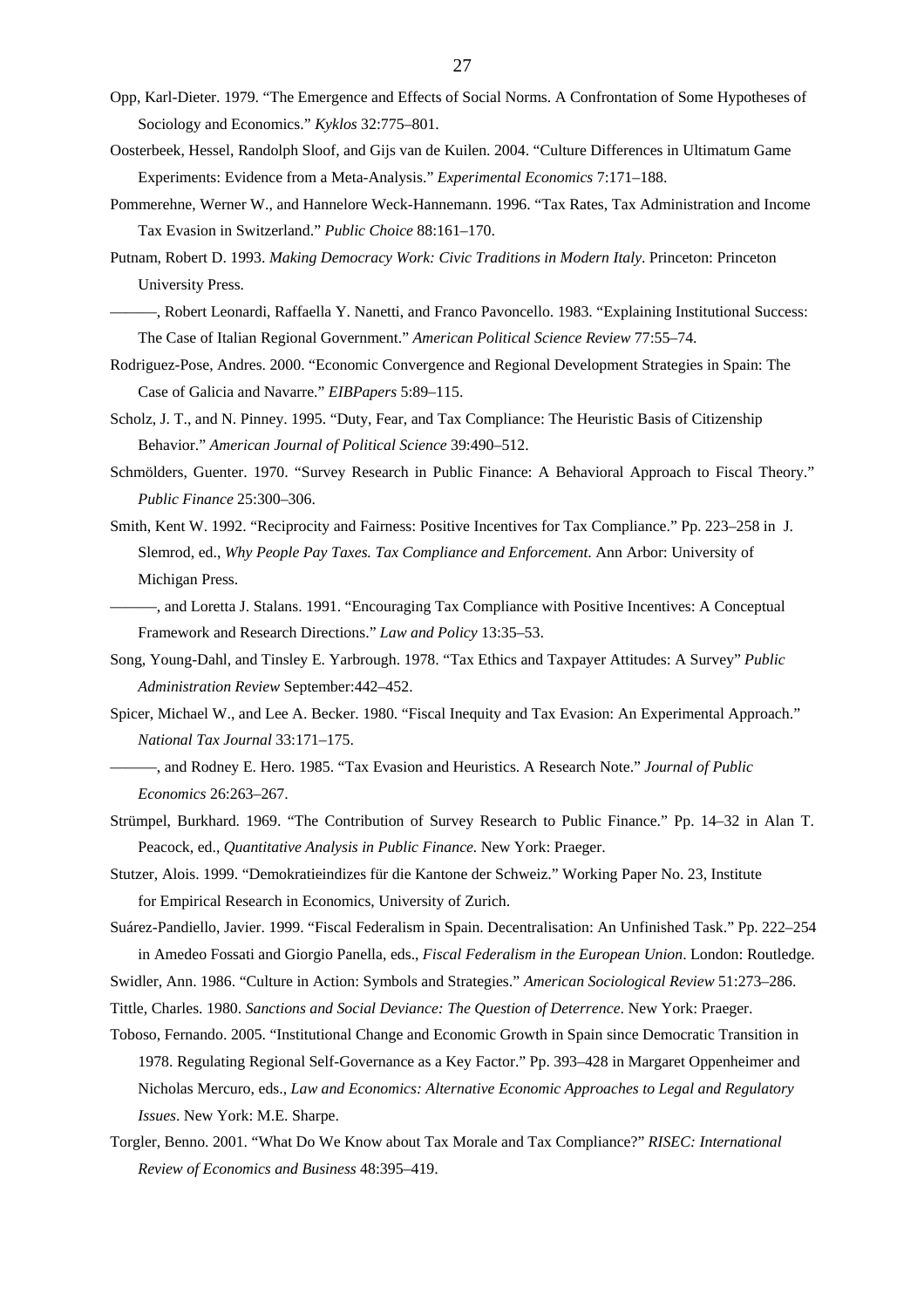- ——. 2002. "Speaking to Theorists and Searching for Facts: Tax Morale and Tax Compliance in Experiments." *Journal of Economic Surveys* 16:657–684.
- ——. 2003a. "Tax Morale and Tax Compliance: Evidence from the United States." Discussion Paper, No. 03– 02, WWZ, Basel.
- ——. 2003b. "Does Culture Matter? Tax Morale in an East-West-German Comparison," *FinanzArchiv* 59:504–528*.*
- ——, and Christoph A. Schaltegger. 2005. "Tax Amnesties and Political Participation." *Public Finance Review* 33:403–431
- Trechsel, Alexander, and Uwe Serdült. 1999. *Kaleidoskop Volksrechte: Die Institutionen der direkten Demokratie in den schweizerischen Kantonen 1970–1996*. Basel: Helbing & Lichtenhahn.
- Triandis, Harry C. 2000. "Culture Syndromes and Subjective Well-Being." Pp. 13–36 in Ed Diener and Eunkook M. Suh, eds., *Culture and Subjective Well-Being*. Cambridge, MA: MIT Press.
- Tyler, Edward B. 1871/1924. *Primitive Culture*. New York: Brentano's.
- Tyler, Tom R. 1990a. "Justice, Self-Interest, and the Legitimacy of Legal and Political Authority." Pp. 171–179 in Jane J. Mansbridge, ed., *Beyond Self-Interest.* Chicago: University of Chicago Press.
- ——. 1990b. *Why People Obey the Law.* New Haven: Yale.
- ——. 1997. "Procedural Fairness and Compliance with the Law." *Swiss Journal of Economics and Statistics*  133(2):219–240.
- ——. 2000. "Why Do People Cooperate in Groups?" Pp. 65–82 in M. Van Vught, M. Snyder, T. R. Tyler, and Anders Biel, eds., *Cooperation in Modern Society. Promoting the Welfare of Communities, States and Organizations*. London: Routledge.
- van Houten, Pieter. 1999. "The Politics of Fiscal Autonomy Demands. Regional Assertiveness and Intergovernmental Financial Relations in Belgium and Germany." Paper presented at the CASPIC MacArthur Scholars' Conference, University of Chicago.
- Villadangos, Esther S. 1999. "The Coexistence between One State and Several Nationalities and Regions. The Spanish Case." Paper presented at the ECPR Workshop, Regionalism, Mannheim, Germany, March 26–31.
- Vogel, Joachin. 1974. "Taxation and Public Opinion in Sweden: An Interpretation of Recent Survey Data." *National Tax Journal* 27:499–513.
- Weck, Hannelore. 1983. *Schattenwirtschaft: Eine Möglichkeit zur Einschränkung der öffentlichen Verwaltung? Eine ökonomische Analyse*. Finanzwissenschaftliche Schriften 22. Bern: Lang.
- ——, Werner W. Pommerehne, and Bruno S. Frey. 1984. *Schattenwirtschaft*. München: Franz Vahlen.
- Wedeen, Lisa. 2002. "Conceptualizing Culture: Possibilities for Political Science." *American Political Science Review* 96:713–728.
- Wildavsky, Aaron. 1985. "Change in Political Culture." *Politics* 20:95–102.
- ——. 1987. "Choosing Preferences by Constructing Institutions: A Cultural Theory of Preference Formation." *American Political Science Review* 81:3–21.
- Willey, Malcolm M. 1929. "The Validity of the Culture Concept." *American Journal of Sociology* 35:204–219.
- Williams, Robin M., Jr. 1968. "The Concept of Norms." In *The International Encyclopaedia of Social Sciences,*  Vol. 11. New York: Free Press.
- Wuthnow, Robert, and Marsha Witten. 1988. "New Directions in the Study of Culture." *Annual Review of Sociology* 14:49–67.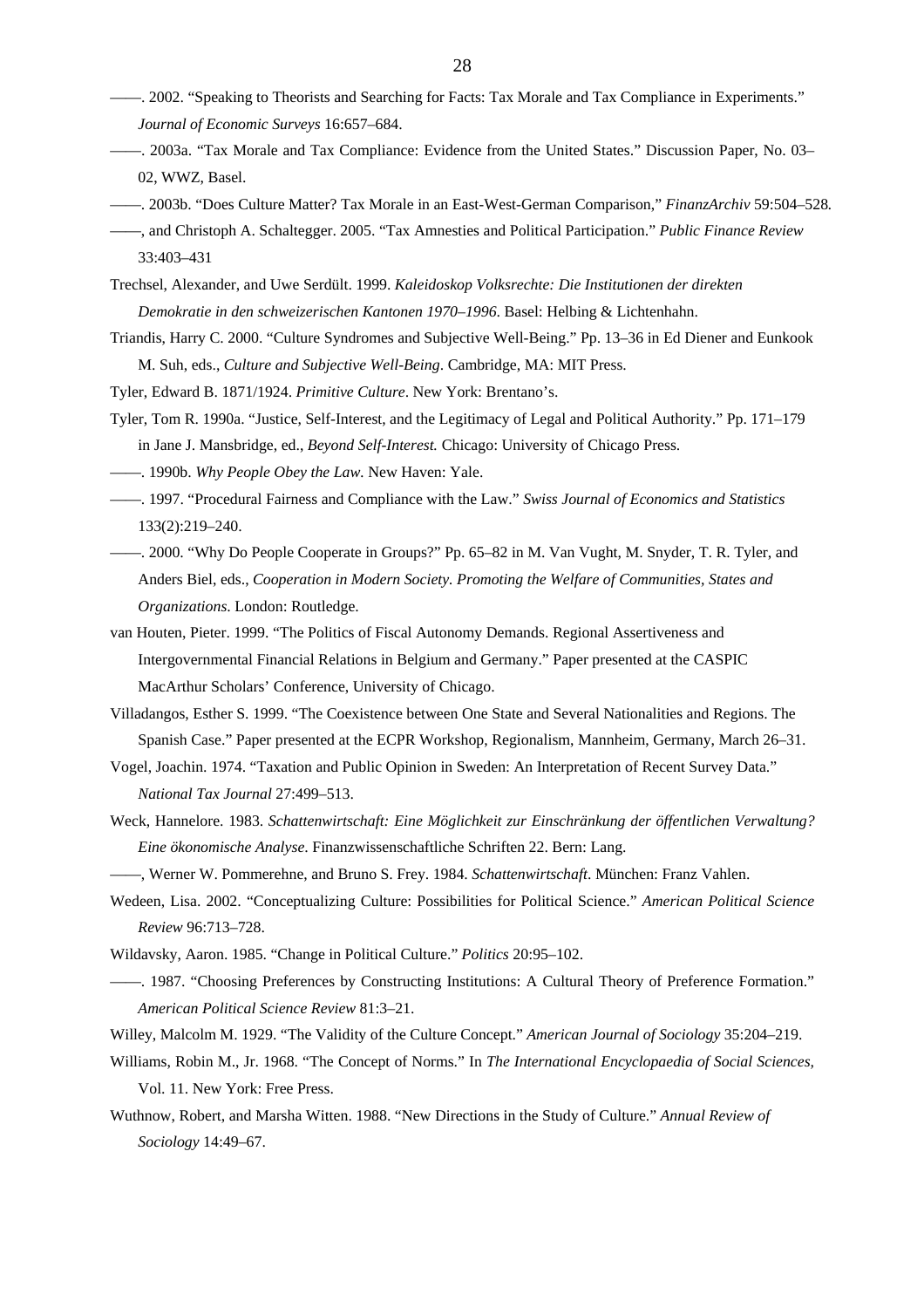- Yengoyan, Aram A. 1986. "Theory in Anthropology: On the Demise of the Concept of Culture." *Comparative Studies in Society and History* 28:368–374.
- Yitzhaki, Shlomo. 1974. "A Note on Income Tax Evasion: A Theoretical Analysis." *Journal of Public Economics* 3:201–202.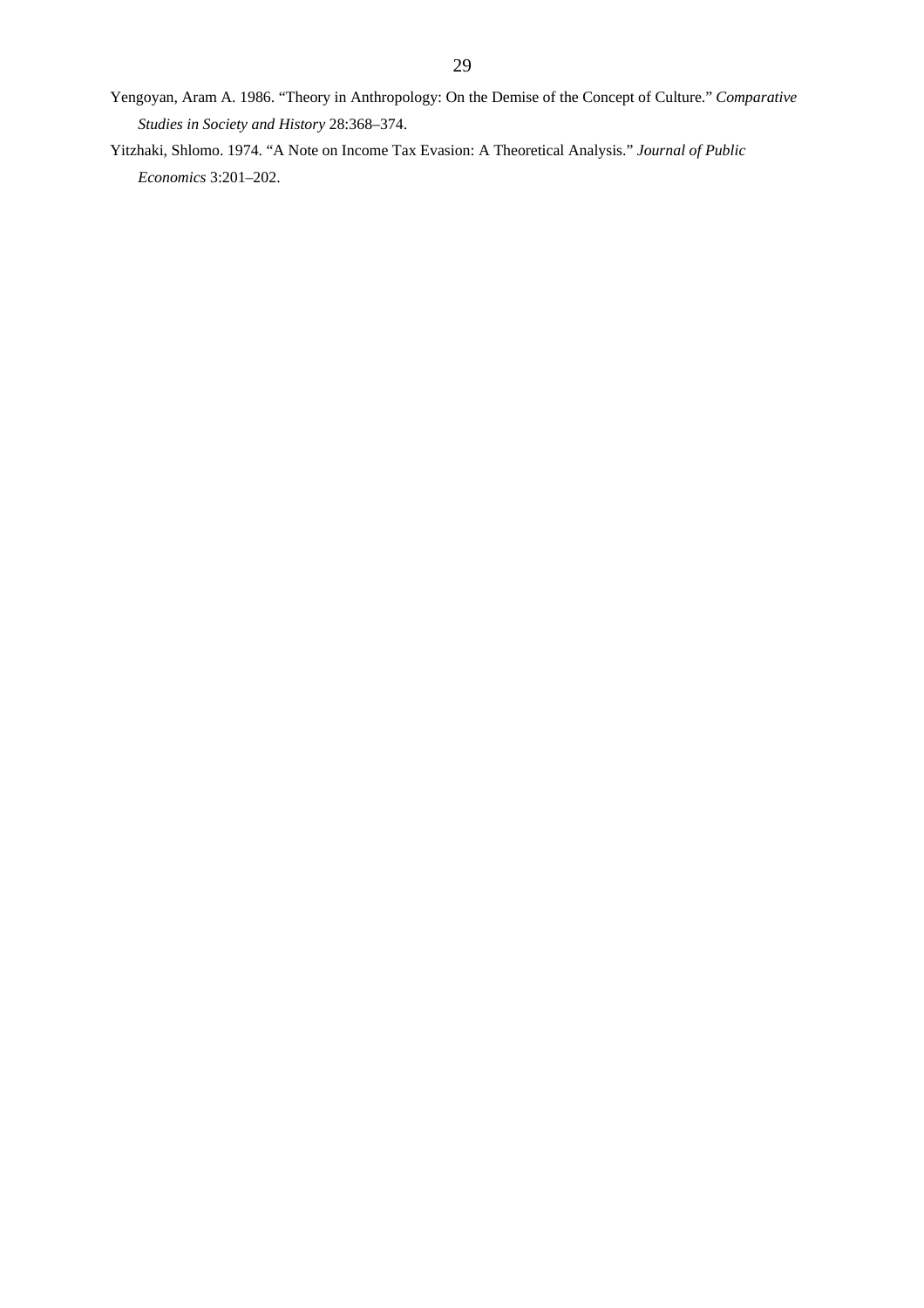# **Appendix**

# **TABLE A1**

# **Derivation of Major Variables**

| Variable      | Derivation                                                                                                                                                                                                                                                                                                                                                                                                          |  |  |  |  |  |  |  |  |  |
|---------------|---------------------------------------------------------------------------------------------------------------------------------------------------------------------------------------------------------------------------------------------------------------------------------------------------------------------------------------------------------------------------------------------------------------------|--|--|--|--|--|--|--|--|--|
| <b>CLASS</b>  | People sometimes describe themselves as belonging to the working class, the<br>middle class, or the upper or lower class. Would you describe yourself as<br>belonging to the:<br><b>World Values Survey</b><br>Upper class<br>1.<br>2. Upper middle class<br>3. Lower middle class<br>4. Working class<br>5. Lower class<br>European Values Survey<br>1. Upper, upper middle class<br>2. Middle, non-manual workers |  |  |  |  |  |  |  |  |  |
|               | 3. Manual workers, -skilled, semi-skilled, -unskilled, unemployed                                                                                                                                                                                                                                                                                                                                                   |  |  |  |  |  |  |  |  |  |
| <b>INCOME</b> | Here is a scale of incomes $(1-10)$ . We would like to know in what group your<br>household is, counting all wages, salaries, pensions and other incomes that come<br>in. Just give the letter of the group your household falls into, before taxes and<br>other deductions.<br>Switzerland 1996<br>Less then 20,000 Swiss Francs<br>1.<br>2.<br>20,000-26,999<br>3.<br>27,000-31,999<br>4. 32,000-37,999           |  |  |  |  |  |  |  |  |  |
|               | 38,000-44,999<br>5.<br>45,000-51,999<br>6.<br>52,000-59,999<br>7.<br>8.<br>60,000-69,999<br>70,000-89,999<br>9.<br>10. More than 90,000                                                                                                                                                                                                                                                                             |  |  |  |  |  |  |  |  |  |
|               | Spain 1995<br>$45,000$ or less ptas<br>1.<br>2.<br>45-75,000 ptas<br>3.<br>75-100,000 ptas<br>4.<br>100-150,000 ptas<br>5.<br>150-200,000<br>200-275,000<br>6.<br>7.<br>275-350,000<br>8.<br>350-450,000<br>450-1.000,000<br>9.<br>10. More than 1,000,000                                                                                                                                                          |  |  |  |  |  |  |  |  |  |
|               | Belgium 1999<br>less then 25,000 Belgian francs per month<br>1.<br>25,000-34,999 francs<br>2.<br>3.<br>35,000-44,999 francs<br>4.<br>45,000-54,999 francs<br>5.<br>55,000-64,999 francs<br>65,000-74,999 francs<br>6.<br>75,000-89,999 francs<br>7.<br>8.<br>90,000-104,999 francs<br>105,000-149,999 francs<br>9.<br>10. 150,000 francs per month and over                                                         |  |  |  |  |  |  |  |  |  |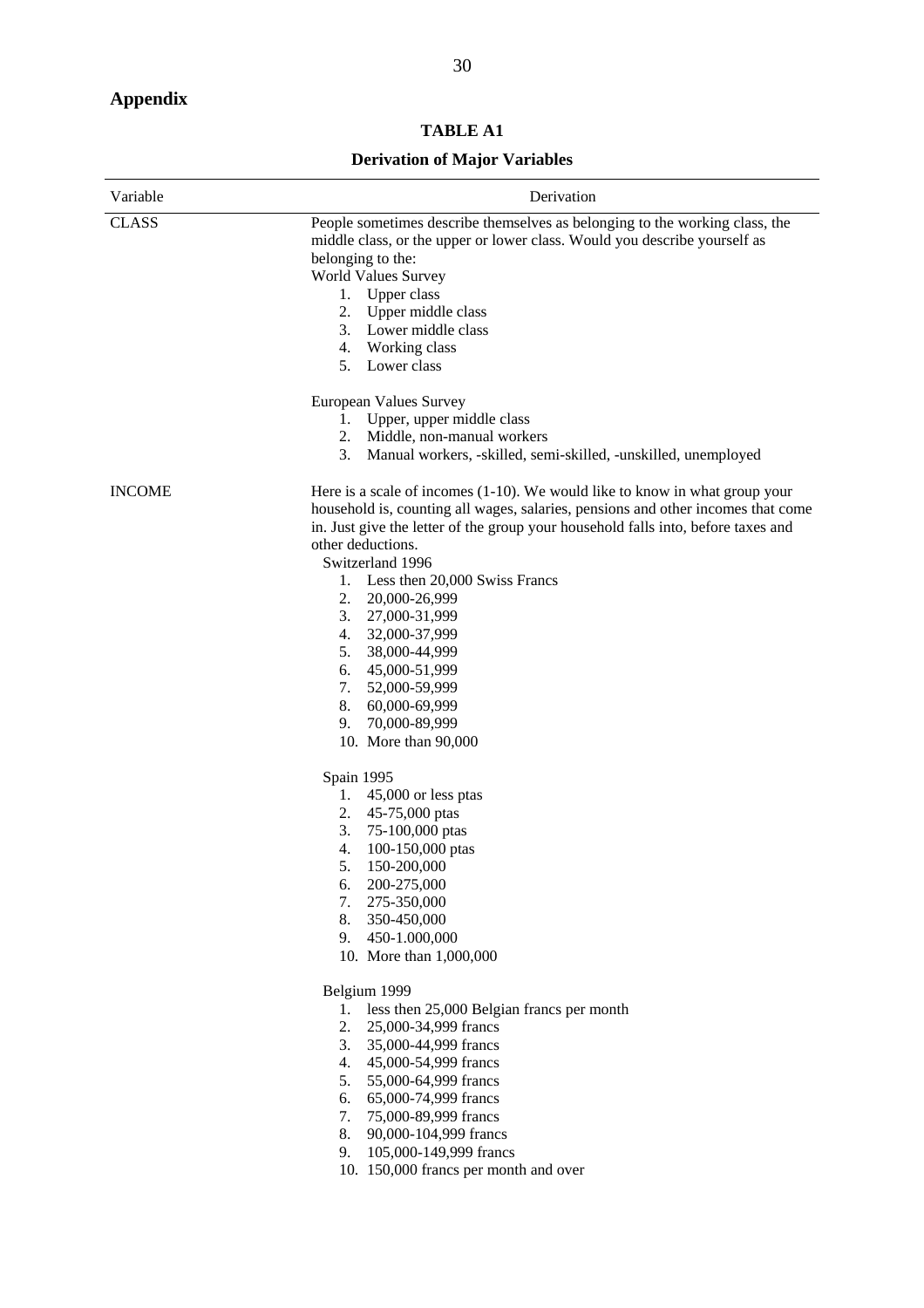What is the highest educational level that you have attained?

- 1. No formal education
- 2. Incomplete primary school
- 3. Completed primary school
- 4. Incomplete secondary school: technical/vocational type
- 5. Complete secondary school: technical/vocational type
- 6. Incomplete secondary: university-preparatory type
- 7. Complete secondary: university-preparatory type
- 8. Some university-level education, without degree
- 9. University-level education, with degree

Switzerland 1996

- 1. Never went to school
- 2. Incomplete primary school
- 3. Primary school (up to 12 years of age)
- 4. Apprenticeship
- 5. Lower secondary school (up to 16 years of age)<br>6. Secondary school without diploma (16-19 years
- Secondary school without diploma (16-19 years)
- 7. Technical school
- 8. Secondary school with diploma
- 9. University or Federal Polytechnical School without degree
- 10. University or Federal Polytechnical with degree

Belgium 1999

- 1. Inadequately completed elementary education
- 2. Completed (compulsory) elementary education
- 3. (Compulsory) elementary education and basic vocational qualification
- 4. Secondary, intermediate vocational qualification
- 5. Secondary, intermediate general qualification
- 6. Full secondary, maturity level certificate
- 7. Higher education lower-level tertiary certificate
- 8. Higher education upper-level tertiary certificate

Sources: Inglehart et al. (2000); European Values Study (1999).



**Figure A1** 

Note: The cantons that have or until recently had the *Landsgemeinde* (town meeting) (Appenzell I. Rh., Obwalden, Glarus, Appenzell A. Rh. and Nidwalden) were not included in these estimations.

 Source: calculations based on the index developed by Frey and Stutzer (2002) on the basis of the data from Trechsel and Serdült (1999).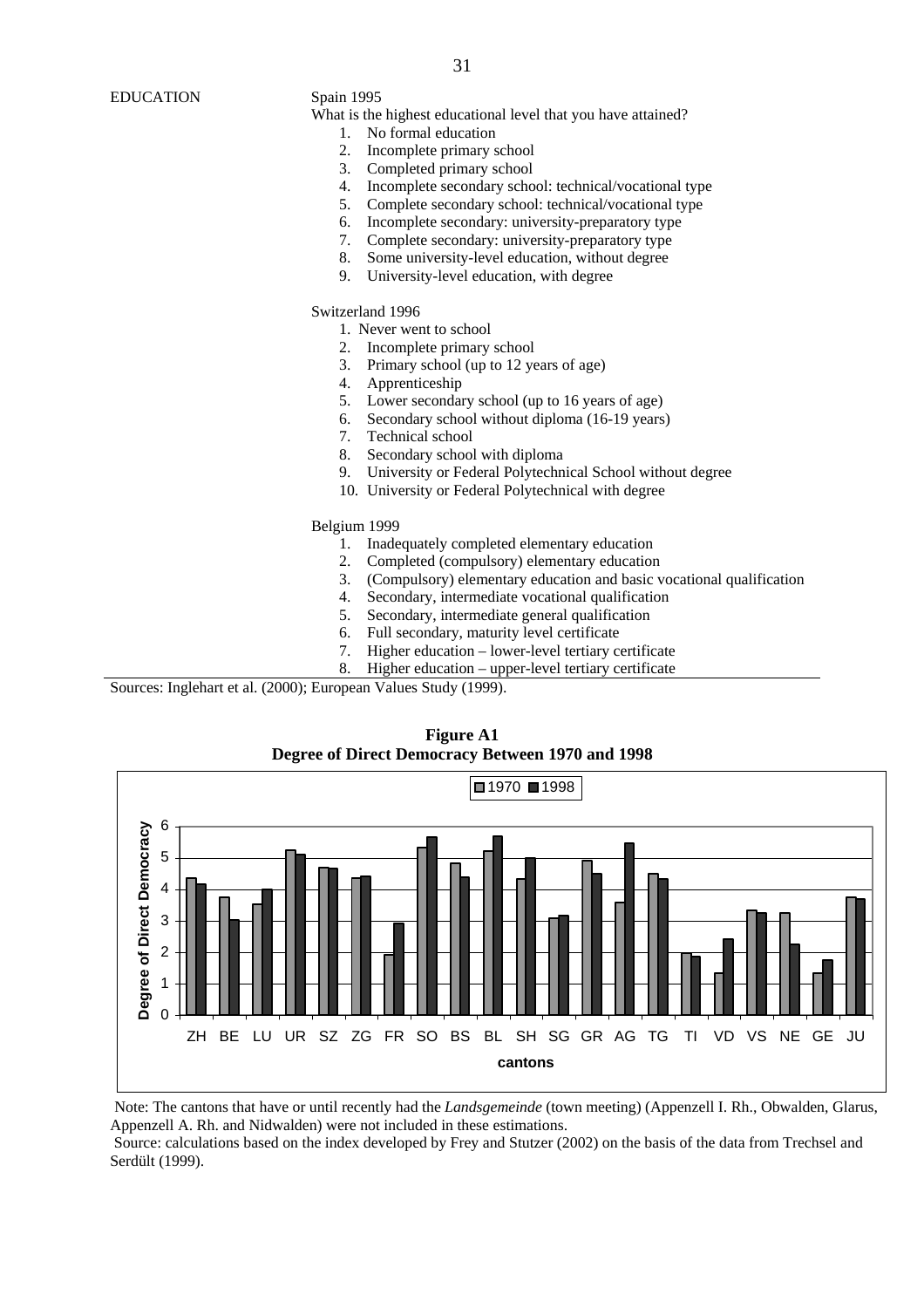

| 'ABLE A2 |  |
|----------|--|
|----------|--|

# **Two-Sample Wilcoxon Rank-Sum (Mann-Whitney) Test**

| Hypothesis                                                                   | z-value | Prob >  z |
|------------------------------------------------------------------------------|---------|-----------|
| Over Time                                                                    |         |           |
| $H_0$ : TM Basque Country 1995 = TM Basque Country 1990                      | 4.020   | 0.000     |
| Basque Country (in comparison)                                               |         |           |
| Spain without the Basque Country in 1990                                     |         |           |
| $H_0$ : TM <sup>a</sup> Other Regions in Spain 1990 = TM Basque Country 1990 | 7.837   | 0.000     |
| ${}^{\textrm{a}}TM = \textrm{tax}$ morale.                                   |         |           |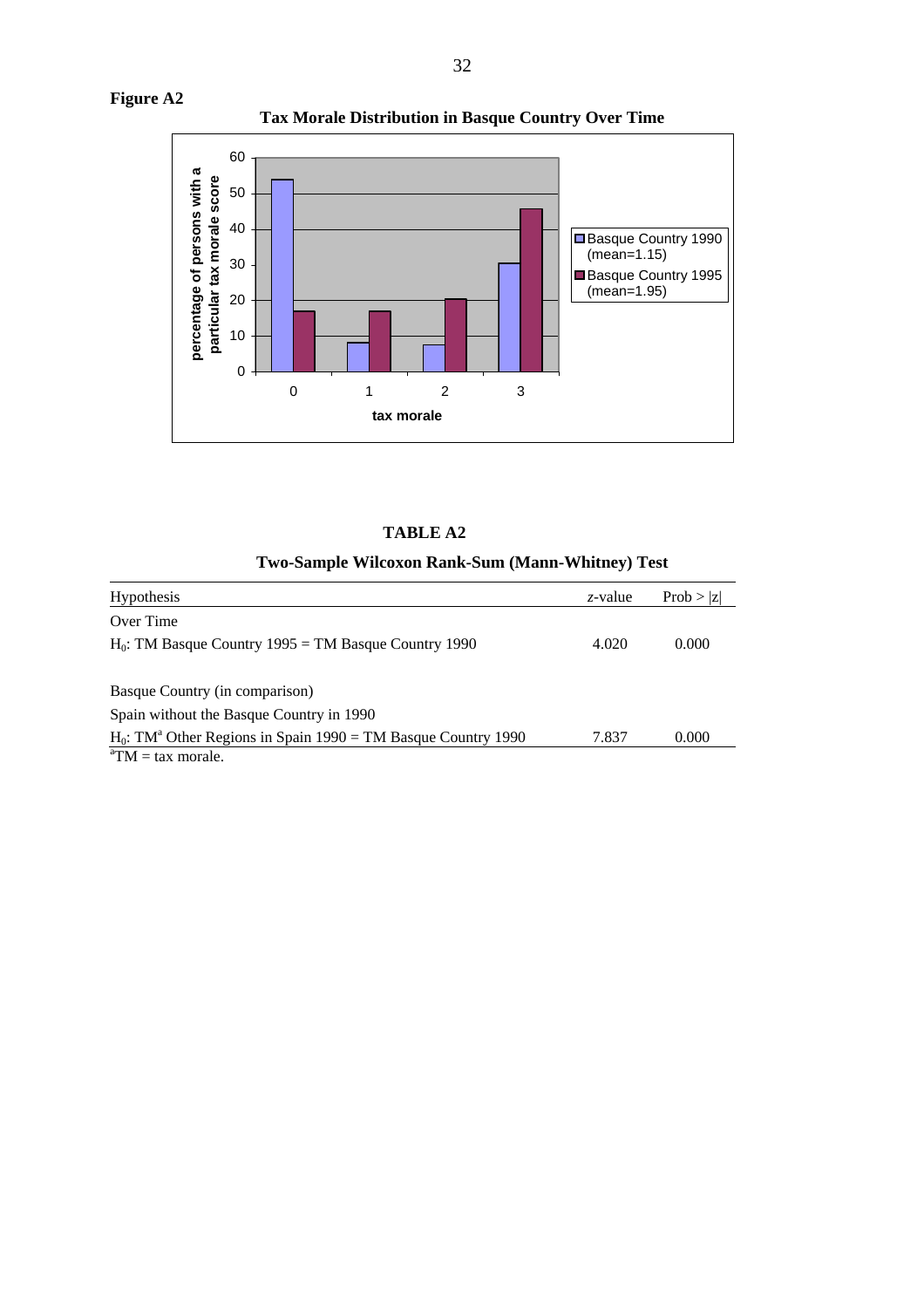# TABLES AND FIGURES

### **TABLE 1**

#### **Tax Morale in Switzerland (WVS 1996)**

| Weighted                                        | Eq. 1             |          | Eq. $2$<br>Ordered Probit |          | Eq. $3$<br>Ordered Probit                     |          | Eq. $4$<br>Ordered Probit |          | Eq. $5$<br>Probit    |          | Eq. $6$<br>Probit   |          |
|-------------------------------------------------|-------------------|----------|---------------------------|----------|-----------------------------------------------|----------|---------------------------|----------|----------------------|----------|---------------------|----------|
| Ordered Probit<br>Clustering on cantons         |                   |          |                           |          |                                               |          |                           |          |                      |          |                     |          |
| Variables                                       | Coeff.            | Marg.    | Coeff.                    | Marg.    | Coeff.                                        | Marg.    | Coeff.                    | Marg.    | Coeff.               | Marg.    | Coeff.              | Marg.    |
| a) Deterrence Factors                           |                   |          |                           |          |                                               |          |                           |          |                      |          |                     |          |
| <b>FINE RATE</b>                                | $-0.002** -0.001$ |          | $-0.002$ ***              | $-0.001$ | $-0.001**$                                    | $-0.001$ | $-0.001$                  | $-3e-04$ | $-0.003***$          | $-0.001$ | $-0.002$ ***        | $-0.001$ |
| <b>AUDIT PROBABILITY</b>                        | 3e-04             | $1e-04$  | 0.001                     | 3e-04    | 0.001                                         | $3e-04$  | $1e-04$                   | 8e-05    | 0.002                | 0.001    | 0.001               | 4e-04    |
| b) Tax Rate                                     |                   |          |                           |          |                                               |          |                           |          |                      |          |                     |          |
| <b>INDIVID. INC. TAX RATE</b>                   |                   |          |                           |          |                                               |          | 0.003                     | 0.001    |                      |          | 0.007               | 0.003    |
| c) Demographic Factors                          |                   |          |                           |          |                                               |          |                           |          |                      |          |                     |          |
| AGE 30-49                                       | $-0.030$          | $-0.012$ | $-0.059$                  |          | $-0.024 - 0.063$                              | $-0.025$ | $-0.010$                  | $-0.004$ | $-0.092$             | $-0.037$ | $-0.071$            | $-0.028$ |
| AGE 50-64                                       | 0.242             | 0.095    | 0.254                     | 0.100    | 0.248                                         | 0.097    | $0.388**$                 | 0.150    | 0.161                | 0.064    | 0.270               | 0.105    |
| AGE 65+                                         | 0.092             | 0.036    | 0.037                     | 0.015    | $-0.013$                                      | $-0.005$ | 0.130                     | 0.051    | $-0.053$             | $-0.021$ | 0.080               | 0.031    |
| <b>WOMAN</b>                                    | $0.208***0.083$   |          | $0.172**$                 | 0.068    | 0.127                                         | 0.051    | $0.234**$                 | 0.093    | 0.078                | 0.031    | 0.172               | 0.068    |
| <b>EDUCATION</b>                                | $-0.011$          | $-0.004$ | $-0.012$                  | $-0.005$ | $-0.035$                                      | $-0.014$ | 0.001                     | 0.000    | $-0.037$             | $-0.015$ | 0.000               | 0.000    |
| d) Marital Status                               |                   |          |                           |          |                                               |          |                           |          |                      |          |                     |          |
| <b>MARRIED</b>                                  | 0.187             | 0.074    | 0.168                     | 0.067    | 0.218                                         | 0.086    | 0.330                     | 0.131    | 0.280                | 0.111    | 0.423               | 0.167    |
| LIVING TOGETHER                                 | $-0.145$          | $-0.058$ | $-0.145$                  | $-0.058$ | $-0.093$                                      | $-0.037$ | 0.039                     | 0.015    | $-0.130$             | $-0.052$ | $-0.020$            | $-0.008$ |
| <b>DIVORCED</b>                                 | 0.277             | 0.108    | 0.241                     | 0.094    | 0.273                                         | 0.106    | 0.136                     | 0.053    | 0.328                | 0.126    | 0.263               | 0.102    |
| <b>SEPARATED</b>                                | 0.244             | 0.095    | 0.254                     | 0.098    | 0.214                                         | 0.083    | 0.253                     | 0.098    | 0.080                | 0.031    | 0.140               | 0.055    |
| <b>WIDOWED</b>                                  | $-0.112$          | $-0.044$ | $-0.130$                  | $-0.052$ | $-0.090$                                      | $-0.036$ | $-0.180$                  | $-0.072$ | $-0.196$             | $-0.078$ | $-0.234$            | $-0.093$ |
| e) Economic Variable                            |                   |          |                           |          |                                               |          |                           |          |                      |          |                     |          |
| <b>UPPER CLASS</b>                              | 0.013             | 0.005    | $-0.239$                  |          | $-0.095 -0.305$                               | $-0.121$ |                           |          | $-0.382$             | $-0.151$ |                     |          |
| <b>UPPER MIDDLE CLASS</b>                       | $-0.200$          | $-0.080$ | $-0.421$                  | $-0.166$ | $-0.471$                                      | $-0.186$ |                           |          | $-0.681**$           | $-0.266$ |                     |          |
| <b>LOWER MIDDLE CLASS</b>                       | $-0.086$          | $-0.034$ | $-0.276$                  | $-0.110$ | $-0.309$                                      | $-0.123$ |                           |          | $-0.471$             | $-0.186$ |                     |          |
| <b>WORKING CLASS</b>                            | $-0.107$          | $-0.043$ | $-0.332$                  | $-0.132$ | $-0.330$                                      | $-0.131$ |                           |          | $-0.531*$            | $-0.209$ |                     |          |
| <b>INCOME</b>                                   |                   |          |                           |          |                                               |          | $-0.048$                  | $-0.019$ |                      |          | $-0.062*$           | $-0.024$ |
| FINAN. SATISFACTION                             | $0.046**$         | 0.018    | $0.043**$                 | 0.017    | $0.036*$                                      | 0.014    | 0.027                     | 0.011    | $0.056**$            | 0.022    | $0.051*$            | 0.020    |
| f) Employment Status                            |                   |          |                           |          |                                               |          |                           |          |                      |          |                     |          |
| PART-TIME EMPLOYED                              | 0.196             | 0.077    | $0.272*$                  | 0.106    | $0.276*$                                      | 0.107    | $0.259*$                  | 0.101    | 0.243                | 0.095    | $0.265*$            | 0.103    |
| SELF-EMPLOYED                                   | 0.116             | 0.046    | 0.185                     | 0.072    | 0.139                                         | 0.055    | $0.244*$                  | 0.095    | 0.015                | 0.006    | 0.077               | 0.030    |
| <b>UNEMPLOYED</b>                               | 0.239             | 0.093    | 0.122                     | 0.048    | 0.113                                         | 0.044    | $-0.171$                  | $-0.068$ | 0.399                | 0.151    | 0.180               | 0.070    |
| <b>AT HOME</b>                                  | $0.374**$         | 0.144    | 0.390                     | 0.150    | $0.386**$                                     | 0.149    | 0.239                     | 0.093    | 0.384*               | 0.147    | 0.268               | 0.104    |
| <b>STUDENT</b>                                  | 0.094             | 0.037    | 0.151                     | 0.059    | 0.070                                         | 0.028    | 0.065                     | 0.025    | $-0.169$             | $-0.067$ | $-0.255$            | $-0.102$ |
| <b>RETIRED</b>                                  | 0.656             | 0.245    | $0.678**$                 | 0.252    | $0.684**$                                     | 0.254    | 0.559                     | 0.211    | 0.653                | 0.243    | 0.479               | 0.183    |
| <b>OTHER</b>                                    | 0.178             | 0.070    | 0.190                     | 0.074    | 0.280                                         | 0.108    | 0.654                     | 0.235    | 0.564                | 0.207    | $0.809*$            | 0.278    |
| g) Religiosity                                  |                   |          |                           |          |                                               |          |                           |          |                      |          |                     |          |
| CHURCH ATTENDANCE 0.106*** 0.042 0.103***       |                   |          |                           |          | $0.041$ $0.093***$ $0.037$ $0.085***$ $0.034$ |          |                           |          | $0.080***$           | 0.032    | $0.068**$           | 0.027    |
| h) Institutional Variable                       |                   |          |                           |          |                                               |          |                           |          |                      |          |                     |          |
| DIRECT DEMOCR.                                  | $0.116***0.046$   |          | $0.109***$                | 0.043    | $0.104***$ 0.041                              |          | $0.164***$ 0.065          |          | $0.073**$            | 0.029    | $0.118**$           | 0.047    |
| i) Culture                                      |                   |          |                           |          |                                               |          |                           |          |                      |          |                     |          |
| <b>ITALIAN</b>                                  | $0.293**$ 0.114   |          | $0.218**$                 | 0.085    | $0.204*$                                      | 0.080    | $0.301*$                  | 0.116    | 0.176                | 0.069    | 0.259               | 0.100    |
| <b>FRENCH</b>                                   | $-0.183$          |          | $-0.073$ $-0.178*$        |          | $-0.071 - 0.175*$                             | $-0.069$ | $-0.136$                  |          | $-0.054 -0.160$      |          | $-0.064$ $-0.162$   | $-0.064$ |
| j) Further Variables                            |                   |          |                           |          |                                               |          |                           |          |                      |          |                     |          |
| PRIDE                                           |                   |          | $0.093*$                  | 0.037    | 0.047                                         | 0.019    | 0.058                     | 0.023    | 0.069                | 0.027    | 0.089               | 0.035    |
| TRUST IN GOVERNMENT                             |                   |          |                           |          | $0.231***$                                    | 0.092    | $0.222***$ 0.088          |          | $0.191***$           | 0.076    | $0.178**$           | 0.071    |
|                                                 | $30.57***$        |          | $17.51***$                |          | $13.72***$                                    |          | $10.97***$                |          |                      |          | 7.89**              |          |
| Wald-Test: Culture<br>Wald-Test: Dem. & Culture | 39.58***          |          |                           |          |                                               |          |                           |          | $5.71*$              |          |                     |          |
| Wald-Test: Trust and Pride                      |                   |          | 28.77***                  |          | $30.62***$                                    |          | 52.51***<br>24.09***      |          | $8.02**$<br>14.48*** |          | 11.91***<br>9.86*** |          |
| Pseudo $R^2$                                    | 0.053             |          |                           |          | 51.25                                         |          |                           |          |                      |          |                     |          |
|                                                 |                   |          | 0.055                     |          | 0.061                                         |          | 0.068                     |          | 0.113                |          | 0.118               |          |
| Number of Observations                          | 1070              |          | 1010                      |          | 980                                           |          | 831                       |          | 980                  |          | 831                 |          |
| Prob > $\chi$ 2                                 | 0.000             |          | 0.000                     |          | 0.000                                         |          | 0.000                     |          | 0.000                |          | 0.000               |          |

Notes: Ordered probit: tax morale on a 10-point scale (10 = cheating on tax is never justifiable). Probit estimation: 1 = cheating on tax is never justifiable. Characteristics of reference group: AGE 18–29, MAN, SINGLE, FULL-TIME EMPLOYED, LOWER CLASS, GERMAN SPEAKING. Significance levels:  $*0.05 < p < 0.10$ ,  $** 0.01 < p < 0.05$ ,  $*** p < 0.01$ . Marginal effect in the ordered probit estimations (highest tax morale = 10). Variables at the cantonal level: DIRECT DEMOCRACY, FINE RATE, and AUDIT PROBABILITY.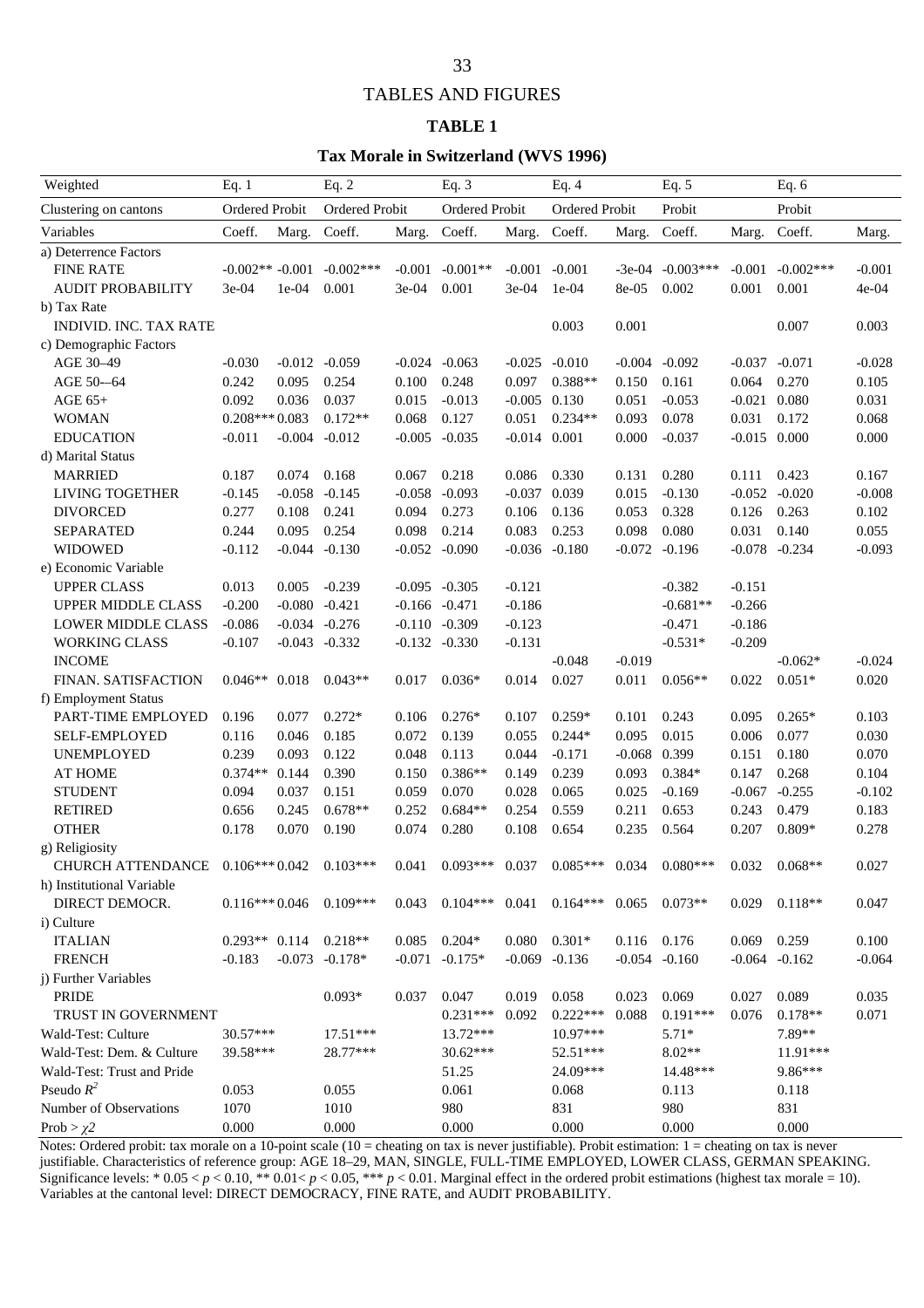|                                            | Eq. 1          |          | Eq. $2$        |          | Eq. $3$    |          | Eq. $4$    |          |  |  |
|--------------------------------------------|----------------|----------|----------------|----------|------------|----------|------------|----------|--|--|
| Weighted                                   | Ordered Probit |          | Ordered Probit |          | Probit     |          | Probit     |          |  |  |
| Variables                                  | Coeff.         | Marg.    | Coeff.         | Marg.    | Coeff.     | Marg.    | Coeff.     | Marg.    |  |  |
| a) Tax Rate                                |                |          |                |          |            |          |            |          |  |  |
| INDIV. MARG. TAX RATE                      | 0.001          | 0.000    | $-0.001$       | 0.000    | 0.007      | 0.003    | 0.005      | 0.002    |  |  |
| b) Demographic Factors                     |                |          |                |          |            |          |            |          |  |  |
| AGE 30-49                                  | $0.178*$       | 0.068    | 0.169          | 0.064    | 0.206      | 0.078    | 0.103      | 0.039    |  |  |
| AGE 50-64                                  | $0.215*$       | 0.083    | $0.251*$       | 0.096    | 0.220      | 0.085    | 0.205      | 0.078    |  |  |
| AGE 65+                                    | 0.148          | 0.057    | 0.113          | 0.043    | 0.189      | 0.073    | 0.073      | 0.028    |  |  |
| <b>WOMAN</b>                               | $0.274***$     | 0.104    | $0.300***$     | 0.113    | $0.234***$ | 0.089    | $0.230**$  | 0.086    |  |  |
| <b>EDUCATION</b>                           | 0.025          | 0.009    | $-0.003$       | $-0.001$ | $-0.004$   | $-0.002$ | $-0.042$   | $-0.016$ |  |  |
| c) Marital Status                          |                |          |                |          |            |          |            |          |  |  |
| <b>MARRIED</b>                             | $0.223*$       | 0.084    | $0.218*$       | 0.081    | 0.235      | 0.088    | 0.224      | 0.083    |  |  |
| <b>DIVORCED</b>                            | $-0.063$       | $-0.024$ | $-0.014$       | $-0.005$ | 0.072      | 0.027    | 0.191      | 0.074    |  |  |
| <b>SEPARATED</b>                           | $-0.359*$      | $-0.127$ | $-0.395*$      | $-0.136$ | $-0.542*$  | $-0.181$ | $-0.541$   | $-0.179$ |  |  |
| <b>WIDOWED</b>                             | 0.114          | 0.044    | 0.030          | 0.011    | 0.094      | 0.036    | 0.056      | 0.021    |  |  |
| d) Economic Variables                      |                |          |                |          |            |          |            |          |  |  |
| <b>INCOME</b>                              | $-0.042$       | $-0.016$ | $-0.045$       | $-0.017$ | $-0.065**$ | $-0.025$ | $-0.060*$  | $-0.023$ |  |  |
| e) Employment Status                       |                |          |                |          |            |          |            |          |  |  |
| PART-TIME EMPLOYED                         | $-0.127$       | $-0.047$ | $-0.106$       | $-0.039$ | $-0.199$   | $-0.073$ | $-0.180$   | $-0.066$ |  |  |
| SELF-EMPLOYED                              | $-0.228*$      | $-0.083$ | $-0.194$       | $-0.070$ | $-0.398**$ | $-0.140$ | $-0.318$   | $-0.113$ |  |  |
| UNEMPLOYED                                 | $-0.024$       | $-0.009$ | $-0.099$       | $-0.037$ | 0.009      | 0.003    | $-0.096$   | $-0.036$ |  |  |
| <b>AT HOME</b>                             | $-0.103$       | $-0.039$ | $-0.111$       | $-0.041$ | $-0.026$   | $-0.010$ | 0.002      | 0.001    |  |  |
| <b>STUDENT</b>                             | 0.072          | 0.028    | 0.115          | 0.044    | $-0.022$   | $-0.008$ | $-0.078$   | $-0.029$ |  |  |
| <b>RETIRED</b>                             | $0.293**$      | 0.113    | $0.245*$       | 0.094    | $0.352**$  | 0.136    | $0.332**$  | 0.127    |  |  |
| <b>OTHER</b>                               | $0.456**$      | 0.180    | $0.455*$       | 0.179    | $0.420*$   | 0.165    | $0.500*$   | 0.196    |  |  |
| f) Religious Variable                      |                |          |                |          |            |          |            |          |  |  |
| <b>CHURCH ATTENDANCE</b>                   | $0.035***$     | 0.013    | $0.031**$      | 0.012    | 0.014      | 0.005    | 0.007      | 0.002    |  |  |
| g) Culture Variables                       |                |          |                |          |            |          |            |          |  |  |
| <b>FLEMISH</b>                             | 0.014          | 0.005    | 0.066          | 0.025    | $-0.143*$  | $-0.055$ | $-0.051$   | $-0.019$ |  |  |
| h) Further Variables                       |                |          |                |          |            |          |            |          |  |  |
| <b>PRIDE</b>                               |                |          | $0.087*$       | 0.033    |            |          | $0.091*$   | 0.034    |  |  |
| TRUST IN PARLIAMENT                        |                |          | $0.228***$     | 0.086    |            |          | $0.155***$ | 0.058    |  |  |
| PRO DEMOCRACY                              |                |          | $0.085*$       | 0.032    |            |          | $0.154**$  | 0.058    |  |  |
| Wald-Test: Trust, Pride; Pro-              |                |          | 32.17***       |          |            |          | $20.43***$ |          |  |  |
| Democracy<br>Wald-Test: Trust, Pride; Pro- |                |          |                |          |            |          |            |          |  |  |
| Democracy, Culture                         |                |          | 32.29***       |          |            |          | 22.63***   |          |  |  |
| Pseudo $R^2$                               | 0.020          |          | 0.028          |          | 0.054      |          | 0.068      |          |  |  |
| Number of Observations                     | 1444           |          | 1161           |          | 1444       |          | 1161       |          |  |  |
| Prob > $\chi$ 2                            | 0.000          |          | 0.000          |          | 0.000      |          | 0.000      |          |  |  |

**Tax Morale in Belgium (EVS 1999)**

Notes: Dependent variable: ordered probit: tax morale on a ten-point scale (1 to 10, 10=cheating on tax is never justifiable). Probit estimation: 1= cheating on tax is never justifiable. Characteristics of reference group: AGE 15–29, MAN, SINGLE, FULL-TIME EMPLOYED, WORKER, and WALLOON. Significance levels: \* 0.05 < *p* < 0.10, \*\* 0.01 < *p* < 0.05, \*\*\* *p* < 0.01. Marginal effect in the ordered probit estimations (highest tax morale  $= 10$ ).

#### **TABLE 2**